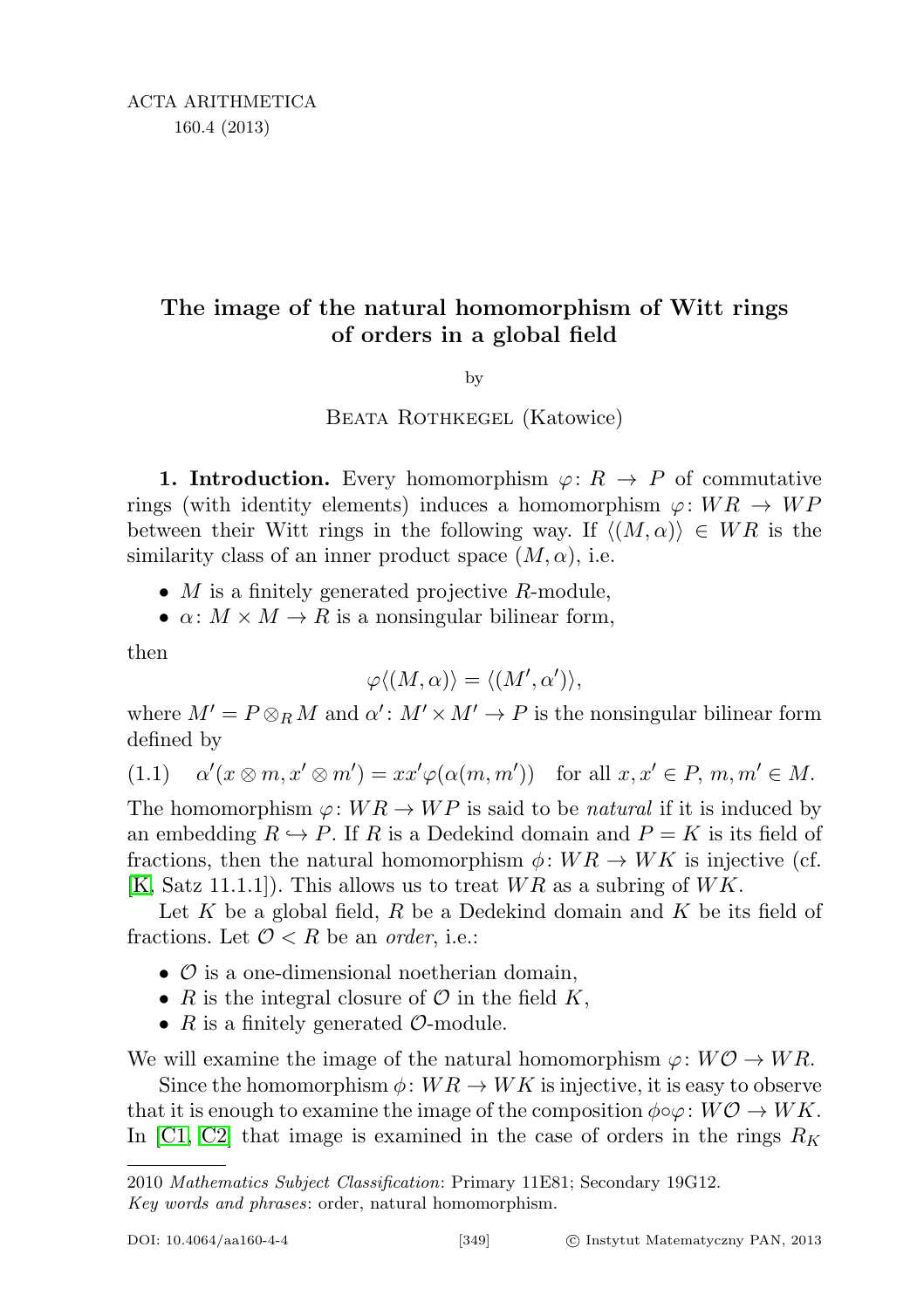of algebraic integers of some quadratic number fields  $K = \mathbb{Q}(\sqrt{2})$  $(D)$ . Ciemała has proved that there are infinitely many orders  $\mathcal{O} \le R_K$  such that the natural homomorphism  $\varphi: W\mathcal{O} \to WR_K$  is surjective. In Sections [3,](#page-8-0) [4,](#page-15-0) [7](#page-31-0) we will formulate necessary and sufficient conditions for the surjectivity of the natural homomorphisms in the case of all nonreal quadratic number fields, all real quadratic number fields  $K = \mathbb{Q}(\sqrt{D})$  such that  $-1$  is a norm in the extension  $K/\mathbb{Q}$ , and all quadratic function fields.

If R is a commutative ring, then we write  $U(R)$  for the group of invertible elements of R. If  $a_1, \ldots, a_l \in U(R)$ , then  $\langle a_1, \ldots, a_l \rangle$  will denote both a diagonal quadratic form and its class in the Witt ring WR. We write  $\langle a_1, a_2 \rangle$ for the 2-fold Pfister form  $\langle 1, a_1 \rangle \otimes \langle 1, a_2 \rangle = \langle 1, a_1, a_2, a_1 a_2 \rangle$ .

Let  $R$  be a Dedekind domain and  $K$  be its field of fractions. We define the group  $E(R)$  of *singular elements* of R to be

 $E(R) = \{ g \in \dot{K} : \text{ord}_{\mathfrak{P}} g \equiv 0 \pmod{2} \text{ for every maximal ideal } \mathfrak{P} \lhd R \}.$ 

Every maximal ideal  $\mathfrak P$  of R determines a  $\mathfrak P$ -adic valuation on the field K with residue class field  $\overline{K}_{\mathfrak{B}}$ . According to [\[MH,](#page-35-0) (3.3) Corollary] we have the Knebusch–Milnor exact sequence

$$
0 \to WR \xrightarrow{\phi} WK \xrightarrow{\partial} \bigoplus_{\mathfrak{P}} W\overline{K}_{\mathfrak{P}},
$$

where the direct sum extends over all maximal ideals  $\mathfrak{P}$  of R. The additive group homomorphism  $\partial$  is the direct sum of the second residue homomorphisms  $\partial_{\mathfrak{P}} : WK \to W\overline{K}_{\mathfrak{P}}$ . Directly from the sequence and the definition of  $\partial_{\mathfrak{P}}$  we obtain

PROPOSITION 1.1. If  $g \in \dot{K}$ , then

$$
\langle g \rangle \in \phi(WR) \iff g \in E(R).
$$

Let K be a global field of characteristic different from 2. Let  $\mathcal S$  be a Hasse set on  $K$  (i.e. a finite nonempty set of primes of K containing the set of all infinite primes). Let  $R = R_K(\mathcal{S})$  be the ring of S-integers of the field  $K$  (the Hasse domain),

$$
R_K(\mathcal{S}) = \{ g \in K : \text{ord}_{\mathfrak{P}} g \ge 0 \text{ for all primes } \mathfrak{P} \notin \mathcal{S} \}.
$$

From  $\lceil$ Cz3, Theorem 4.2 it follows that if K is a nonreal field, then the group  $\phi(W R_K(\mathcal{S}))$  is additively generated by some rank one forms  $\langle g \rangle$ ,  $g \in E(R_K(\mathcal{S}))$ , and some 2-fold Pfister forms  $\langle f, d \rangle$ . If K is formally real, then  $\phi(W R_K(\mathcal{S}))$  is generated by forms  $\langle g \rangle, g \in E(R_K(\mathcal{S}))$ , 2-fold Pfister forms  $\langle f, d \rangle$  and some forms  $\langle z, -ez \rangle$ ,  $e \in E(R_K(\mathcal{S}))$  (cf. [\[Cz3,](#page-34-3) Theorem 4.7]). In Sections [2](#page-2-0) and [6](#page-25-0) we formulate necessary and sufficient conditions for

$$
\langle g \rangle, \langle \langle f, d \rangle \rangle, \langle z, -ez \rangle \in \operatorname{im}(\phi \circ \varphi)
$$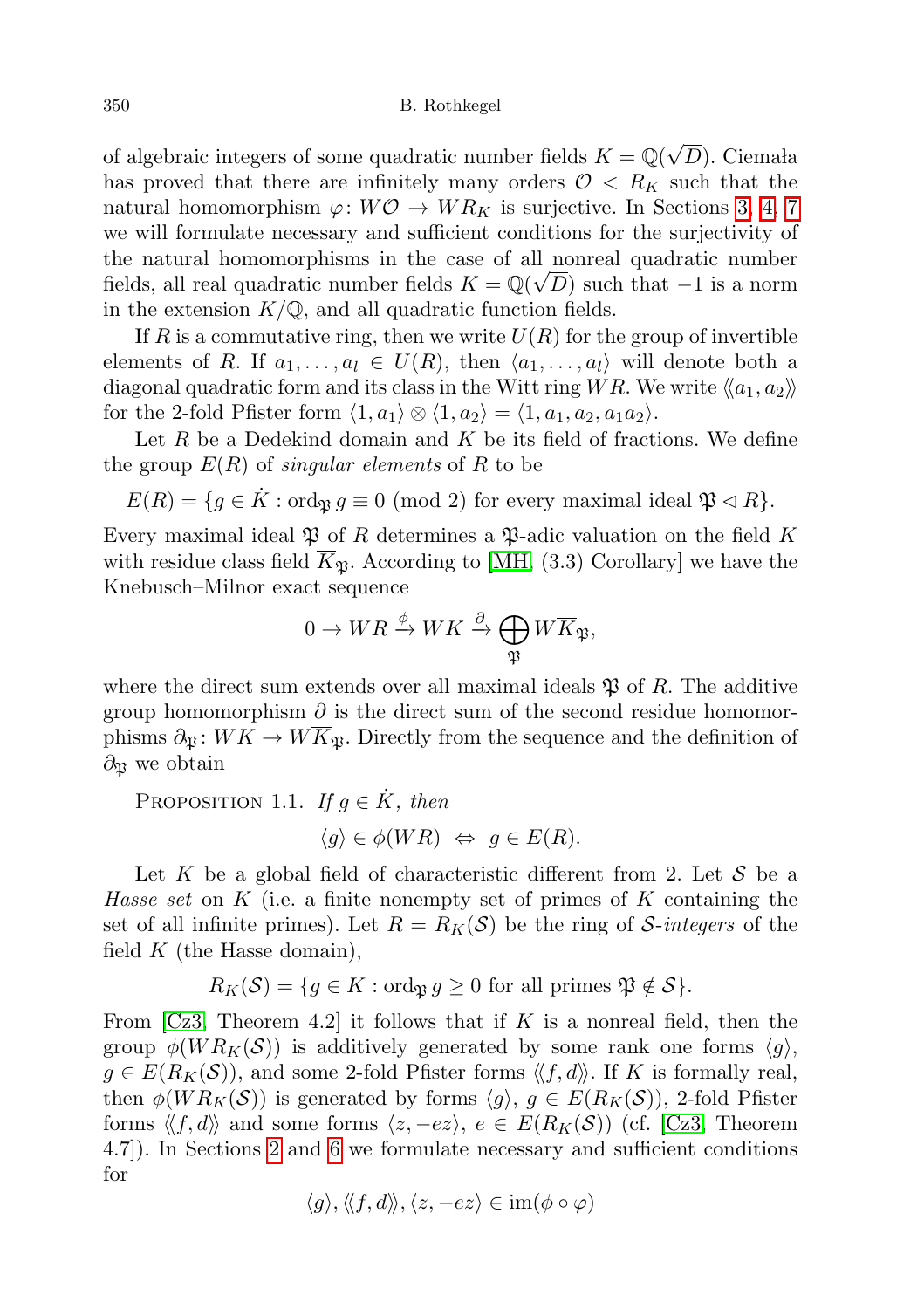to hold in the case of any Dedekind domain  $R$  and its field of fractions  $K$ (a global field of characteristic not necessarily different from 2).

If  $\langle a_1, \ldots, a_l \rangle \in WK$  (i.e.  $a_1, \ldots, a_l \in K$ ), then we often assume that  $a_1, \ldots, a_l \in \mathcal{O}$ , thanks to the following observation. For every  $i \in \{1, \ldots, l\}$ there exist  $x_i, y_i \in \mathcal{O} \setminus \{0\}$  such that  $a_i = x_i/y_i$ . Then  $x_i y_i \in \mathcal{O}$ . Moreover,  $a_i \dot{K}^2 = x_i y_i \dot{K}^2$ , so

$$
\langle a_1,\ldots,a_l\rangle=\langle x_1y_1,\ldots,x_ly_l\rangle\quad\text{in }WK.
$$

Throughout the paper,  $\phi$  and  $\varphi$  will denote the natural homomorphisms  $\phi: WR \rightarrow WK$  and  $\varphi: W\mathcal{O} \rightarrow WR$  for a suitable Dedekind domain R, respectively. Whenever we write " $R < K$ ", we mean "R is a Dedekind" domain and  $K$  is its field of fractions".

<span id="page-2-0"></span>**2. Forms of rank 1.** Assume K is a global field,  $R \lt K$  is a Dedekind domain and  $\mathcal{O} < R$  is an order.

<span id="page-2-1"></span>LEMMA 2.1. Let  $\langle (N, \beta) \rangle \in \phi(WR)$  and let det  $\beta$  be the determinant of the form  $\beta$  in a fixed basis of the space N over K. If  $\langle (N, \beta) \rangle \in \text{im}(\phi \circ \varphi)$ , then there exists an ideal I of the order  $\mathcal O$  and an element  $k \in \dot K$  such that

$$
I^2 = (\det \beta \cdot k^2) \mathcal{O}.
$$

Proof. Assume

$$
\phi \circ \varphi \langle (M, \alpha) \rangle = \langle (N, \beta) \rangle,
$$

where  $M = I \oplus \mathcal{O}^{n-1}$ ,  $n \geq 1$ , and I is an ideal of  $\mathcal O$  such that  $I^2 = p\mathcal{O}$  for some  $0 \neq p \in \mathcal{O}$  (cf. [\[W,](#page-35-1) Chapter I, Propositions 3.4, 3.5], [\[CS,](#page-34-4) Theorem 2.6]). Moreover,  $\alpha: M \times M \to \mathcal{O}$  is a nonsingular  $\mathcal{O}\text{-bilinear form defined}$ by

$$
\alpha((x, y_1, \dots, y_{n-1}), (x', y'_1, \dots, y'_{n-1}))
$$
  
=  $\frac{a}{p}xx' + \sum_{i=1}^{n-1} \frac{b_i}{p}(y_ix' + xy'_i) + \sum_{i,j=1}^{n-1} \frac{c_{ij}}{p}y_iy'_j$ 

for all  $(x, y_1, \ldots, y_{n-1}), (x', y'_1, \ldots, y'_{n-1}) \in M$ , where  $a \in R$ ,  $b_i \in I$ ,  $c_{ij} = c_{ji}$  $\in I<sup>2</sup>$  are uniquely determined (cf. [\[Ro,](#page-35-2) Proposition 2.8]). The determinant of Г

$$
A = \begin{bmatrix} a & b_1 & b_2 & \cdots & b_{n-1} \\ b_1 & c_{11} & c_{12} & \cdots & c_{1n-1} \\ b_2 & c_{21} & c_{22} & \cdots & c_{2n-1} \\ \vdots & \vdots & \vdots & \ddots & \vdots \\ b_{n-1} & c_{n-11} & c_{n-12} & \cdots & c_{n-1n-1} \end{bmatrix}
$$

is equal to  $p^{n-1} \cdot u$  for some invertible  $u \in \mathcal{O}$  (cf. [\[Ro,](#page-35-2) Theorem 2.9]).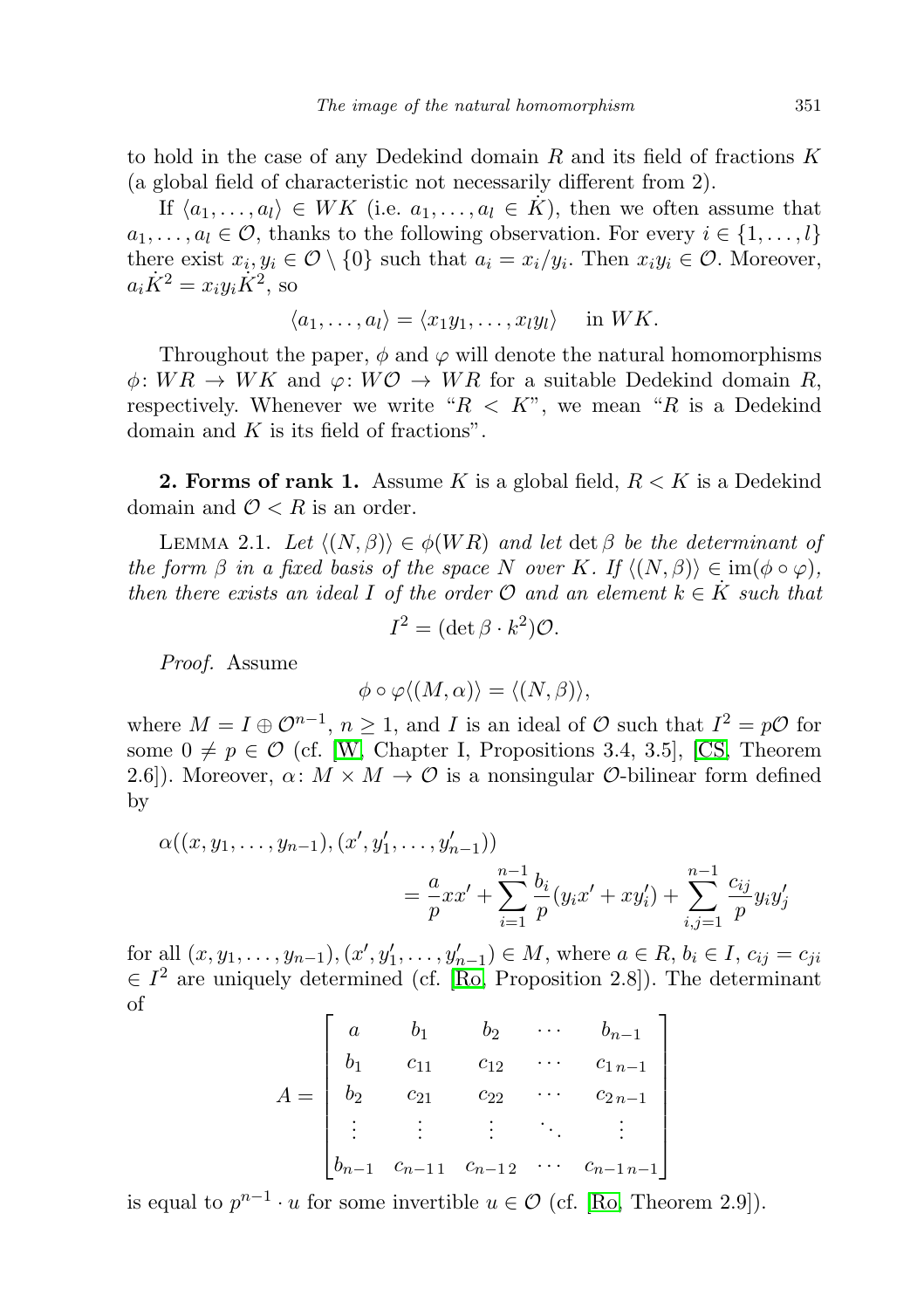Consider the basis

$$
\mathcal{B} = (1 \otimes (p, 0, \ldots, 0), \ldots, 1 \otimes (0, \ldots, p, \ldots, 0), \ldots, 1 \otimes (0, \ldots, 0, p))
$$

of the linear space  $M' = K \otimes_{\mathcal{O}} M$  over K. Then the form  $\alpha' : M' \times M' \to K$ (defined as in  $(1.1)$ ) has matrix pA in the basis B. Moreover,

$$
\langle (M', \alpha') \rangle = \phi \circ \varphi \langle (M, \alpha) \rangle = \langle (N, \beta) \rangle,
$$

so there exist metabolic spaces  $(M_1, \alpha_1)$  and  $(N_1, \beta_1)$  over K such that

$$
(M', \alpha') \perp (M_1, \alpha_1) \cong (N, \beta) \perp (N_1, \beta_1).
$$

Therefore

$$
\det(pA)\dot{K}^2 = \pm \det \beta \cdot \dot{K}^2, \quad \text{i.e.} \quad p^{2n-1} \cdot u\dot{K}^2 = \pm \det \beta \cdot \dot{K}^2.
$$

There exists  $k \in K$  such that

$$
pu = \pm \det \beta \cdot k^2,
$$

so  $I^2 = p\mathcal{O} = pu\mathcal{O} = (\det \beta \cdot k^2)\mathcal{O}.$ 

We give a necessary and sufficient condition for  $\langle g \rangle \in \text{im}(\phi \circ \varphi)$  for any  $g \in E(R)$ .

<span id="page-3-0"></span>PROPOSITION 2.2. Let  $R < K$  be a Dedekind domain,  $g \in E(R)$  and  $\mathcal{O} \langle R \rangle$  be an order. Then  $\langle q \rangle \in \text{im}(\phi \circ \varphi)$  if and only if there exists a fractional ideal I in the field K such that

$$
I^2 = g\mathcal{O}.
$$

*Proof.*  $(\Rightarrow)$  From Lemma [2.1](#page-2-1) it follows that there exists an ideal J of  $\mathcal{O}$ and an element  $k \in K$  such that

$$
J^2 = g k^2 \mathcal{O}.
$$

For the fractional ideal  $I = J \cdot k^{-1}$  we have

$$
I^2 = g\mathcal{O}.
$$

 $(\Leftarrow)$  The map  $\alpha: I \times I \rightarrow \mathcal{O}$  defined by

$$
\alpha(x, y) = -\frac{1}{g}xy \quad \text{ for all } x, y \in I
$$

is a nonsingular bilinear form (cf. [\[CS,](#page-34-4) Theorem 3.1]). Hence  $\langle (I, \alpha) \rangle \in W\mathcal{O}$ . Consider the basis  $\mathcal{B} = (1 \otimes g)$  of the space  $M' = K \otimes_{\mathcal{O}} I$  over K. Then the form  $\alpha' : M' \times M' \to K$  (defined as in [\(1.1\)](#page-0-0)) has matrix [g] in the basis B, so

$$
\phi \circ \varphi \langle (I, \alpha) \rangle = \langle g \rangle,
$$

i.e.  $\langle g \rangle \in \text{im}(\phi \circ \varphi)$ . ■

Now let f be the *conductor* of the order  $\mathcal{O}$ , i.e.

$$
\mathfrak{f} = \{ x \in R : xR \subseteq \mathcal{O} \}
$$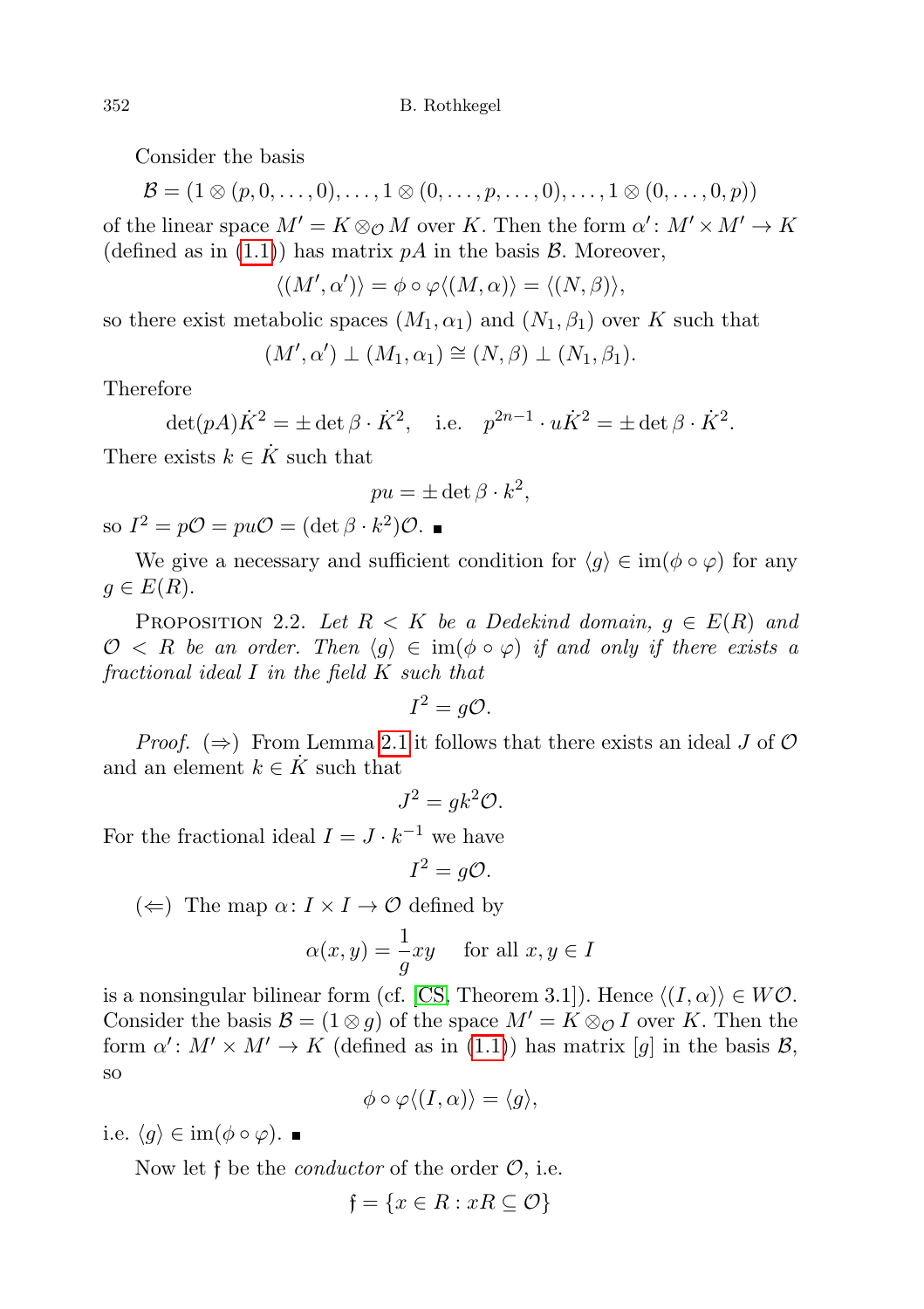(f is the greatest ideal of R lying in  $\mathcal{O}$ ). Denote by  $\mathcal{J}_f(R)$  and  $\mathcal{J}_f(\mathcal{O})$  the multiplicative monoids of all invertible ideals of  $R$  and  $\mathcal{O}$ , respectively, relatively prime to the conductor f, i.e.

$$
\mathcal{J}_{\mathfrak{f}}(R) = \{ I \lhd R : I \text{ is invertible, } I + \mathfrak{f} = R \},
$$

$$
\mathcal{J}_{\mathfrak{f}}(\mathcal{O}) = \{ I \vartriangleleft \mathcal{O} : I \text{ is invertible, } I + \mathfrak{f} = \mathcal{O} \}.
$$

We will use the following fact.

<span id="page-4-1"></span>PROPOSITION 2.3 ([\[GHK,](#page-34-5) Lemma 3(i)]). Let I be an invertible ideal of the order  $O$ . Then I has a unique decomposition

$$
I=I_1\cdot I_2,
$$

where  $I_1 \in \mathcal{J}_f(\mathcal{O})$  has a unique representation as a product of powers of pairwise distinct maximal ideals  $\mathfrak{p} \triangleleft \mathcal{O}$  such that  $\mathfrak{p} + \mathfrak{f} = \mathcal{O}$ , while  $I_2$  is a product of primary ideals  $\mathfrak{q} \triangleleft \mathcal{O}$  such that  $\mathfrak{q} + \mathfrak{f} \neq \mathcal{O}$ .

From [\[GHK,](#page-34-5) proof of Proposition 4(ii)] it follows that an ideal  $\mathfrak p$  of  $\mathcal O$  is maximal if and only if there exists a maximal ideal  $\mathfrak P$  of R such that

$$
\mathfrak{p}=\mathfrak{P}\cap\mathcal{O}.
$$

Let

$$
\mathfrak{f} = \mathfrak{Q}_1^{r_1} \cdots \mathfrak{Q}_n^{r_n}, \qquad r_1, \ldots, r_n \in \mathbb{N},
$$

where  $\mathfrak{Q}_1, \ldots, \mathfrak{Q}_n$  are pairwise distinct maximal ideals of R. By [\[GHK,](#page-34-5) p. 93] an ideal  $0 \neq I \lhd R$  is relatively prime to the conductor f if and only if it has a unique representation as a product of powers of pairwise distinct maximal ideals  $\mathfrak{P} \triangleleft R$ ,  $\mathfrak{P} \notin \{ \mathfrak{Q}_1, \ldots, \mathfrak{Q}_n \}.$ 

Also, by [\[GHK,](#page-34-5) proof of Proposition 4(ii)] an ideal  $\mathfrak p$  of  $\mathcal O$  is a maximal ideal relatively prime to f if and only if there exists a unique maximal ideal  $\mathfrak{P} \triangleleft R$  relatively prime to f (i.e.  $\mathfrak{P} \notin {\{\mathfrak{Q}_1,\ldots,\mathfrak{Q}_n\}}$ ) such that

$$
\mathfrak{p}=\mathfrak{P}\cap\mathcal{O}.
$$

Moreover, the map  $F: \mathcal{J}_{f}(R) \to \mathcal{J}_{f}(O)$  defined by

$$
F(I) = I \cap \mathcal{O} \qquad \text{for all } I \in \mathcal{J}_{\mathfrak{f}}(R)
$$

is an isomorphism of monoids.

<span id="page-4-2"></span>THEOREM 2.4. Let K be a global field and  $R < K$  be a Dedekind domain. Moreover, let  $\mathcal{O} < R$  be an order, f be the conductor of  $\mathcal{O}$  and  $q \in E(R) \cap \mathcal{O}$ . If  $g\mathcal{O} + \mathfrak{f} = \mathcal{O}$ , then  $\langle g \rangle \in \text{im}(\phi \circ \varphi)$ .

Proof. First we show that

$$
gR \cap \mathcal{O} = g\mathcal{O}.
$$

Since  $g\mathcal{O} + \mathfrak{f} = \mathcal{O}$ , we have

<span id="page-4-0"></span>(2.1) 
$$
gO = \mathfrak{p}_1^{s_1} \cdots \mathfrak{p}_m^{s_m}, \quad s_1, \ldots, s_m \in \mathbb{N},
$$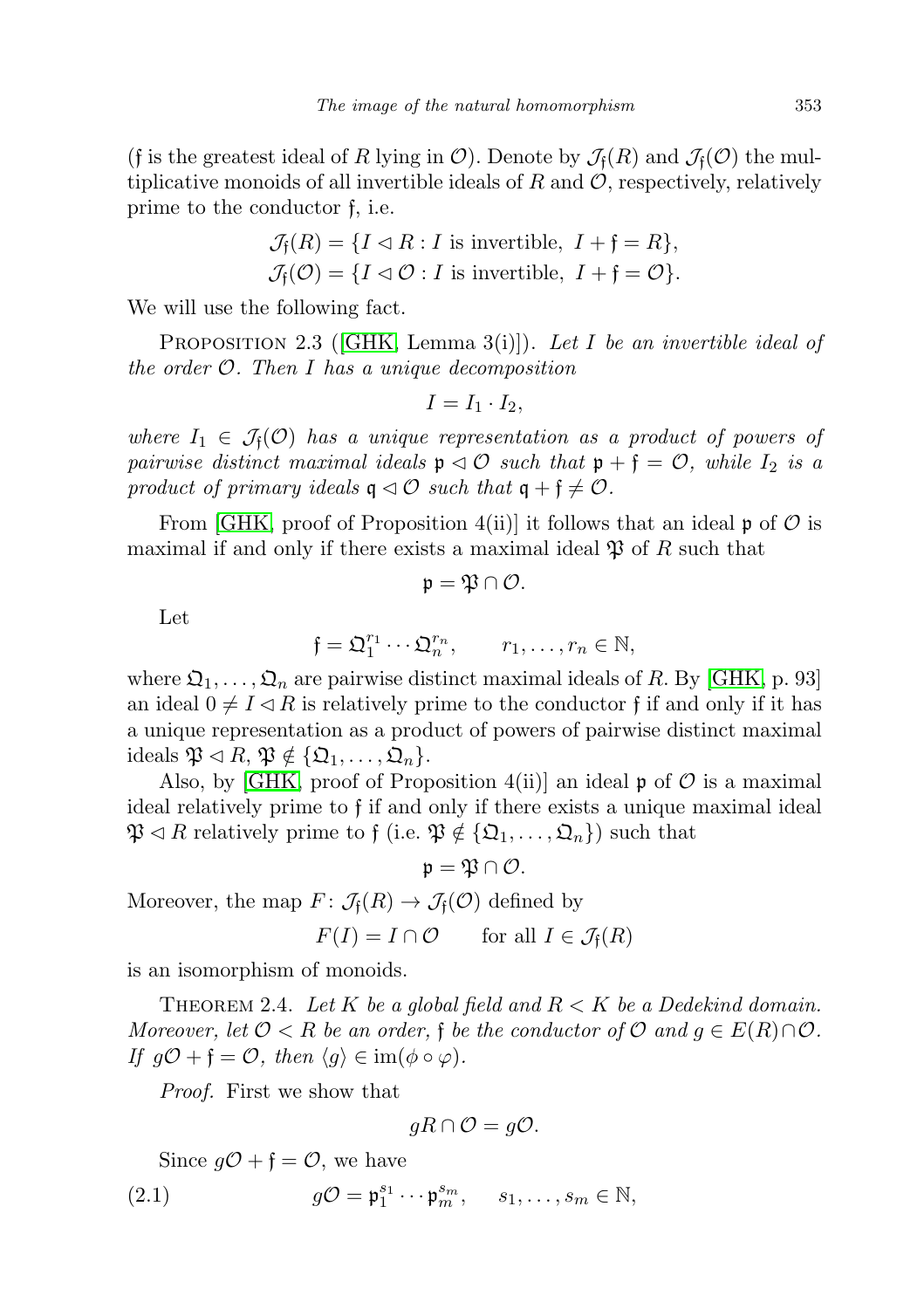for some pairwise distinct maximal ideals  $\mathfrak{p}_1, \ldots, \mathfrak{p}_m \lhd \mathcal{O}$  relatively prime to f. There exist maximal ideals  $\mathfrak{P}_1, \ldots, \mathfrak{P}_m$  of R relatively prime to f such that

$$
\mathfrak{p}_1=\mathfrak{P}_1\cap\mathcal{O},\quad \ldots,\quad \mathfrak{p}_m=\mathfrak{P}_m\cap\mathcal{O}.
$$

Fix  $i \in \{1, \ldots, m\}$  and observe that  $\mathfrak{p}_i R = \mathfrak{P}_i$ . Indeed,  $\mathfrak{p}_i R \subseteq \mathfrak{P}_i$ , so

$$
\mathfrak{p}_i\subseteq \mathfrak{p}_iR\cap\mathcal{O}\subseteq \mathfrak{P}_i\cap\mathcal{O}=\mathfrak{p}_i,\quad\text{i.e.}\quad \mathfrak{p}_iR\cap\mathcal{O}=\mathfrak{P}_i\cap\mathcal{O}.
$$

Since  $\mathfrak{p}_i R, \mathfrak{P}_i \in \mathcal{J}_f(R)$  and

$$
F\colon \mathcal{J}_{\mathfrak{f}}(R)\to \mathcal{J}_{\mathfrak{f}}(\mathcal{O}),\qquad F(I)=I\cap \mathcal{O},
$$

is an isomorphism,  $\mathfrak{p}_i R = \mathfrak{P}_i$ . Therefore by  $(2.1)$ ,

$$
gR=\mathfrak{P}_1^{s_1}\cdots\mathfrak{P}_m^{s_m}.
$$

Using the map  $F$  we get

$$
gR\cap \mathcal{O}=(\mathfrak{P}_1\cap \mathcal{O})^{s_1}\cdots (\mathfrak{P}_m\cap \mathcal{O})^{s_m}=\mathfrak{p}_1^{s_1}\cdots \mathfrak{p}_m^{s_m}=g\mathcal{O}.
$$

From the assumption it follows that  $g \in E(R) \cap R$ , so  $gR = J^2$  for some  $J \triangleleft R$ . It is easy to observe that J is relatively prime to f. Using again the isomorphism  $F$  we get

$$
g\mathcal{O} = gR \cap \mathcal{O} = J^2 \cap \mathcal{O} = (J \cap \mathcal{O})^2,
$$

so  $\langle q \rangle \in \text{im}(\phi \circ \varphi)$  by Proposition [2.2.](#page-3-0)

We will prove that the existence of  $h \in \mathcal{O}$  such that

$$
h\dot{K}^2 = g\dot{K}^2
$$
 and  $h\mathcal{O} + \mathfrak{f} = \mathcal{O}$ 

is a necessary and sufficient condition for  $\langle q \rangle \in \text{im}(\phi \circ \varphi)$ .

<span id="page-5-0"></span>LEMMA 2.5. Let q be a primary ideal of the order O such that  $q + \mathfrak{f} \neq \mathcal{O}$ . Then the radical rad q of the ideal q is a maximal ideal in  $\mathcal O$  such that

$$
\operatorname{rad} \mathfrak{q} + \mathfrak{f} \neq \mathcal{O}.
$$

*Proof.* Since q is a primary ideal, rad q is a prime ideal. But  $\mathcal O$  is a one-dimensional domain, so rad q is a maximal ideal.

Suppose rad  $\mathfrak{q} + \mathfrak{f} = \mathcal{O}$ . We know that  $\mathfrak{f} \subseteq \text{rad } \mathfrak{f}$ , so rad  $\mathfrak{q} + \text{rad } \mathfrak{f} = \mathcal{O}$ . Hence  $\mathfrak{q} + \mathfrak{f} = \mathcal{O}$ , a contradiction.

<span id="page-5-1"></span>LEMMA 2.6. Let  $\mathfrak{f} = \mathfrak{Q}_1^{r_1} \cdots \mathfrak{Q}_n^{r_n}$ ,  $r_1, \ldots, r_n \in \mathbb{N}$ , be the representation of the conductor  $\mathfrak f$  of the order  $\mathcal O$  as a product of powers of pairwise distinct maximal ideals of the Dedekind domain R. Moreover, let q be a primary ideal in  $\mathcal O$  such that  $\mathfrak q + \mathfrak f \neq \mathcal O$ . Then

$$
\mathfrak{q}R=\mathfrak{Q}_{i_1}^{s_1}\cdots \mathfrak{Q}_{i_m}^{s_m}
$$

for some  $s_1, \ldots, s_m \in \mathbb{N}$  and pairwise distinct  $i_1, \ldots, i_m \in \{1, \ldots, n\}.$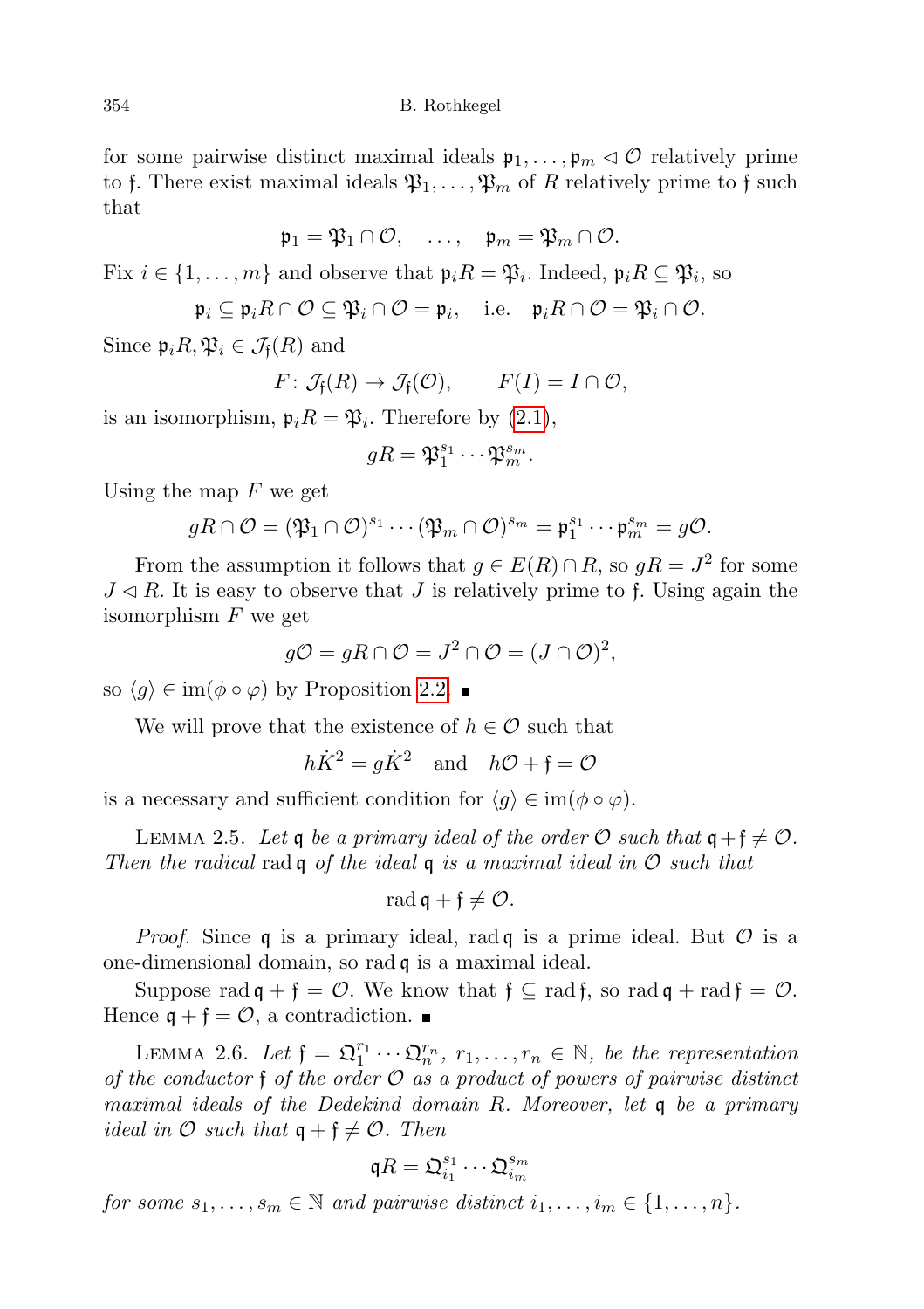*Proof.* First observe that  $qR \neq R$ . Indeed, since  $q \neq \mathcal{O}$ , there exists a maximal ideal  $\mathfrak{P} \cap \mathcal{O}$  of  $\mathcal{O}$  such that

$$
\mathfrak{q}\subseteq\mathfrak{P}\cap\mathcal{O}
$$

( $\mathfrak{P}$  is a maximal ideal of R). If  $\mathfrak{q}R = R$ , then

$$
R = \mathfrak{q}R \subseteq (\mathfrak{P} \cap \mathcal{O})R \subseteq \mathfrak{P},
$$

which is impossible.

Suppose that in the decomposition of the ideal  $qR$  there is a maximal ideal  $\mathfrak{P} \triangleleft R$  such that  $\mathfrak{P} \notin {\mathfrak{Q}}_1, \ldots, {\mathfrak{Q}}_n$  (i.e.  $\mathfrak{P} + \mathfrak{f} = R$ ). Then  $\mathfrak{q}R \subseteq \mathfrak{P}$ , so

$$
\mathfrak{q} \subseteq \mathfrak{q}R \cap \mathcal{O} \subseteq \mathfrak{P} \cap \mathcal{O}.
$$

<span id="page-6-0"></span>The ideal  $\mathfrak{P} \cap \mathcal{O}$  is a maximal ideal of  $\mathcal{O}$  relatively prime to f. Moreover,

(2.2) 
$$
\operatorname{rad} \mathfrak{q} \subseteq \operatorname{rad}(\mathfrak{P} \cap \mathcal{O}) = \mathfrak{P} \cap \mathcal{O}.
$$

From Lemma [2.5](#page-5-0) it follows that rad  $\mathfrak{q}$  is a maximal ideal such that rad  $\mathfrak{q} + \mathfrak{f}$  $\neq$  O. However, by [\(2.2\)](#page-6-0), rad  $\mathfrak{q} = \mathfrak{P} \cap \mathcal{O}$ , which leads to a contradiction.

<span id="page-6-1"></span>COROLLARY 2.7. Let I be an invertible ideal of the order  $\mathcal{O}$ . Then

 $I + \mathfrak{f} = \mathcal{O} \Leftrightarrow IR + \mathfrak{f} = R.$ 

*Proof.* The implication " $\Rightarrow$ " is obvious.

Assume  $IR + f = R$ . Suppose  $I + f \neq \mathcal{O}$ . From Proposition [2.3](#page-4-1) it follows that in a representation of the ideal I there is a primary ideal  $\mathfrak q$  of  $\mathcal O$  such that  $\mathfrak{q} + \mathfrak{f} \neq \mathcal{O}$ . However, Lemma [2.6](#page-5-1) shows that  $\mathfrak{q}R \subseteq \mathfrak{Q}$  for some ideal  $\mathfrak{Q} \triangleleft R$  in the decomposition of f. Hence  $IR \subseteq \mathfrak{Q}$ , i.e.  $IR + \mathfrak{f} \neq R$ , which is impossible.

Now we prove a lemma which is true for any integral domain, not necessarily an order.

LEMMA 2.8. Let  $P$  be an integral domain,  $I$  be an invertible ideal of  $P$ and  $\mathfrak{p}_1, \ldots, \mathfrak{p}_m \triangleleft P$  be pairwise distinct maximal ideals. Then

$$
I \neq I\mathfrak{p}_1 \cup \cdots \cup I\mathfrak{p}_m.
$$

*Proof.* Of course  $I\mathfrak{p}_1 \cup \cdots \cup I\mathfrak{p}_m \subseteq I$ . We show by induction on m that  $I \nsubseteq I_{p_1} \cup \cdots \cup I_{p_m}$ .

For  $m = 1$ , if  $I \subseteq I_{p_1}$ , then

$$
I^{-1} \cdot I \subseteq I^{-1} \cdot I\mathfrak{p}_1,
$$

i.e.  $P \subseteq \mathfrak{p}_1$ , a contradiction.

Suppose

$$
I\subseteq I\mathfrak{p}_1\cup\cdots\cup I\mathfrak{p}_{m-1}\cup I\mathfrak{p}_m.
$$

By the induction assumption

$$
I \nsubseteq I\mathfrak{p}_1 \cup \cdots \cup I\mathfrak{p}_{m-1}.
$$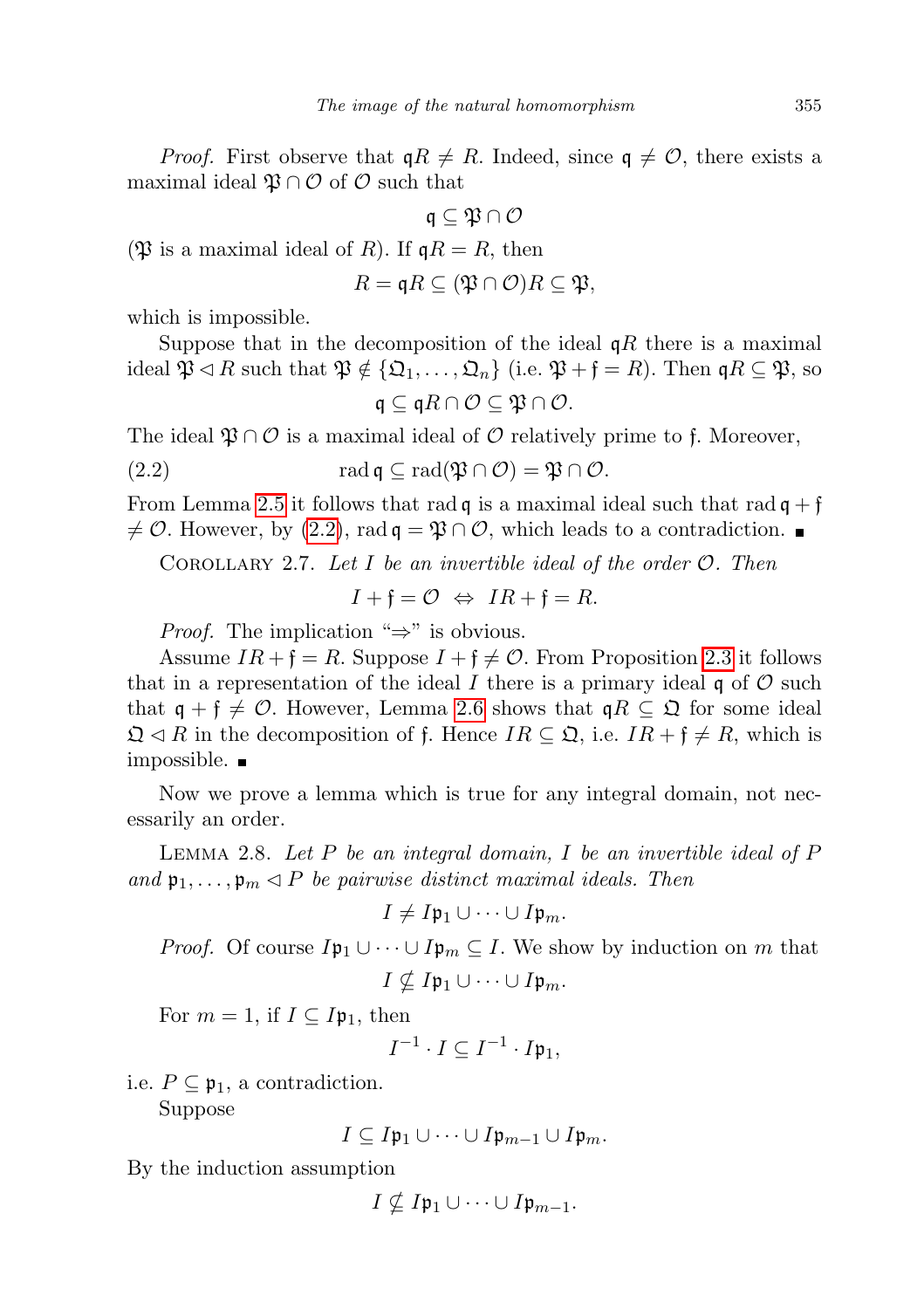Choose an element

<span id="page-7-0"></span>(2.3) 
$$
x \in I\mathfrak{p}_m \setminus (I\mathfrak{p}_1 \cup \cdots \cup I\mathfrak{p}_{m-1}).
$$

We prove that

$$
I\mathfrak{p}_1\cap\cdots\cap I\mathfrak{p}_{m-1}\nsubseteq I\mathfrak{p}_m.
$$

Indeed, if  $I\mathfrak{p}_1 \cap \cdots \cap I\mathfrak{p}_{m-1} \subseteq I\mathfrak{p}_m$ , then

$$
I\cdot(\mathfrak{p}_1\cap\cdots\cap\mathfrak{p}_{m-1})\subseteq I\mathfrak{p}_1\cap\cdots\cap I\mathfrak{p}_{m-1}\subseteq I\mathfrak{p}_m,
$$

i.e.  $\mathfrak{p}_1 \cap \cdots \cap \mathfrak{p}_{m-1} \subseteq \mathfrak{p}_m$ . Since  $\mathfrak{p}_1, \ldots, \mathfrak{p}_{m-1}$  are pairwise distinct (so relatively prime) maximal ideals,

$$
\mathfrak{p}_1\cdots\mathfrak{p}_{m-1}=\mathfrak{p}_1\cap\cdots\cap\mathfrak{p}_{m-1}\subseteq\mathfrak{p}_m.
$$

Hence  $\mathfrak{p}_i = \mathfrak{p}_m$  for some  $i \in \{1, \ldots, m-1\}$ , which is impossible.

Choose an element

$$
y\in (I\mathfrak{p}_1\cap\cdots\cap I\mathfrak{p}_{m-1})\setminus I\mathfrak{p}_m.
$$

Because I is an ideal,  $x + y \in I$ . There exists  $i \in \{1, ..., m\}$  such that  $x+y\in I_{\mathfrak{p}_i}.$ 

If  $i \in \{1, \ldots, m-1\}$ , then  $x \in I\mathfrak{p}_i$ . This contradicts [\(2.3\)](#page-7-0). If  $i = m$ , then  $y \in I_{\mathfrak{p}_m}$ . This is also impossible.

<span id="page-7-3"></span>THEOREM 2.9. Let K be a global field and  $R < K$  be a Dedekind domain. Moreover, let  $\mathcal{O} < R$  be an order, f be the conductor of  $\mathcal{O}$  and  $g \in E(R) \cap \mathcal{O}$ . Then  $\langle q \rangle \in \text{im}(\phi \circ \varphi)$  if and only if there exists  $h \in \mathcal{O}$  such that

$$
h\dot{K}^2 = g\dot{K}^2 \quad and \quad hR + \mathfrak{f} = R.
$$

*Proof.*  $(\Rightarrow)$  From Lemma [2.1](#page-2-1) it follows that there exists an ideal J of  $\mathcal{O}$ and an element  $k \in K$  such that

$$
J^2 = g k^2 \mathcal{O}.
$$

<span id="page-7-2"></span>Since  $k = k_1/k_2$  for some  $k_1, k_2 \in \mathcal{O} \setminus \{0\},$ (2.4)  $I^2 = g k_1^2 \mathcal{O},$ 

where  $I = Jk_2$  is an invertible ideal of  $\mathcal{O}$ .

From [\[GHK,](#page-34-5) proof of Proposition 4(ii)] it follows that there are only finitely many maximal ideals in  $\mathcal O$  which are not relatively prime to f. Let  $\mathfrak{p}_1, \ldots, \mathfrak{p}_m$  be all the pairwise distinct maximal ideals of O such that

$$
\mathfrak{p}_i + \mathfrak{f} \neq \mathcal{O} \quad \text{ for each } i \in \{1, \ldots, m\}.
$$

There exists an element

<span id="page-7-1"></span>(2.5) 
$$
x \in I \setminus (I\mathfrak{p}_1 \cup \cdots \cup I\mathfrak{p}_m).
$$

Obviously  $x \neq 0$  and  $x\mathcal{O} \subseteq I$ . Moreover,  $xI^{-1} \subseteq \mathcal{O}$  is an invertible ideal of  $\mathcal{O}$ .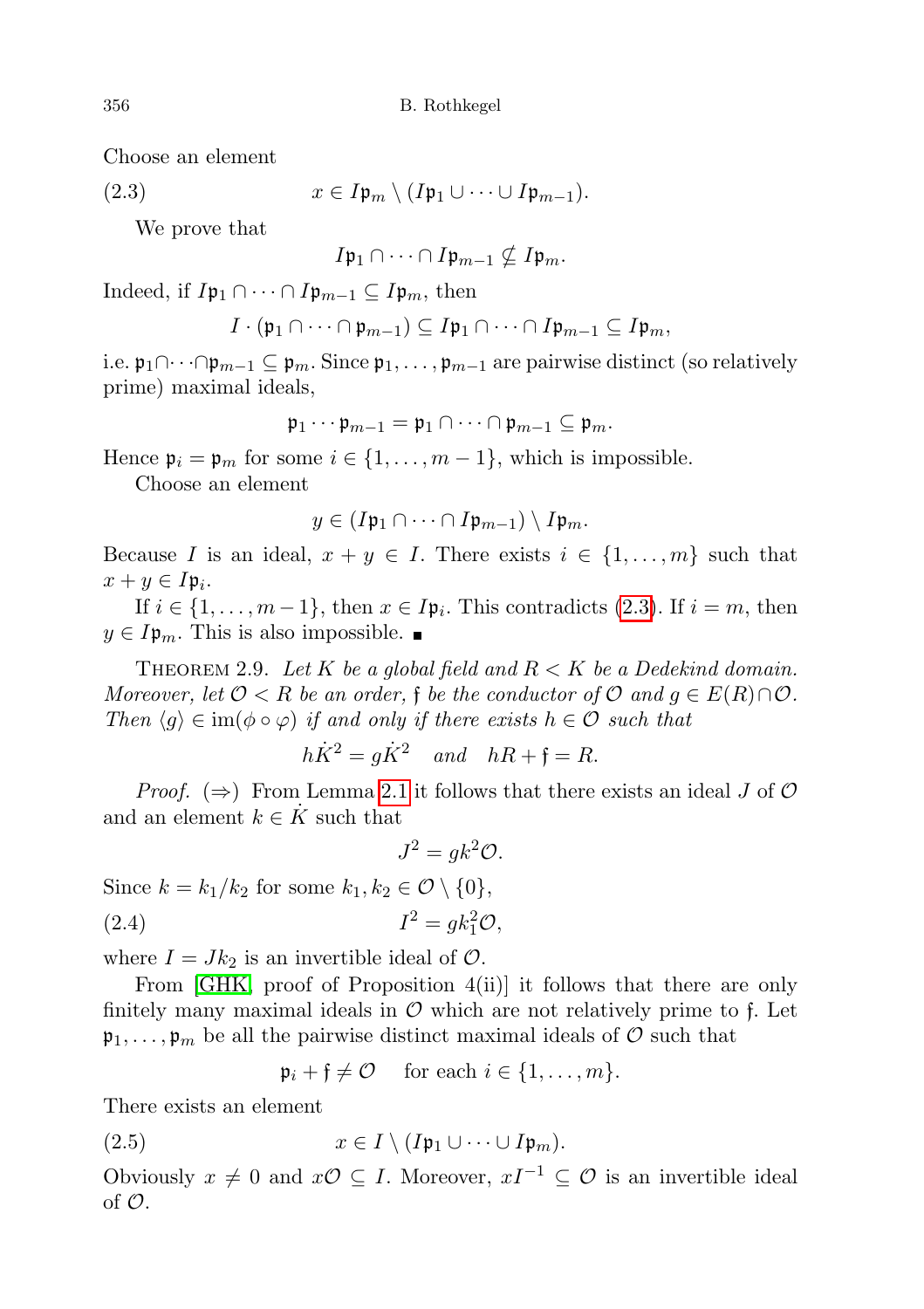Notice that  $xI^{-1} + \mathfrak{f} = \mathcal{O}$ . Indeed, otherwise by Proposition [2.3](#page-4-1) there exists a primary ideal  $\mathfrak{q} \triangleleft \mathcal{O}$  such that

$$
\mathfrak{q} + \mathfrak{f} \neq \mathcal{O} \quad \text{and} \quad xI^{-1} \subseteq \mathfrak{q}.
$$

But  $\mathfrak{q} \subset \text{rad } \mathfrak{q}$  and Lemma [2.5](#page-5-0) shows that rad  $\mathfrak{q}$  is a maximal ideal in  $\mathcal{O}$  such that rad  $\mathfrak{q} + \mathfrak{f} \neq \mathcal{O}$ . Therefore

$$
xI^{-1}\subseteq \mathfrak{q}\subseteq \mathop{\mathrm{rad}} \mathfrak{q}=\mathfrak{p}_i
$$

for some  $i \in \{1, \ldots, m\}$ . Hence  $x\mathcal{O} \subseteq I\mathfrak{p}_i$ , i.e.  $x \in I\mathfrak{p}_i$ . This contradicts  $(2.5).$  $(2.5).$ 

Proposition [2.3](#page-4-1) implies that the ideal  $xI^{-1}$  has a unique representation as a product of powers of maximal ideals of  $\mathcal O$  relatively prime to f.

Since  $x^2 \in I^2$ , by [\(2.4\)](#page-7-2) there exists a nonzero  $h \in \mathcal{O}$  such that

<span id="page-8-1"></span>
$$
(2.6) \t\t x^2 = g k_1^2 h.
$$

Of course  $h\dot{K}^2 = g\dot{K}^2$ . We show that  $h\mathcal{O} + \mathfrak{f} = \mathcal{O}$ . Indeed, otherwise by Proposition [2.3](#page-4-1) there exists a primary ideal  $\mathfrak{q}_1 \triangleleft \mathcal{O}$  such that

$$
\mathfrak{q}_1 + \mathfrak{f} \neq \mathcal{O} \quad \text{and} \quad h\mathcal{O} \subseteq \mathfrak{q}_1.
$$

Therefore by [\(2.6\)](#page-8-1),

$$
x^2\mathcal{O} = g k_1^2 \mathcal{O} \cdot h\mathcal{O} \subseteq I^2 \mathfrak{q}_1,
$$

i.e.  $(xI^{-1})^2 \subseteq \mathfrak{q}_1$ . But the ideal  $(xI^{-1})^2$  is a product of powers of maximal ideals of  $\mathcal O$  relatively prime to f, so

$$
(xI^{-1})^2 + \mathfrak{f} = \mathcal{O}.
$$

Hence  $\mathfrak{q}_1 + \mathfrak{f} = \mathcal{O}$ , a contradiction.

Thus,  $h\mathcal{O} + \mathfrak{f} = \mathcal{O}$ , so  $hR + \mathfrak{f} = R$ .

(←) By assumption,  $h\dot{K}^2 = g\dot{K}^2$ , so  $h \in E(R) \cap \mathcal{O}$  and  $\langle g \rangle = \langle h \rangle$  in the Witt ring WK. Corollary [2.7](#page-6-1) yields  $h\mathcal{O} + \mathfrak{f} = \mathcal{O}$ , so  $\langle q \rangle = \langle h \rangle \in \text{im}(\phi \circ \varphi)$ , by Theorem [2.4.](#page-4-2)  $\blacksquare$ 

COROLLARY 2.10. Let  $\mathfrak{f} = \mathfrak{Q}_1^{r_1} \cdots \mathfrak{Q}_n^{r_n}$ ,  $r_1, \ldots, r_n \in \mathbb{N}$ , be the representation of the conductor f of the order  $\mathcal O$  as a product of powers of pairwise distinct maximal ideals of the Dedekind domain R. Moreover, let  $q \in E(R) \cap \mathcal{O}$ . Then  $\langle q \rangle \in \text{im}(\phi \circ \varphi)$  if and only if there exists  $h \in \mathcal{O}$  such that  $h\dot{K}^2 = g\dot{K}^2$ and the ideal hR has a unique representation as a product of powers of pairwise distinct maximal ideals  $\mathfrak{P} \notin \{ \mathfrak{Q}_1, \ldots, \mathfrak{Q}_n \}.$ 

<span id="page-8-0"></span>3. Quadratic number fields. As an example we examine the surjectivity of the natural homomorphism  $\varphi: W\mathcal{O} \to WR$  in the case when K is some quadratic number field and  $R = R_K$  is the ring of algebraic integers of K.

 $\Lambda$ .<br>Let  $K = \mathbb{Q}(\sqrt{2})$ D), where D is a square-free integer. Assume  $p_1, \ldots, p_s$  are all the pairwise distinct prime divisors of the discriminant of the field  $K$  (if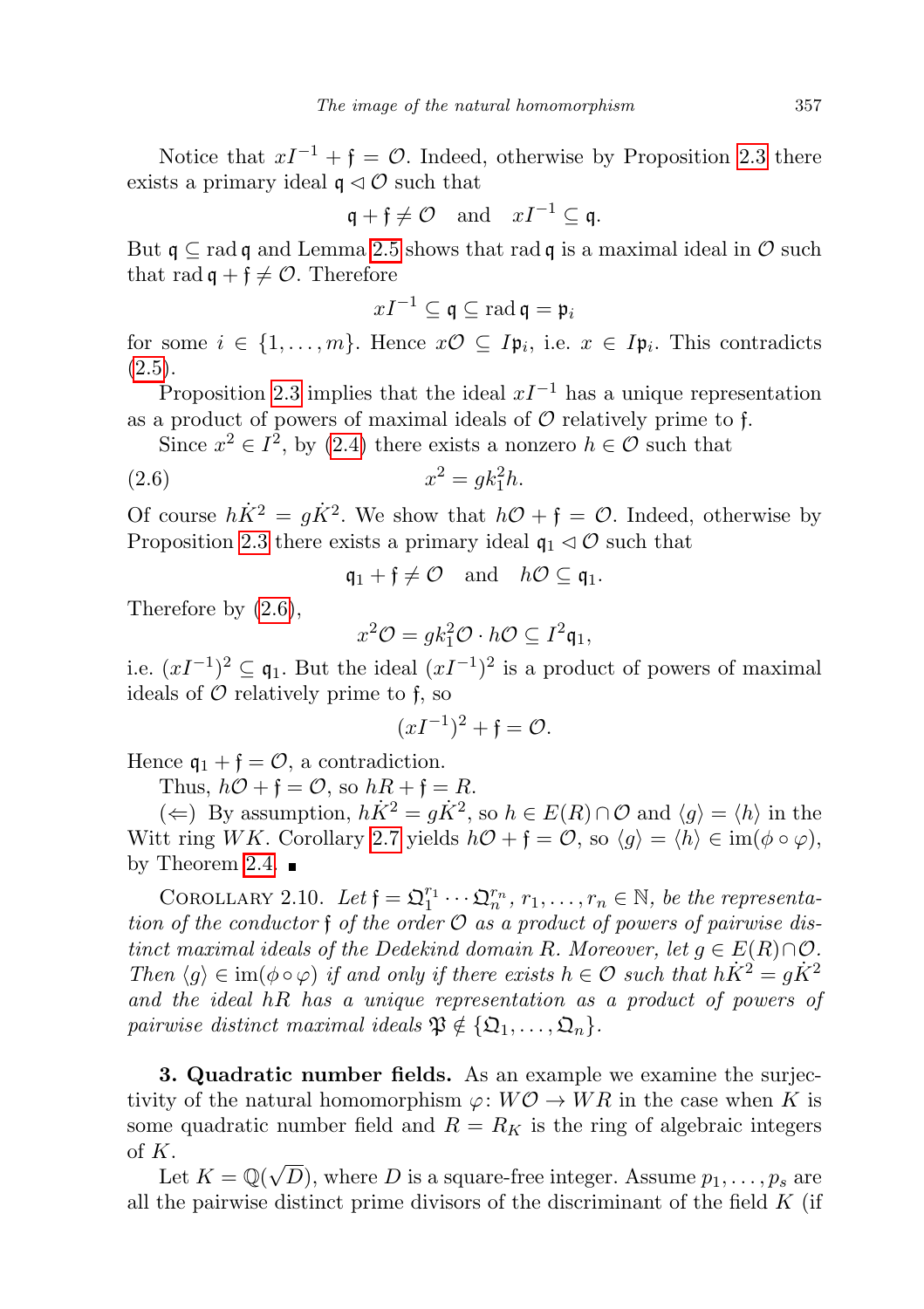$D \equiv 3 \pmod{4}$ , then we assume  $p_1 = 2$ . From [\[Cz1,](#page-34-6) pp. 110, 116–117] it follows that in the case when K is a nonreal field  $(D < 0)$  the set

$$
\{\langle 1 \rangle, \langle p_1 \rangle, \dots, \langle p_{s-1} \rangle\} \quad \text{when } D \neq -1,
$$
  

$$
\{\langle 1 \rangle, \langle 2 \rangle\} \quad \text{when } D = -1,
$$

generates the group  $\phi(W R_K)$ .

Assume K is a real field  $(D > 0)$ . Then K has two real infinite primes  $\infty_1, \infty_2$ . From [\[Cz1,](#page-34-6) pp. 114, 117–119] it follows that the set

 $\{\langle 1 \rangle, \langle p_1 \rangle, \ldots, \langle p_{s-1} \rangle\}$ 

is contained in the set of generators of the group  $\phi(W R_K)$ .

Let  $N_{K/\mathbb{Q}}(K)$  denote the norm group of the extension  $K/\mathbb{Q}$ . If  $-1 \in$  $N_{K/\mathbb{Q}}(K)$ , then there exists  $b \in E(R_K)$  that is positive at  $\infty_1$  and negative at  $\infty_2$  (cf. [\[Cz2,](#page-34-7) proof of Proposition 3.2]). Moreover, the class  $\langle b \rangle$  belongs to the set of generators of the group  $\phi(W R_K)$ . In particular, if  $D \not\equiv 1 \pmod{8}$ , then the set

$$
\{\langle 1 \rangle, \langle p_1 \rangle, \ldots, \langle p_{s-1} \rangle, \langle b \rangle\}
$$

generates  $\phi(W R_K)$  (cf. [\[Cz1,](#page-34-6) pp. 114, 117]).

Let  $K = \mathbb{Q}(\sqrt{D})$  be any quadratic number field. It is known that

$$
R_K = \begin{cases} \mathbb{Z}[\sqrt{D}] & \text{when } D \not\equiv 1 \pmod{4}, \\ \mathbb{Z}[(1+\sqrt{D})/2] & \text{when } D \equiv 1 \pmod{4}. \end{cases}
$$

Moreover,  $\mathcal{O} < R_K$  is an order if and only if there exists  $m \in \mathbb{N}$  such that

$$
\mathcal{O} = \begin{cases} \mathbb{Z}[m\sqrt{D}] & \text{when } D \not\equiv 1 \pmod{4}, \\ \mathbb{Z}[m(1+\sqrt{D})/2] & \text{when } D \equiv 1 \pmod{4} \end{cases}
$$

(cf. [\[BC,](#page-34-8) p. 151]). The conductor f of  $\mathcal O$  is then the principal ideal generated by  $m, \, \mathfrak{f} = mR_K$ .

<span id="page-9-0"></span>PROPOSITION 3.1. Let  $K = \mathbb{Q}(\sqrt{2})$  $(D)$  be a quadratic number field,  $\mathcal{O} \! < \! R_K$ be an order and  $\mathfrak{f} = mR_K$  be its conductor. Let  $p \in E(R_K)$  be a prime number satisfying one of the following two conditions:

 $(i)$   $p \nmid m$ ,

(ii)  $p \mid m \text{ and } p \mid D$ .

Then  $\langle p \rangle \in \text{im}(\phi \circ \varphi)$ .

*Proof.* (i) Since  $gcd(p, m) = 1$ , there exist  $x, y \in \mathbb{Z}$  such that

$$
px+my=1.
$$

In particular  $pR_K + \mathfrak{f} = R_K$ , so  $\langle p \rangle \in \text{im}(\phi \circ \varphi)$ .

(ii) Assume  $m = p^r \cdot m'$  for some  $r, m' \in \mathbb{N}$  and  $p \nmid m'$ . Consider the element √

$$
z := p^{r+1} \cdot m + m' \cdot m \sqrt{D} \in \mathcal{O}.
$$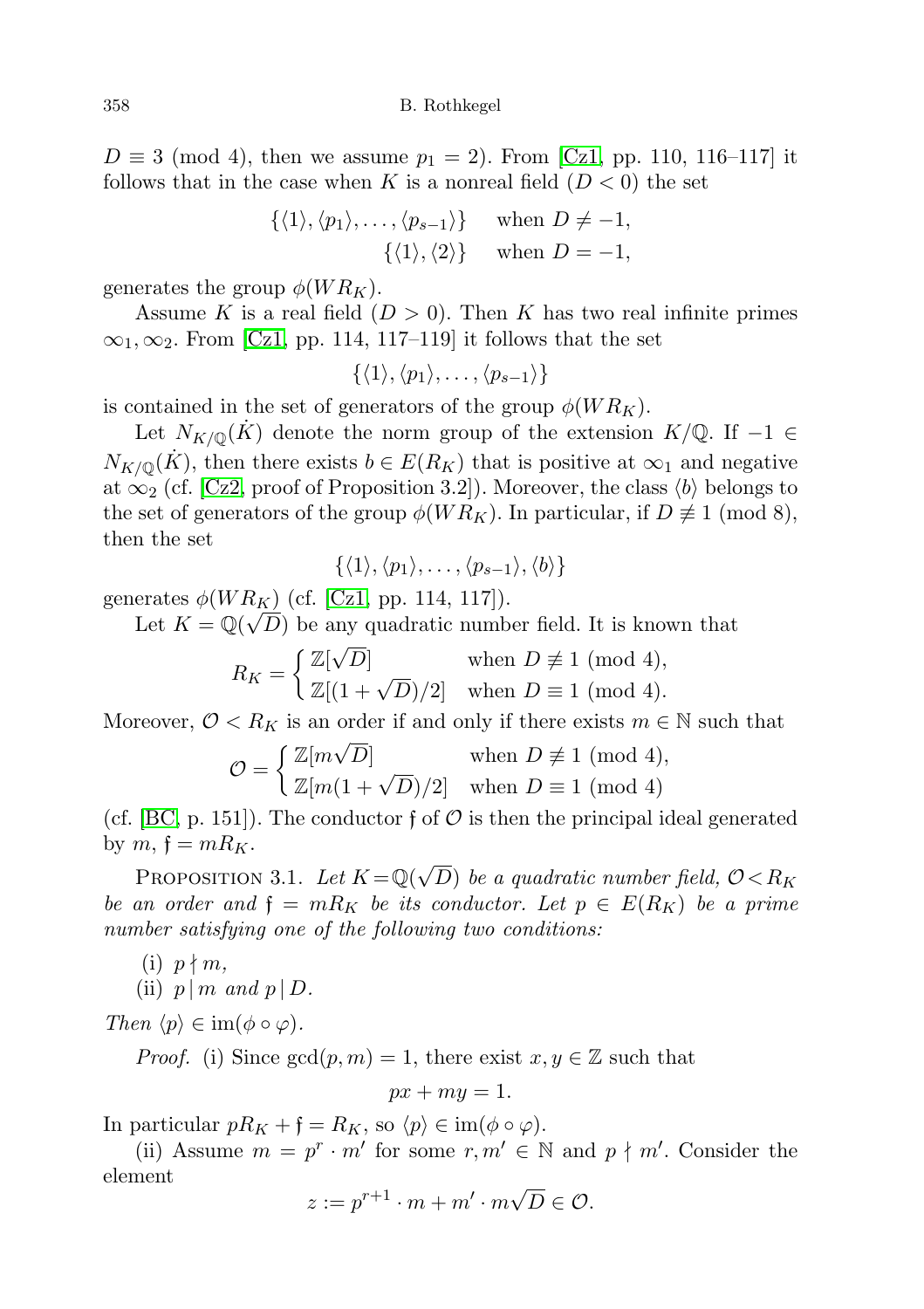Then

$$
z^{2} = pm^{2} \cdot \left[ \left( p^{2r+1} + m'^{2} \cdot \frac{D}{p} \right) + 2m\sqrt{D} \right] = pm^{2} \cdot h.
$$

Moreover,  $h \in \mathcal{O}$  and  $h\dot{K}^2 = p\dot{K}^2$ . Since  $p \nmid m'$  and D is a square-free integer, it is easy to observe that

$$
\gcd\left(p^{2r+1}, m'^2 \cdot \frac{D}{p}\right) = 1.
$$

Hence

$$
p^{2r+1}R_K + m'^2 \cdot \frac{D}{p}R_K = R_K.
$$

We show that  $hR_K + \mathfrak{f} = R_K$ . Indeed, otherwise there exists a maximal ideal  $\mathfrak Q$  in the representation of the conductor  $\mathfrak f = mR_K$  which is also in the representation of the ideal  $hR_K$ . Then  $hR_K \subseteq \mathfrak{Q}$ , i.e.  $h \in \mathfrak{Q}$ . But  $2m\sqrt{D} \in \mathfrak{f} \subseteq \mathfrak{Q}, \,\text{so}$ 

<span id="page-10-0"></span>
$$
(3.1) \t\t\t p^{2r+1} + m'^2 \cdot \frac{D}{p} \in \mathfrak{Q}.
$$

Because  $p^r \cdot m' = m \in \mathfrak{Q}$ , either  $p \in \mathfrak{Q}$  or  $m' \in \mathfrak{Q}$ . In both cases, by [\(3.1\)](#page-10-0),

$$
p^{2r+1} \in \mathfrak{Q}
$$
 and  $m'^2 \cdot \frac{D}{p} \in \mathfrak{Q}$ .

Therefore

$$
R_K = p^{2r+1}R_K + m'^2 \cdot \frac{D}{p}R_K \subseteq \mathfrak{Q},
$$

which is impossible.

Finally, from Theorem [2.9](#page-7-3) it follows that  $\langle p \rangle \in \text{im}(\phi \circ \varphi)$ . ■

Observe that every prime divisor  $p_i, i \in \{1, \ldots, s\}$ , of the discriminant of the field  $K = \mathbb{Q}(\sqrt{D})$  is a divisor of the integer  $D$  (except for  $p_1 = 2$  in the case when  $D \equiv 3 \pmod{4}$ .

COROLLARY 3.2. Let  $K = \mathbb{Q}(\sqrt{2})$ D) be a nonreal quadratic number field with  $D \not\equiv 3 \pmod{4}$ . Moreover, let  $\mathcal O$  be an order. Then the natural homomorphism  $\varphi: W\mathcal{O} \to WR_K$  is surjective.

COROLLARY 3.3. Let  $K = \mathbb{Q}(\sqrt{2})$ D) be a nonreal quadratic number field with  $D \equiv 3 \pmod{4}$ . Moreover, let  $\mathcal{O} = \mathbb{Z}[m\sqrt{D}]$  be an order such that  $2 \nmid m$ . Then the natural homomorphism  $\varphi: W\mathcal{O} \to WR_K$  is surjective.

<span id="page-10-1"></span>PROPOSITION 3.4. Let  $K = \mathbb{Q}(\sqrt{2})$  $X = \mathbb{Q}(\sqrt{D})$  be any quadratic number field with  $D \equiv 3 \pmod{4}$ . If  $\mathcal{O} = \mathbb{Z}[m\sqrt{D}]$  is an order such that  $2 \mid m$ , then

$$
\langle p_1 \rangle = \langle 2 \rangle \notin \operatorname{im}(\phi \circ \varphi).
$$

*Proof.* First assume  $m = 2$ . Denote  $\mathcal{O}_1 := \mathbb{Z}[2\sqrt{D}]$  and suppose that  $\langle 2 \rangle \in \text{im}(\phi \circ \varphi_1)$ , where  $\varphi_1 : W\mathcal{O}_1 \to WR_K$  is the natural homomorphism.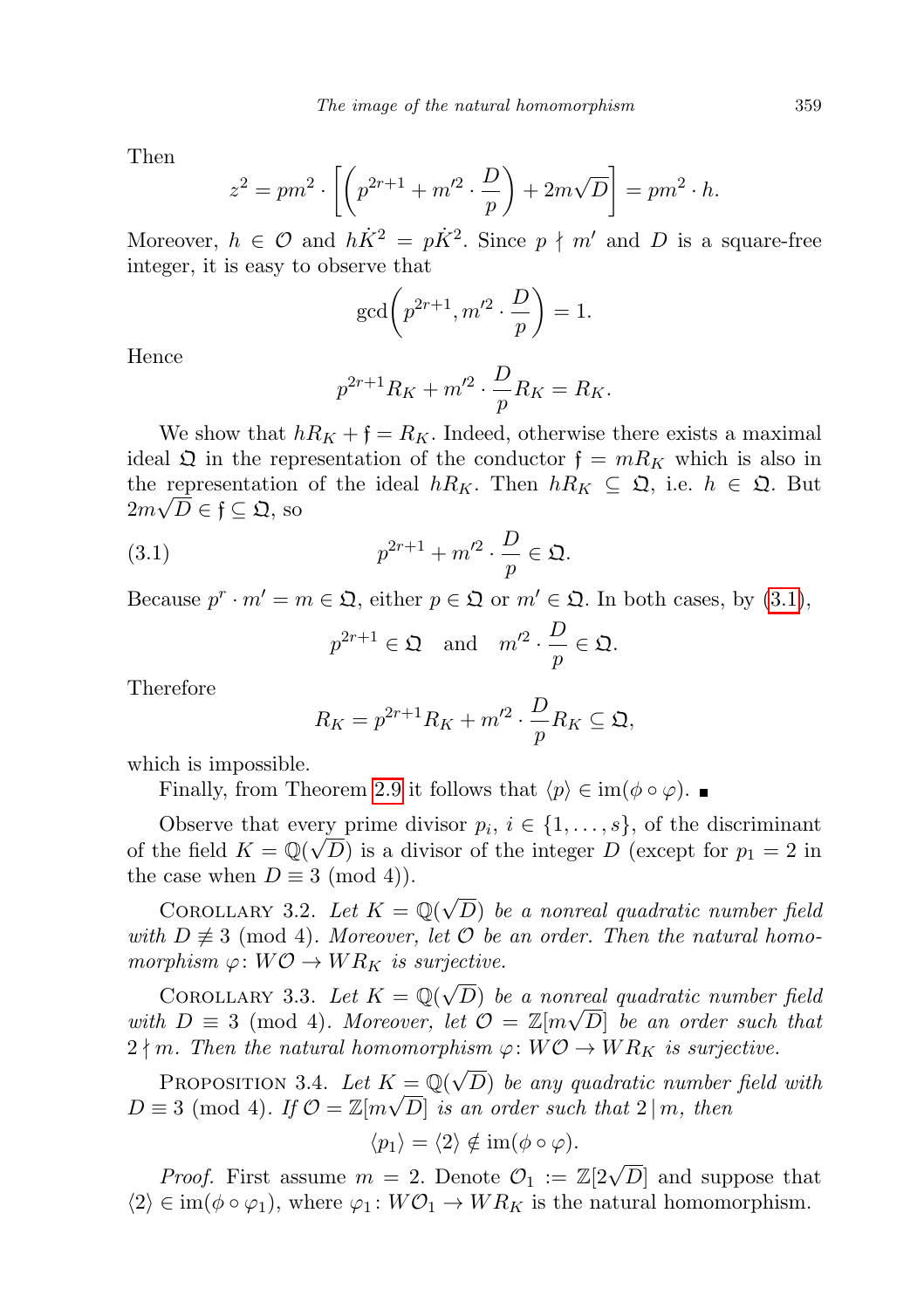In the same way as in [\(2.4\)](#page-7-2), from Lemma [2.1](#page-2-1) it follows that there exists an ideal I of  $\mathcal{O}_1$  and an element  $k_1 \in \mathcal{O}_1 \setminus \{0\}$  such that

$$
I^2 = 2k_1^2 \mathcal{O}_1.
$$

Multiplying the above equality by the principal ideal of  $\mathcal{O}_1$  generated by the element conjugate to  $k_1^2$ , we obtain

$$
T^2 = 2n^2 \mathcal{O}_1
$$

for some ideal T of  $\mathcal{O}_1$  and  $n \in \mathbb{N}$ . We will show that this is impossible.

Assume  $2 \nmid n$ . Then for every  $x + 2y\sqrt{D} \in T$ , where  $x, y \in \mathbb{Z}$ , we have

$$
2|(x+2y\sqrt{D})^2.
$$

Hence  $2 | x$ , so in particular the rational part of every element of the ideal  $T^2$  is divisible by 4. But  $2n^2 \in T^2 \cap \mathbb{N}$  and  $2 \nmid n$ , a contradiction.

Assume  $n = 2^r \cdot n'$  for some  $r, n' \in \mathbb{N}$  and  $2 \nmid n'$ . Then

(3.2) 
$$
T^2 = 2^{2r+1} \cdot n'^2 \mathcal{O}_1.
$$

Since  $2r + 1 \geq 3$ , for every  $x + 2y$  $D \in T$  we have

$$
2^3 | (x + 2y\sqrt{D})^2
$$
 in  $\mathcal{O}_1 = \mathbb{Z}[2\sqrt{D}].$ 

Hence

$$
2^3 | (x^2 + 4y^2D)
$$
 and  $2^2 | xy$ .

By assumption,  $D \equiv 3 \pmod{4}$ , so  $2 | x$  and  $2 | y$ . Therefore

$$
2|(x+2y\sqrt{D}) \text{ in } \mathcal{O}_1.
$$

There exists an ideal  $T_1$  of  $\mathcal{O}_1$  such that

 $T = 2\mathcal{O}_1 \cdot T_1$ ,

i.e. by [\(3.2\)](#page-10-1),

$$
T_1^2 = 2^{2r-1} \cdot n'^2 \mathcal{O}_1,
$$

where  $2r - 1 \geq 1$ .

Repeating this procedure until  $2r - 1 = 1$ , we prove that there exists an ideal  $T'$  of  $\mathcal{O}_1$  such that

$$
T'^2 = 2n'^2 \mathcal{O}_1.
$$

But  $2 \nmid n'$ , so this is impossible.

To sum up, we have shown that if  $\mathcal{O}_1 = \mathbb{Z}[2\sqrt{D}]$ , then  $\langle 2 \rangle \notin \text{im}(\phi \circ \varphi_1)$ .

Assume that  $\mathcal{O} = \mathbb{Z}[m\sqrt{D}]$  is any order such that  $2 \mid m$ . Suppose that  $\langle 2 \rangle \in \text{im}(\phi \circ \varphi)$ . By Theorem [2.9](#page-7-3) there exists  $h \in \mathcal{O}$  such that

$$
h\dot{K}^2 = 2\dot{K}^2 \quad \text{and} \quad hR_K + mR_K = R_K.
$$

But

$$
\mathbb{Z}[m\sqrt{D}] \subseteq \mathbb{Z}[2\sqrt{D}] = \mathcal{O}_1,
$$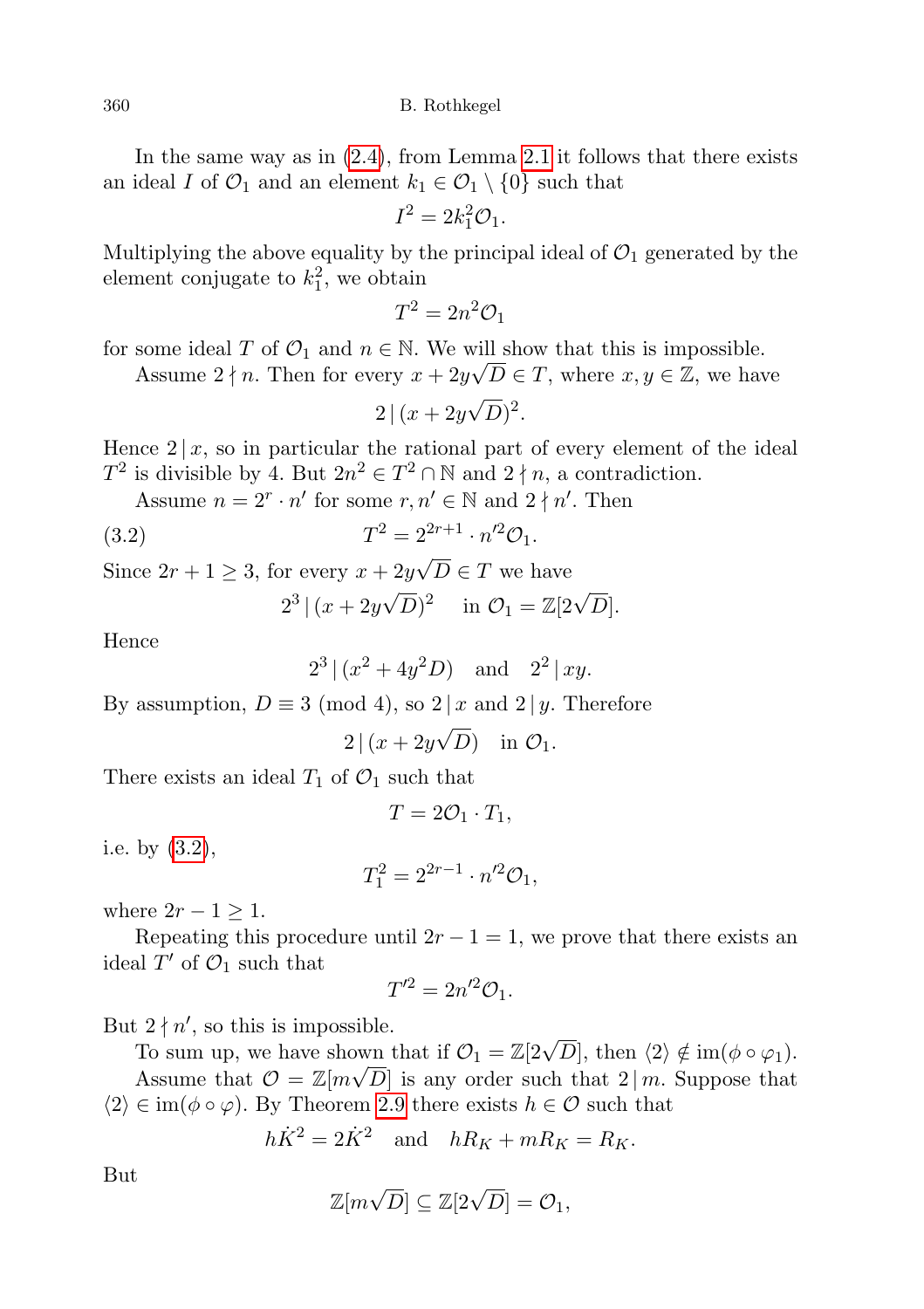so  $h \in \mathcal{O}_1$ . Moreover,

 $R_K = hR_K + mR_K \subseteq hR_K + 2R_K$ , i.e.  $hR_K + 2R_K = R_K$ .

Using again Theorem [2.9](#page-7-3) we get  $\langle 2 \rangle \in \text{im}(\phi \circ \varphi_1)$ , a contradiction. Thus,  $\langle 2 \rangle \notin \text{im}(\phi \circ \varphi)$ . ■

COROLLARY 3.5. Let  $K = \mathbb{Q}(\sqrt{2})$ LLARY 3.5. Let  $K = \mathbb{Q}(\sqrt{D})$  with  $D \equiv 3 \pmod{4}$ . Moreover, let  $\mathcal{O} = \mathbb{Z}[m\sqrt{D}]$  be an order such that  $2 \mid m$ . Then  $\varphi \colon W\mathcal{O} \to WR_K$  is not surjective.

Now assume  $K = \mathbb{Q}(\sqrt{D})$  is a real field with  $-1 \in N_{K/\mathbb{Q}}(K)$ . If  $p_1, \ldots, p_s$ are all the pairwise distinct prime divisors of the discriminant of  $K$ , then the condition  $-1 \in N_{K/\mathbb{Q}}(K)$  can be replaced by  $p_i \equiv 1, 2 \pmod{4}$  for  $i=1,\ldots,s.$ 

We give a necessary and sufficient condition for  $\langle b \rangle \in \text{im}(\phi \circ \varphi)$ , where  $b \in E(R_K) \cap \mathcal{O}$  is positive at  $\infty_1$  and negative at  $\infty_2$ .

In elementary number theory the following fact is known.

<span id="page-12-1"></span>PROPOSITION 3.6. Let  $c = 2^r q_1 \cdots q_l$ , where  $r \in \mathbb{N} \cup \{0\}$  and  $q_1, \ldots, q_l$ are odd prime numbers. Then the equation  $X^2 + Y^2 = c$  has a solution  $(x, y) \in \mathbb{Z} \times \mathbb{Z}$  with  $gcd(x, y, c) = 1$  if and only if  $r \in \{0, 1\}$  and  $q_i \equiv 1$ (mod 4) for every  $i \in \{1, \ldots, l\}$ .

<span id="page-12-0"></span>PROPOSITION 3.7. Let  $K = \mathbb{Q}(\sqrt{2})$ D) be a real quadratic number field PROPOSITION 3.1. Let  $K = \mathbb{Q}(\sqrt{D})$  be a real quadratic number jield<br>with  $D \equiv 1 \pmod{4}$  and  $-1 \in N_{K/\mathbb{Q}}(K)$ . Let  $\mathcal{O} = \mathbb{Z}[m(1+\sqrt{D})/2]$  be an order with  $m = 2^r q_1 \cdots q_l$ , where  $r \in \mathbb{N} \cup \{0\}$  and  $q_1, \ldots, q_l$  are odd prime numbers. Moreover, let  $b \in E(R_K) \cap \mathcal{O}$  be positive at  $\infty_1$  and negative at  $\infty_2$ . Then  $\langle b \rangle \in \text{im}(\phi \circ \varphi)$  if and only if  $r \in \{0,1\}$  and  $q_i \equiv 1 \pmod{4}$  for every  $i \in \{1, \ldots, l\}.$ 

*Proof.* ( $\Rightarrow$ ) By Theorem [2.9](#page-7-3) there exists  $h = x + ym(1 + \sqrt{D})/2 \in \mathcal{O}$ such that

$$
h\dot{K}^2 = b\dot{K}^2
$$
 and  $hR_K + \mathfrak{f} = R_K$ .

Because  $N_{K/\mathbb{Q}}(h) < 0$  and  $h \in E(R_K) \cap \mathcal{O}$ , we have

$$
N_{K/\mathbb{Q}}(h) = -t^2 \quad \text{for some } t \in \mathbb{N}.
$$

Observe that

$$
-t^{2} = N_{K/\mathbb{Q}}(h) = h\overline{h} = x^{2} + m \cdot \left[ xy + \frac{y^{2}}{4}m(1 - D) \right],
$$

where  $\bar{h}$  denotes the element conjugate to h. Since  $D \equiv 1 \pmod{4}$ ,

$$
a := xy + \frac{y^2}{4}m(1 - D) \in \mathbb{Z}.
$$

Hence

(3.3) 
$$
x^2 + t^2 = -ma, \text{ where } -ma \in \mathbb{N}.
$$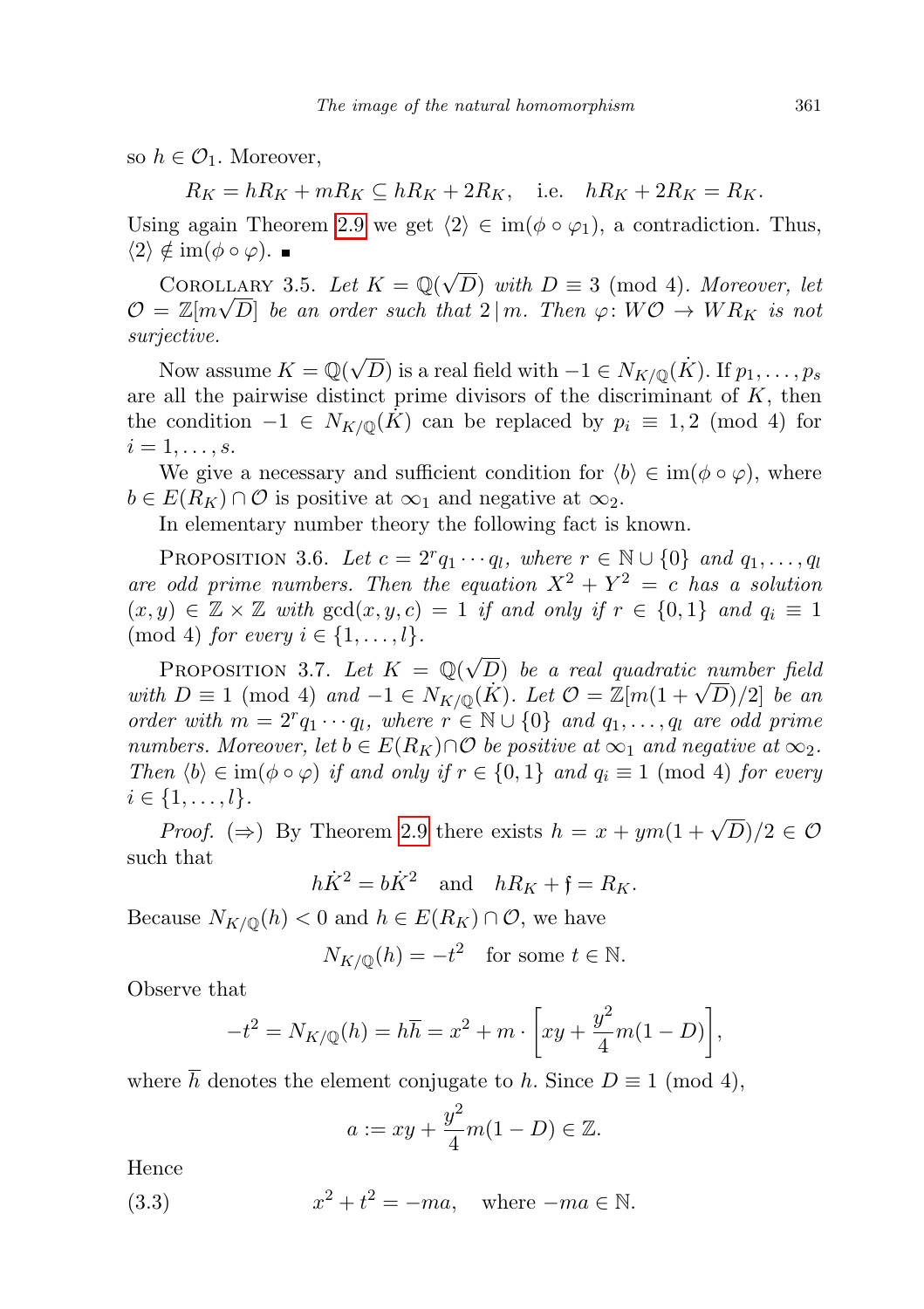We assume  $gcd(x^2, t^2, a)$  is a square-free integer (if  $n^2 | gcd(x^2, t^2, a)$  for some  $n \in \mathbb{N}$ , then we divide [\(3.3\)](#page-12-0) by  $n^2$ ).

Suppose either  $r > 1$ , or  $q_i \equiv 3 \pmod{4}$  for some  $i \in \{1, \ldots, l\}$ . By Propo-sition [3.6](#page-12-1) there exists a prime number p such that  $p | x, p | t$  and  $p^2 | ma$ . Since sition 3.6 there exists a prime number p such that  $p | x, p | t$  and  $p^2 | ma$ . Since  $gcd(x^2, t^2, a)$  is a square-free integer,  $p | m$ . Hence  $p | (x + ym(1 + \sqrt{D})/2)$  in the ring  $R_K$ , i.e.

$$
hR_K + \mathfrak{f} = hR_K + mR_K \neq R_K,
$$

a contradiction.

 $(\Leftarrow)$  Let

$$
m_1 := \begin{cases} m & \text{when } 2 \nmid m, \\ m/2 & \text{when } 2 \mid m. \end{cases}
$$

Obviously  $m_1 \equiv 1 \pmod{2}$ .

Since  $D \equiv 1 \pmod{4}$  and  $-1 \in N_{K/\mathbb{Q}}(K)$ , every prime divisor of D is congruent to 1 modulo 4. By Proposition [3.6](#page-12-1) there exist  $x, y \in \mathbb{Z}$  such that

$$
x^2 + y^2 = m_1^2 D
$$
 and  $gcd(x, y, m_1^2 D) = 1$ .

We assume  $y \equiv 1 \pmod{2}$ .

Consider

$$
g := x + m_1 \sqrt{D} = \begin{cases} (x - m) + 2m(1 + \sqrt{D})/2 & \text{when } 2 \nmid m, \\ (x - m_1) + m(1 + \sqrt{D})/2 & \text{when } 2 \mid m. \end{cases}
$$

Observe that  $g \in \mathcal{O}$  and

$$
N_{K/\mathbb{Q}}(g) = g\overline{g} = x^2 - m_1^2 D = -y^2.
$$

Moreover,  $gcd(N_{K/\mathbb{Q}}(g), m) = 1$ , so

$$
gR_K + \mathfrak{f} = gR_K + mR_K = R_K.
$$

We show that  $g \in E(R_K)$ .

If  $g \in U(R_K)$ , then  $g \in E(R_K)$ . Assume  $g \notin U(R_K)$ . Let  $\mathfrak{P}$  be a maximal ideal in the decomposition of the ideal  $gR_K$ . The ideal  $\mathfrak P$  lies over some prime number p.

(a) If p ramifies in K  $(pR_K = \mathfrak{P}^2)$ , then p | D. Moreover, p |  $N_{K/\mathbb{Q}}(g)$ , so  $gcd(x, y, m_1^2D) > 1$ , a contradiction.

(b) If p remains prime in K ( $pR_K = \mathfrak{P}$ ), then  $p | g$  in  $R_K$ . It is easy to observe that  $p \mid 2m$  and  $p \mid N_{K/\mathbb{Q}}(g)$ . If  $p \mid m_1$ , then  $gcd(x, y, m_1^2D) > 1$ , which is not the case. If  $p = 2$ , then  $2 | y$ , which is not the case either.

(c) Hence p splits in K,  $pR_K = \mathfrak{P}\overline{\mathfrak{P}}$ . Observe that the ideal  $\overline{\mathfrak{P}}$  does not belong to the decomposition of the ideal  $gR_K$ . Otherwise,  $p \mid g$  in  $R_K$ , which is a contradiction. The ideal  $\overline{\mathfrak{P}}$  belongs only to the decomposition of the ideal  $\overline{g}R_K$ . Because

$$
gR_K \cdot \overline{g}R_K = (yR_K)^2,
$$

we have ord $\mathfrak{g} = \text{ord}_{\overline{\mathfrak{P}}} \overline{g} \equiv 0 \pmod{2}$ . Finally,  $g \in E(R_K) \cap \mathcal{O}$ .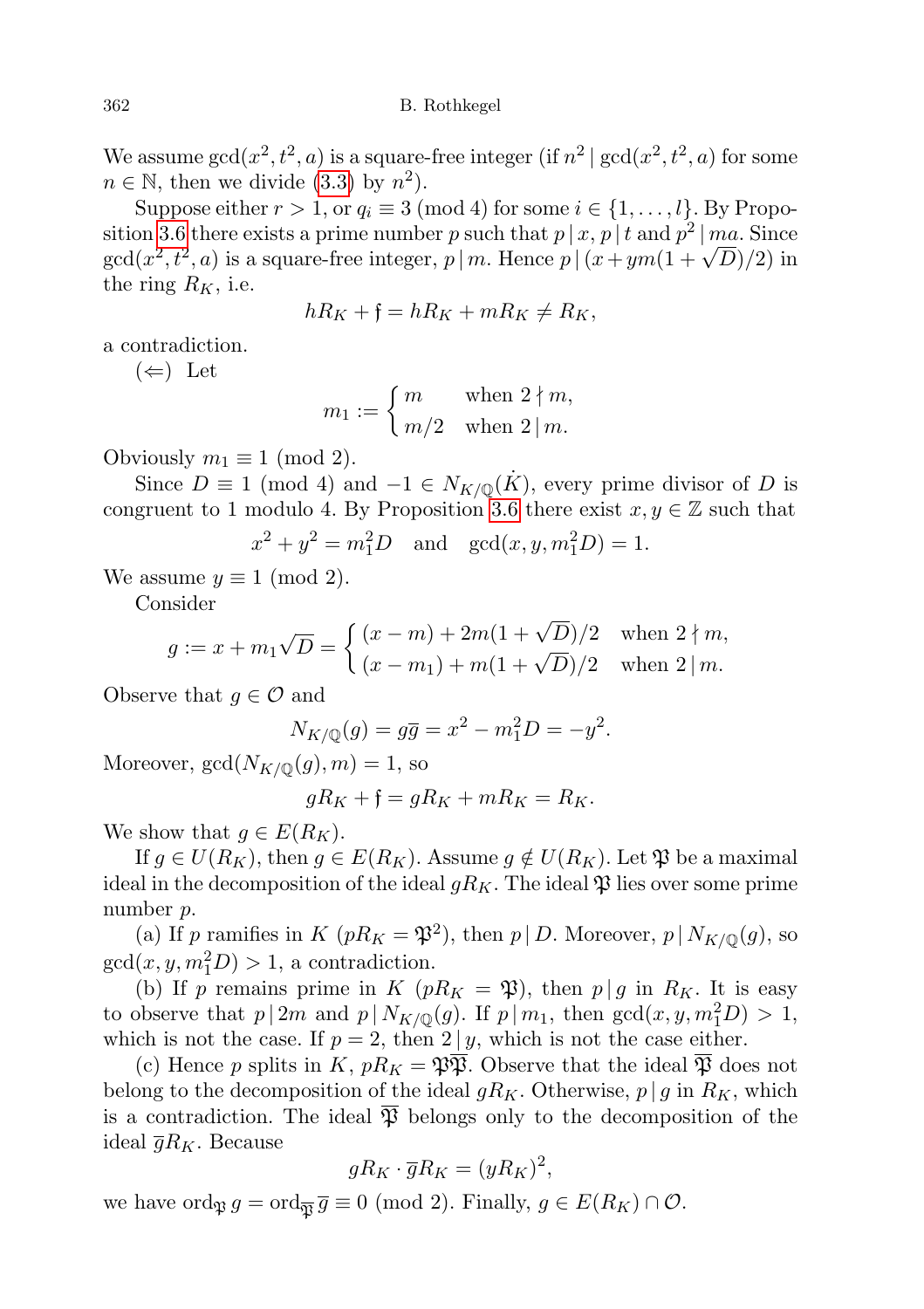Theorem [2.9](#page-7-3) implies that

$$
(3.4) \t\t \langle g \rangle \in \operatorname{im}(\phi \circ \varphi).
$$

Since  $N_{K/\mathbb{Q}}(g) = -y^2$ , from [\[Cz2,](#page-34-7) Proposition 3.2, p. 36] it follows that

$$
b\dot{K}^2 = \pm gp_1^{r_1} \cdots p_{s-1}^{r_{s-1}} \dot{K}^2,
$$

where  $p_1 \ldots, p_{s-1}$  are pairwise distinct prime divisors of the discriminant of the field K and  $r_i \in \{0, 1\}, i = 1, ..., s - 1$ . Hence

$$
\langle b \rangle = \pm \langle g \rangle \langle p_1^{r_1} \rangle \cdots \langle p_{s-1}^{r_{s-1}} \rangle
$$

in the Witt ring WK. By [\(3.4\)](#page-12-0) and Proposition [3.1,](#page-9-0)  $\langle b \rangle \in \text{im}(\phi \circ \varphi)$ . ■

<span id="page-14-1"></span>COROLLARY 3.8. Let  $K = \mathbb{Q}(\sqrt{\frac{1}{\sqrt{2}}})$ D) be a real quadratic number field with COROLLARY 3.8. Let  $K = \mathbb{Q}(\sqrt{D})$  be a real quadratic number field with  $D \equiv 5 \pmod{8}$  and  $-1 \in N_{K/\mathbb{Q}}(K)$ . Moreover, let  $\mathcal{O} = \mathbb{Z}[m(1+\sqrt{D})/2]$ be an order with  $m = 2^r q_1 \cdots q_l$ , where  $r \in \{0,1\}$  and  $q_1, \ldots, q_l$  are odd prime numbers such that  $q_i \equiv 1 \pmod{4}$  for every  $i \in \{1, \ldots, l\}$ . Then  $\varphi\colon W\mathcal{O}\to WR_K$  is surjective.

Proof. This follows from statements on page [358](#page-8-0) and Propositions [3.1](#page-9-0) and [3.7.](#page-12-0)  $\blacksquare$ 

<span id="page-14-2"></span>COROLLARY 3.9. Let  $K = \mathbb{Q}(\sqrt{2})$ D) be a real quadratic number field with COROLLARY 3.9. Let  $\Lambda = \mathbb{Q}(\sqrt{D})$  be a real quadratic number jield with  $D \equiv 1 \pmod{4}$  and  $-1 \in N_{K/\mathbb{Q}}(K)$ . Moreover, let  $\mathcal{O} = \mathbb{Z}[m(1+\sqrt{D})/2]$ be an order with  $m = 2^r q_1 \cdots q_l$ , where  $r \in \mathbb{N} \cup \{0\}$  and  $q_1, \ldots, q_l$  are odd prime numbers. If either  $r > 1$ , or  $q_i \equiv 3 \pmod{4}$  for some  $i \in \{1, \ldots, l\}$ , then  $\varphi: W\mathcal{O} \to WR_K$  is not surjective.

<span id="page-14-0"></span>PROPOSITION 3.10. Let  $K = \mathbb{Q}(\sqrt{2})$ D) be a real quadratic number field with  $2|D$  and  $-1 \in N_{K/\mathbb{Q}}(K)$ . Let  $\mathcal{O} = \mathbb{Z}[m\sqrt{D}]$  be an order with  $m =$  $2^r q_1 \cdots q_l$ , where  $r \in \mathbb{N} \cup \{0\}$  and  $q_1, \ldots, q_l$  are odd prime numbers. Moreover, let  $b \in E(R_K) \cap \mathcal{O}$  be positive at  $\infty_1$  and negative at  $\infty_2$ . Then  $\langle b \rangle \in \text{im}(\phi \circ \varphi)$ if and only if  $r = 0$  and  $q_i \equiv 1 \pmod{4}$  for every  $i \in \{1, \ldots, l\}$ .

Proof. ( $\Rightarrow$ ) Theorem [2.9](#page-7-3) yields  $h = x + ym\sqrt{D} \in \mathcal{O}$  such that

$$
h\dot{K}^2 = b\dot{K}^2
$$
 and  $hR_K + \mathfrak{f} = R_K$ .

As in the proof of the implication " $\Rightarrow$ " of Proposition [3.7](#page-12-0) we notice that  $N_{K/\mathbb{Q}}(h) = -t^2$  for some  $t \in \mathbb{N}$ . Hence

$$
x^2 + t^2 = m^2 y^2 D.
$$

We assume  $gcd(x, t, y) = 1$ .

If either  $r > 0$ , or  $q_i \equiv 3 \pmod{4}$  for some  $i \in \{1, ..., l\}$ , then by Propo-sition [3.6](#page-12-1) there exists a prime number p such that  $p | x, p | t$  and  $p^2 | m^2 D$ . Since D is a square-free integer,  $p | m$ . Then  $p | h$  in  $R<sub>K</sub>$ , so

$$
hR_K + \mathfrak{f} = hR_K + mR_K \neq R_K,
$$

a contradiction.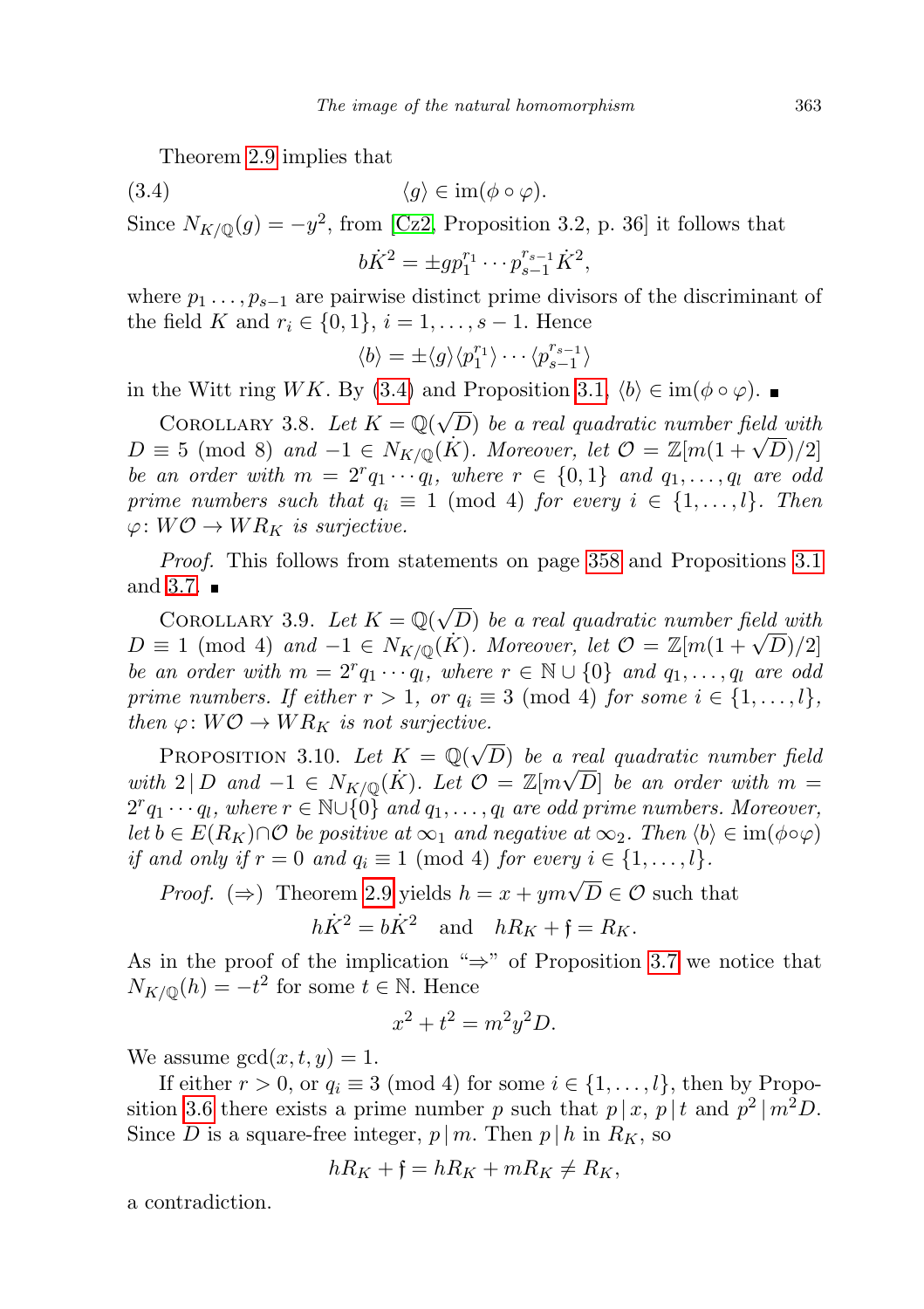(←) Since  $-1 \in N_{K/\mathbb{Q}}(K)$ , every odd prime divisor of D is congruent to 1 modulo 4. Proposition [3.6](#page-12-1) gives  $x, y \in \mathbb{Z}$  such that

> $x^2 + y^2 = m^2D$  and  $gcd(x, y, m^2D) = 1$ . √

Consider  $g := x + m$  $D \in \mathcal{O}$ . Obviously,

$$
N_{K/\mathbb{Q}}(g) = x^2 - m^2 D = -y^2.
$$

Moreover,  $gcd(N_{K/\mathbb{Q}}(g), m) = 1$ , so

$$
gR_K + \mathfrak{f} = gR_K + mR_K = R_K.
$$

As in the proof of the implication " $\Leftarrow$ " of Proposition [3.7,](#page-12-0) we show that  $g \in E(R_K)$ . Hence  $\langle g \rangle \in \text{im}(\phi \circ \varphi)$  and finally,

$$
\langle b \rangle = \pm \langle g \rangle \langle p_1^{r_1} \rangle \cdots \langle p_{s-1}^{r_{s-1}} \rangle \in \text{im}(\phi \circ \varphi). \blacksquare
$$

COROLLARY 3.11. Let  $K = \mathbb{Q}(\sqrt{2})$ D) be a real quadratic number field with  $2 | D \text{ and } -1 \in N_{K/\mathbb{Q}}(\dot{K})$ . Moreover, let  $\mathcal{O} = \mathbb{Z}[m\sqrt{D}]$  be an order with  $m = 2^r q_1 \cdots q_l$ , where  $r \in \mathbb{N} \cup \{0\}$  and  $q_1, \ldots, q_l$  are odd prime numbers. Then  $\varphi: W\mathcal{O} \to WR_K$  is surjective if and only if  $r = 0$  and  $q_i \equiv 1 \pmod{4}$ for every  $i \in \{1, \ldots, l\}$ .

*Proof.* This follows from page [358](#page-8-0) and Propositions [3.1](#page-9-0) and [3.10.](#page-14-0)

<span id="page-15-0"></span>4. Quadratic function fields. Assume  $\mathbb F$  is a finite field of characteristic  $\neq 2$ . Assume  $\epsilon$  is a generator of the group  $\dot{\mathbb{F}}$ . Let  $F = \mathbb{F}(X)$  be the rational function field over  $\mathbb F$  and  $\infty_F$  be the prime of F with uniformizing parameter  $1/X$ .

Let  $D \in \mathbb{F}[X]$  be a square-free polynomial of degree  $\geq 1$  and  $a_d$  be the leading coefficient of D. We assume  $a_d$  is either 1 or  $\epsilon$ . Let  $K = F(\sqrt{D})$ .

THEOREM 4.1 ( $[R,$  Proposition 14.6]).

- (i) If deg  $D \equiv 1 \pmod{2}$ , then  $\infty_F$  ramifies in K.
- (ii) If deg  $D \equiv 0 \pmod{2}$  and  $a_d = 1$ , then  $\infty_F$  splits in K.
- <span id="page-15-1"></span>(iii) If deg  $D \equiv 0 \pmod{2}$  and  $a_d = \epsilon$ , then  $\infty_F$  is prime in K.

The field K is said to be real if  $\infty_F$  splits in K, and nonreal otherwise.

Throughout this section we assume that  $S$  is the set of primes of K which lie over  $\infty_F$ . Let

$$
D_K(\mathcal{S}) = \{ g \in E(R_K(\mathcal{S})) : (-1, g)_{\mathfrak{P}} = 1 \text{ for every } \mathfrak{P} \in \mathcal{S} \},
$$

where  $(\cdot, \cdot)_{\mathfrak{B}}$  denotes the  $\mathfrak{P}\text{-}\mathfrak{a}$ -dic Hilbert symbol. Let  $u_K(\mathcal{S})$  denote the 2-rank of the group  $E(R_K(\mathcal{S}))/D_K(\mathcal{S})$  (cf. [\[Cz3,](#page-34-3) p. 607], [\[RC,](#page-35-4) p. 196]).

Assume  $p_1, \ldots, p_s \in \mathbb{F}[X]$  are all the pairwise distinct monic irreducible polynomials which divide D. From [\[RC,](#page-35-4) Proposition 6.2] it follows that  $\epsilon \in N_{K/F}(\dot{K})$  if and only if each  $p_i$  has even degree. If  $\epsilon \in N_{K/F}(K)$ , then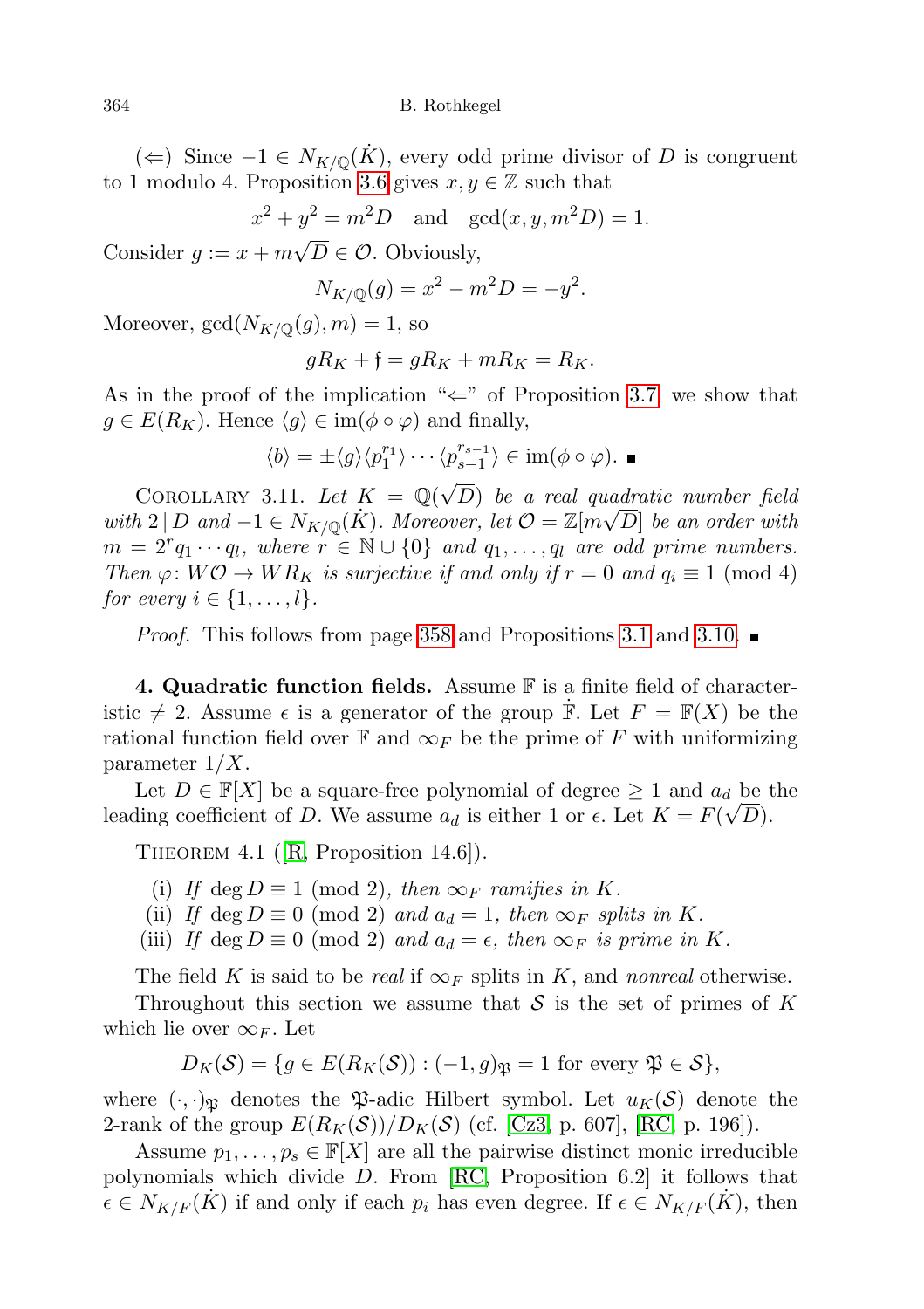there exists  $b \in E(R_K(\mathcal{S}))$  such that  $N_{K/F}(b) \in \epsilon \dot{F}^2$  (cf. [\[RC,](#page-35-4) Lemma 1.12]). By [\[RC,](#page-35-4) p. 208] and [\[Cz3,](#page-34-3) Theorem 4.2] the set of classes

<span id="page-16-0"></span>(4.1) 
$$
\{\langle 1 \rangle, \langle \epsilon \rangle, \langle p_1 \rangle, \dots, \langle p_{s-1} \rangle, \langle b \rangle\} \text{ when } \epsilon \in N_{K/F}(\dot{K}),
$$

$$
\{\langle 1 \rangle, \langle \epsilon \rangle, \langle p_1 \rangle, \dots, \langle p_{s-1} \rangle\} \text{ when } \epsilon \notin N_{K/F}(\dot{K}),
$$

is contained in the set of generators of the group  $\phi(W R_K(\mathcal{S}))$ . In particular, if K is either a nonreal field, or a real field and  $u_K(\mathcal{S}) \neq 0$ , then the set  $(4.1)$  generates  $\phi(W R_K(\mathcal{S}))$ .

It is known that

$$
R_K(\mathcal{S}) = \mathbb{F}[X][\sqrt{D}].
$$

Moreover,  $\mathcal{O} < R_K(\mathcal{S})$  is an order if and only if there exists  $0 \neq m \in \mathbb{F}[X]$ such that √

$$
\mathcal{O} = \mathbb{F}[X][m\sqrt{D}]
$$

(cf.  $[R, p. 248, Proposition 17.6]$  $[R, p. 248, Proposition 17.6]$ ). The conductor f of  $\mathcal O$  is the principal ideal generated by  $m, \, \mathfrak{f} = m R_K(\mathcal{S}).$ 

<span id="page-16-3"></span>PROPOSITION 4.2. Let  $K = F(\sqrt{\sqrt{2}})$ D) be a quadratic function field, let  $\mathcal{O} < R_K(\mathcal{S})$  be an order and let  $\mathfrak{f} = mR_K(\mathcal{S})$  be its conductor. Suppose that  $p \in E(R_K(\mathcal{S})) \cap \mathbb{F}[X]$  is an irreducible polynomial satisfying one of the following two conditions:

(i) 
$$
p \nmid m
$$
,  
(ii)  $p \mid m$  and  $p \mid D$ .

<span id="page-16-2"></span>Then  $\langle p \rangle \in \text{im}(\phi \circ \varphi)$ .

*Proof.* This is proved similarly to Proposition [3.1.](#page-9-0)  $\blacksquare$ 

The element  $\epsilon$  is invertible in  $\mathcal{O}$ . Hence

$$
(4.2) \qquad \qquad \langle \epsilon \rangle \in \operatorname{im}(\phi \circ \varphi).
$$

COROLLARY 4.3. Let  $K = F(\sqrt{\frac{F(\lambda)}{F(\lambda)}})$ D) be a nonreal quadratic function field with  $\epsilon \notin N_{K/F}(K)$ . Moreover, let  $\mathcal{O} < R_K(\mathcal{S})$  be an order. Then the natural homomorphism  $\varphi: W\mathcal{O} \to WR_K(\mathcal{S})$  is surjective.

<span id="page-16-4"></span>COROLLARY 4.4. Let  $K = F(\sqrt{\sqrt{2}})$ D) be a real quadratic function field with  $\epsilon \notin N_{K/F}(\hat{K})$  and  $u_K(\mathcal{S}) \neq 0$ . Moreover, let  $\mathcal{O} < R_K(\mathcal{S})$  be an order. Then  $\varphi \colon W\mathcal{O} \to WR_K(\mathcal{S})$  is surjective.

Assume  $\epsilon \in N_{K/F}(\dot{K})$ . We give a necessary and sufficient condition for  $\langle b \rangle \in \text{im}(\phi \circ \varphi).$ 

<span id="page-16-1"></span>LEMMA 4.5. Let  $c = q_1 \cdots q_l$ , where  $q_1, \ldots, q_l \in \mathbb{F}[X]$  are irreducible. Then the equation  $X^2 - \epsilon Y^2 = c$  has a solution  $(x, y) \in \mathbb{F}[X] \times \mathbb{F}[X]$  with  $gcd(x, y, c) \sim 1$  if and only if  $deg q_i \equiv 0 \pmod{2}$  for every  $i \in \{1, \ldots, l\}.$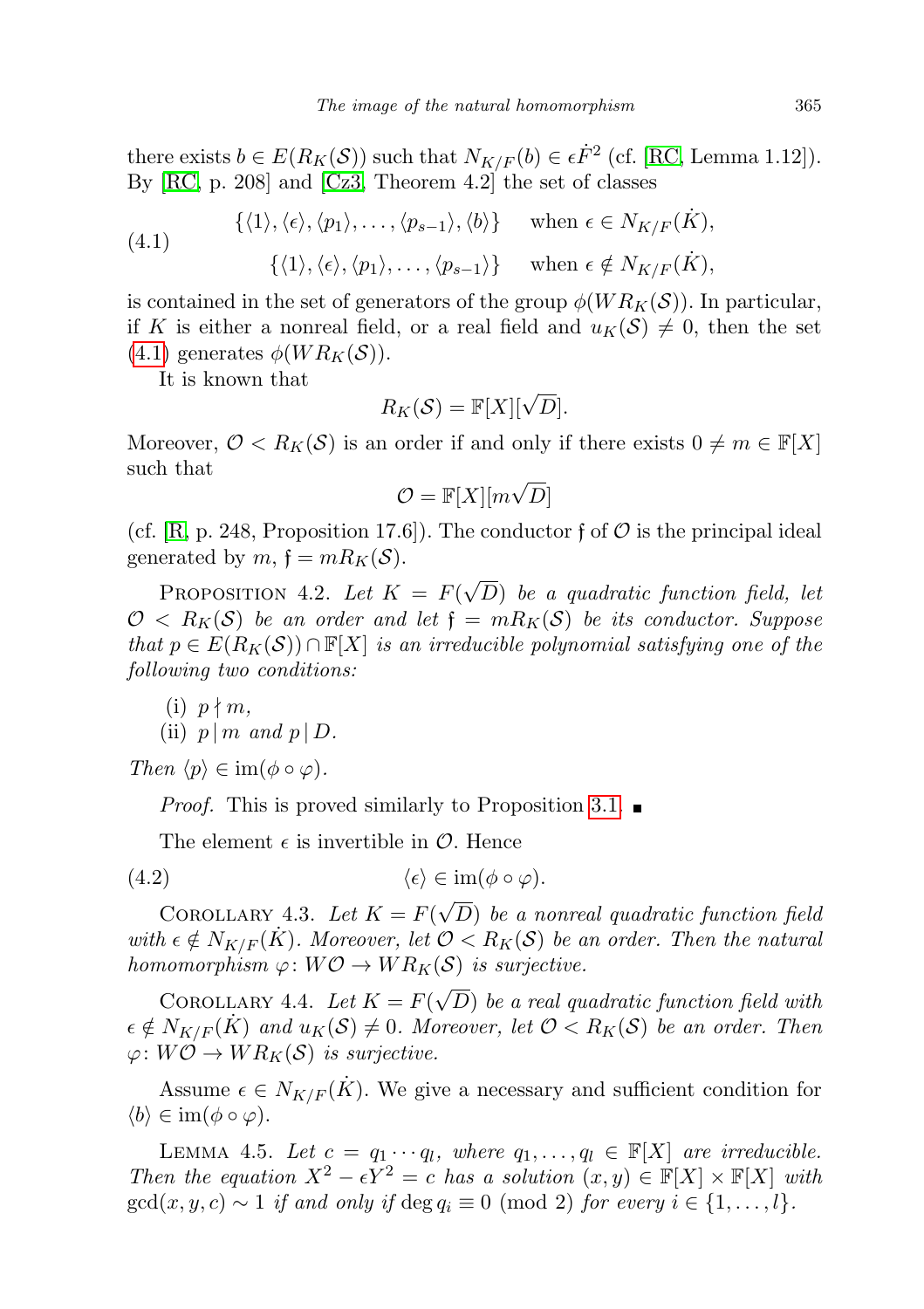*Proof.* ( $\Rightarrow$ ) Suppose deg  $q_i \equiv 1 \pmod{2}$  for some  $i \in \{1, ..., l\}$ . Obviously,  $x^2 - \epsilon y^2 \equiv 0 \pmod{q_i}$ . Because  $gcd(x, y, c) \sim 1$ , we have  $y \not\equiv 0$ (mod  $q_i$ ). Then  $(x/y)^2 \equiv \epsilon \pmod{q_i}$ , i.e.  $\epsilon$  is a square modulo  $q_i$ . This is impossible (cf. [\[R,](#page-35-3) Propositions 3.1 3), 3.2]).

(←) We use induction on *l*. Fix  $i \in \{1, ..., l\}$ . Because deg  $q_i \equiv 0 \pmod{2}$ , we have

$$
(\epsilon, q_i)_{q_i} = 1
$$
 and  $(\epsilon, q_i)_{\infty_F} = 1$ .

For every prime  $\mathfrak{p} \notin \{q_i, \infty_F\}$  of the field F the elements  $\epsilon, q_i$  are p-adic units, so  $(\epsilon, q_i)_{\mathfrak{p}} = 1$ . From the local-global principle it follows that the form  $\langle \epsilon, q_i \rangle$  represents 1 over the field F. It is easy to observe that the form  $\langle 1, -\epsilon \rangle$  represents  $q_i$  over F. By [\[P,](#page-35-5) 2.2 Theorem, Chapter 1] the form  $\langle 1, -\epsilon \rangle$ represents  $q_i$  over the ring  $\mathbb{F}[X]$ . Hence there exist  $z_i, t_i \in \mathbb{F}[X]$  such that  $z_i^2 - \epsilon t_i^2 = q_i$ . Obviously,  $gcd(z_i, t_i, q_i) \sim 1$ .

Consider the equation  $X^2 - \epsilon Y^2 = q_1 \cdots q_l q_{l+1}$ . By the induction assumption there exist  $x, y \in \mathbb{F}[X]$  such that

 $x^2 - \epsilon y^2 = q_1 \cdots q_l$  and  $\gcd(x, y, q_1 \cdots q_l) \sim 1$ .

Observe that

$$
(z_{l+1}x + \epsilon t_{l+1}y)^2 - \epsilon (z_{l+1}y + t_{l+1}x)^2 = q_1 \cdots q_l q_{l+1},
$$
  

$$
(z_{l+1}x - \epsilon t_{l+1}y)^2 - \epsilon (z_{l+1}y - t_{l+1}x)^2 = q_1 \cdots q_l q_{l+1}.
$$

Using elementary arguments we prove that either

$$
\gcd(z_{l+1}x + \epsilon t_{l+1}y, z_{l+1}y + t_{l+1}x, q_1 \cdots q_l q_{l+1}) \sim 1, \text{ or}
$$
  

$$
\gcd(z_{l+1}x - \epsilon t_{l+1}y, z_{l+1}y - t_{l+1}x, q_1 \cdots q_l q_{l+1}) \sim 1.
$$

<span id="page-17-0"></span>PROPOSITION 4.6. Let  $K = F(\sqrt{\sqrt{2}})$  $F(\sqrt{D})$  be a quadratic function field with  $\epsilon \in N_{K/F}(\dot{K})$ . Let  $\mathcal{O} = \mathbb{F}[X][m\sqrt{\hat{D}}]$  be an order with  $m = q_1 \cdots q_l$ , where  $q_1, \ldots, q_l \in \mathbb{F}[X]$  are irreducible polynomials. Moreover, let  $b \in E(R_K(\mathcal{S})) \cap \mathcal{O}$ with  $N_{K/F}(b) \in \epsilon \dot{F}^2$ . Then  $\langle b \rangle \in \text{im}(\phi \circ \varphi)$  if and only if  $\deg q_i \equiv 0 \pmod{2}$ for every  $i \in \{1, \ldots, l\}.$ 

*Proof.* Using Lemma [4.5](#page-16-1) we prove the implication " $\Rightarrow$ " similarly to " $\Rightarrow$ " of Proposition [3.10.](#page-14-0)

 $(\Leftarrow)$  Since  $\epsilon \in N_{K/F}(\dot{K})$ , every monic irreducible polynomial which di-vides D has even degree. Lemma [4.5](#page-16-1) yields  $x, y \in \mathbb{F}[X]$  such that

> $x^2 - \epsilon y^2 = m^2 D$  and  $\gcd(x, y, m^2 D) \sim 1$ . √

Consider  $g := x + m$  $D \in \mathcal{O}$ . Similarly to the proofs of " $\Leftarrow$ " of Propositions [3.7](#page-12-0) and [3.10](#page-14-0) we show that

$$
(4.3) \t\t \langle g \rangle \in \operatorname{im}(\phi \circ \varphi).
$$

Since  $N_{K/F}(g) = \epsilon y^2$ , from [\[RC,](#page-35-4) p. 208] it follows that

$$
b\dot{K}^2 = g\epsilon^r p_1^{r_1} \cdots p_{s-1}^{r_{s-1}} \dot{K}^2,
$$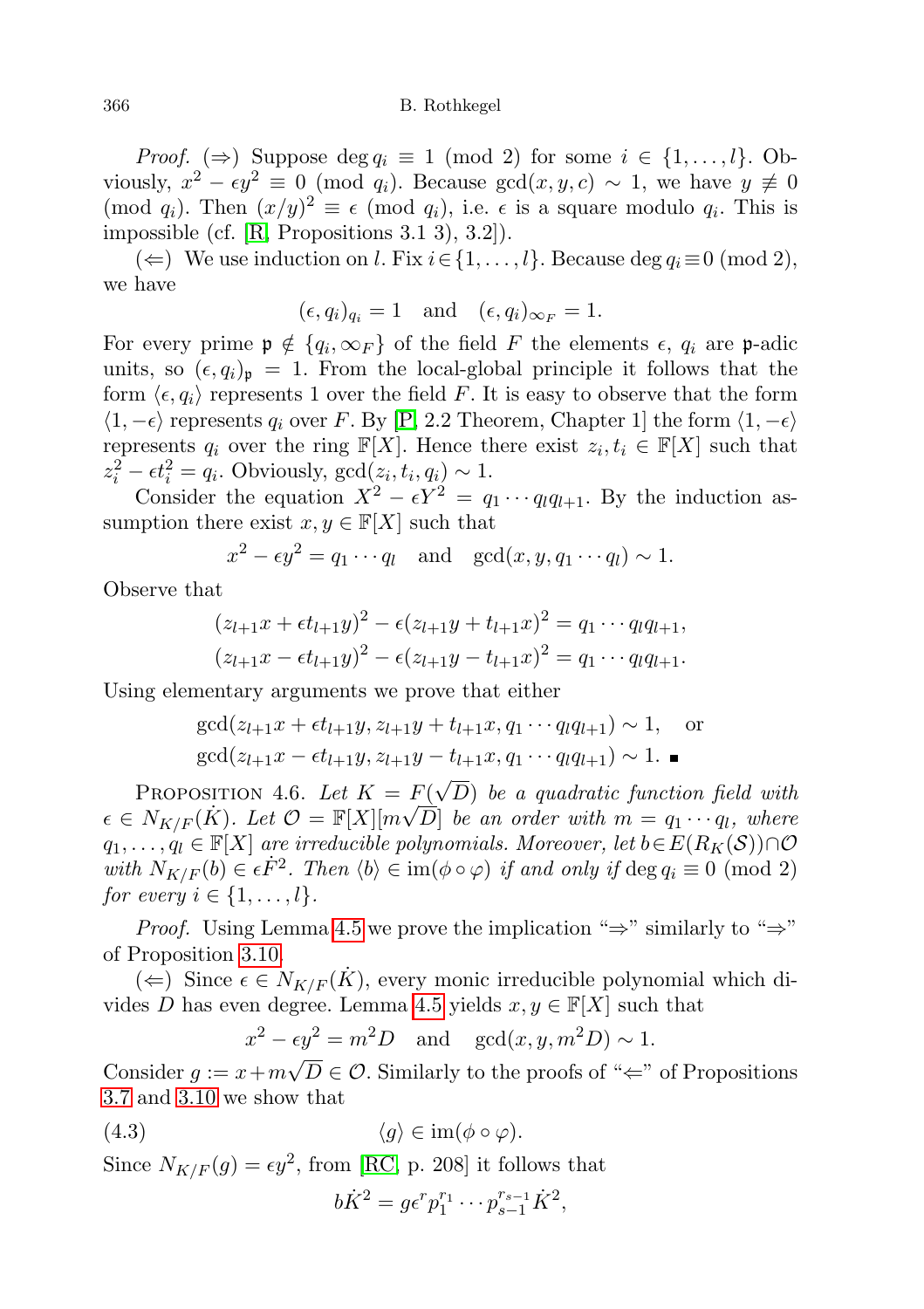where  $p_1, \ldots, p_{s-1} \in \mathbb{F}[X]$  are pairwise distinct monic irreducible polynomials which divide D, and  $r, r_i \in \{0, 1\}, i = 1, \ldots, s - 1$ . Hence

$$
\langle b \rangle = \langle g \rangle \langle \epsilon^r \rangle \langle p_1^{r_1} \rangle \cdots \langle p_{s-1}^{r_{s-1}} \rangle
$$

in WK. By [\(4.2\)](#page-16-2), [\(4.3\)](#page-17-0) and Proposition [4.2,](#page-16-3)  $\langle b \rangle \in \text{im}(\phi \circ \varphi)$ . ■

<span id="page-18-0"></span>COROLLARY 4.7. Let  $K = F(\sqrt{\sqrt{2}})$ D) be a nonreal quadratic function field with  $\epsilon \in N_{K/F}(\dot{K})$ . Moreover, let  $\mathcal{O} = \mathbb{F}[X][m\sqrt{D}]$  be an order with  $m =$  $q_1 \cdots q_l$ , where  $q_1, \ldots, q_l \in \mathbb{F}[X]$  are irreducible polynomials such that deg  $q_i \equiv 0 \pmod{2}$  for every  $i \in \{1, ..., l\}$ . Then the natural homomorphism  $\varphi: W\mathcal{O} \to WR_K(\mathcal{S})$  is surjective.

<span id="page-18-1"></span>COROLLARY 4.8. Let  $K = F(\sqrt{\sqrt{2}})$ D) be a real quadratic function field with  $\epsilon \in N_{K/F}(\dot K)$  and  $u_K(\mathcal{S}) \neq 0$ . Moreover, let  $\mathcal{O} = \mathbb{F}[X][m\sqrt{D}]$  be an order with  $m = q_1 \cdots q_l$ , where  $q_1, \ldots, q_l \in \mathbb{F}[X]$  are irreducible polynomials such that deg  $q_i \equiv 0 \pmod{2}$  for every  $i \in \{1, ..., l\}$ . Then  $\varphi: W\mathcal{O} \to WR_K(\mathcal{S})$ is surjective.

Corollaries [4.7](#page-18-0) and [4.8](#page-18-1) follow from statements on page [365,](#page-15-1) [\(4.2\)](#page-16-2) and Propositions [4.2](#page-16-3) and [4.6.](#page-17-0)

<span id="page-18-4"></span>COROLLARY 4.9. Let  $K = F(\sqrt{D})$  with  $\epsilon \in N_{K/F}(\dot{K})$ . Moreover, let  $\mathcal{O} = \mathbb{F}[X][m\sqrt{D}]$  be an order with  $m = q_1 \cdots q_l$ , where  $q_1, \ldots, q_l \in \mathbb{F}[X]$  are irreducible polynomials. If deg  $q_i \equiv 1 \pmod{2}$  for some  $i \in \{1, \ldots, l\}$ , then  $\varphi: W\mathcal{O} \to WR_K(\mathcal{S})$  is not surjective.

**5. Forms of rank**  $\geq 1$ . Let K be a global field and  $R \leq K$  be a Dedekind domain. Now we generalize Theorem [2.4.](#page-4-2)

<span id="page-18-2"></span>LEMMA 5.1. Let  $\mathcal{O} < R$  be an order, f be its conductor and  $\mathfrak{P}$  be a maximal ideal of R such that  $\mathfrak{P} + \mathfrak{f} = R$ . Then the localisation of the ring R at the ideal  $\mathfrak{P}$  is equal to the localisation of O at the maximal ideal  $\mathfrak{P} \cap \mathcal{O}$ ,

$$
R_{\mathfrak{P}}=\mathcal{O}_{\mathfrak{P}\cap\mathcal{O}}.
$$

*Proof.* " $\supseteq$ " This inclusion is obvious.

" $\subseteq$ " Let  $x/y \in R_{\mathfrak{B}}$ . Then  $x, y \in R$  and  $y \notin \mathfrak{P}$ . Because  $\mathfrak{P} + \mathfrak{f} = R$ , we have  $f \nsubseteq \mathfrak{P}$ . Choose an element  $z \in f \setminus \mathfrak{P}$ . Then  $zx, zy \in \mathcal{O}$  and

$$
\frac{x}{y} = \frac{zx}{zy} \in \mathcal{O}_{\mathfrak{P} \cap \mathcal{O}}.
$$

Indeed, if  $zy \in \mathfrak{P} \cap \mathcal{O}$ , then  $zy \in \mathfrak{P}$ , i.e. either  $z \in \mathfrak{P}$  or  $y \in \mathfrak{P}$ , which is not the case.  $\blacksquare$ 

<span id="page-18-3"></span>COROLLARY 5.2. Let M be an R-module and  $\mathfrak P$  be a maximal ideal of R such that  $\mathfrak{P} + \mathfrak{f} = R$ . Then the localisation of the module M at the ideal  $\mathfrak P$  is equal to the localisation of M over the order  $\mathcal O$  at the maximal ideal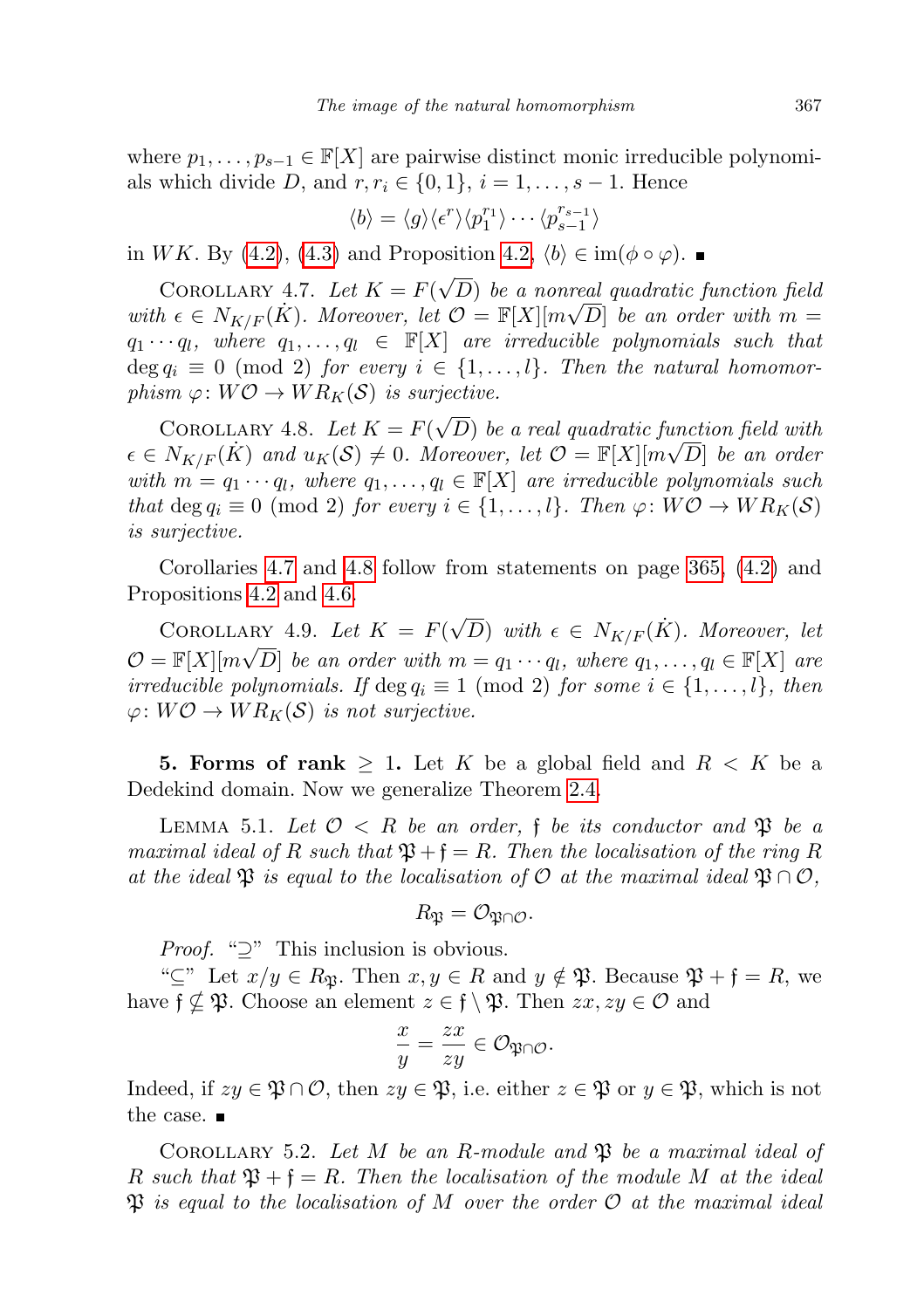$\mathfrak{P} \cap \mathcal{O} \triangleleft \mathcal{O}$ :

$$
M_{\mathfrak{P}}=M_{\mathfrak{P}\cap\mathcal{O}}.
$$

<span id="page-19-0"></span>LEMMA 5.3. Let  $\mathcal{O} < R$  be an order and  $M_1, \ldots, M_s \subseteq K^l$  be  $\mathcal{O}\text{-modules},$  $l \in \mathbb{N}$ . Moreover, let p be a maximal ideal of  $\mathcal{O}$ . Then

$$
(M_1)_{\mathfrak{p}} \cap \cdots \cap (M_s)_{\mathfrak{p}} = (M_1 \cap \cdots \cap M_s)_{\mathfrak{p}}.
$$

*Proof.* The inclusion  $\supseteq$  is obvious.

" $\subseteq$ " Let  $x \in (M_1)_{\mathfrak{p}} \cap \cdots \cap (M_s)_{\mathfrak{p}}$ . Then

$$
x = \frac{m_1}{y_1} = \dots = \frac{m_s}{y_s}
$$

for some  $m_1 \in M_1, \ldots, m_s \in M_s$  and  $y_1, \ldots, y_s \in \mathcal{O} \setminus \mathfrak{p}$ . Multiplying the above equalities of vectors by  $y_1 \cdots y_s$  we get the existence of elements  $z_1, \ldots, z_s \in \mathcal{O} \setminus \mathfrak{p}$  such that

$$
z_1m_1=\cdots=z_sm_s\in M_1\cap\cdots\cap M_s.
$$

Hence

$$
x = \frac{m_1}{y_1} = \frac{z_1 m_1}{z_1 y_1} \in (M_1 \cap \cdots \cap M_s)_{\mathfrak{p}}.
$$

Let  $\alpha: K^l \times K^l \to K$  be a bilinear form. Assume that  $\alpha$  has a nonsingular diagonal matrix

$$
A = \begin{bmatrix} a_1 & \cdots & 0 \\ \vdots & \ddots & \vdots \\ 0 & \cdots & a_l \end{bmatrix}
$$

in the canonical basis of  $K^l$ , i.e.  $\langle a_1, \ldots, a_l \rangle \in WK$ . Moreover, assume that  $\langle a_1, \ldots, a_l \rangle \in \phi(WR), a_i \in \mathcal{O}$  and  $a_i R + \mathfrak{f} = R$  for every  $i \in \{1, \ldots, l\}$ . We will generalize Theorem [2.4](#page-4-2) to the form  $\langle a_1, \ldots, a_l \rangle$ .

Observe that

$$
\operatorname{ord}_{\mathfrak{P}} a_i = 0 \quad \text{ for every } i \in \{1, \ldots, l\}
$$

for all but a finite number of maximal ideals  $\mathfrak{P} \triangleleft R$ .

(I) Fix such an  $\mathfrak{P} \lhd R$ . Consider the free module  $\bigoplus_{i=1}^{l} w_i^{\mathfrak{P}} R_{\mathfrak{P}} \subseteq K^l$  over the ring  $R_{\mathfrak{P}}$ , where

$$
w_1^{\mathfrak{P}} = (1, 0, \dots, 0), \dots, w_l^{\mathfrak{P}} = (0, \dots, 0, 1).
$$

Consider the restriction of  $\alpha$  to  $\bigoplus_{i=1}^l w_i^{\mathfrak{P}} R_{\mathfrak{P}} \times \bigoplus_{i=1}^l w_i^{\mathfrak{P}} R_{\mathfrak{P}}$ . Then the form  $\alpha\colon \bigoplus_{i=1}^l w_i^{\mathfrak{P}} R_{\mathfrak{P}}{\times} \bigoplus_{i=1}^l w_i^{\mathfrak{P}} R_{\mathfrak{P}}\to R_{\mathfrak{P}}$  has matrix A in the basis  $(w_1^{\mathfrak{P}})$  $v_1^{\mathfrak{P}}, \ldots, w_l^{\mathfrak{P}}$  $\binom{4}{l}$ . Since ord $\mathfrak{g} a_i = 0$  for every  $i \in \{1, \ldots, l\},\$ 

$$
\det A = a_1 \cdots a_l \in U(R_{\mathfrak{P}}).
$$

Thus  $\alpha$  is nonsingular over the ring  $R_{\mathfrak{P}}$ .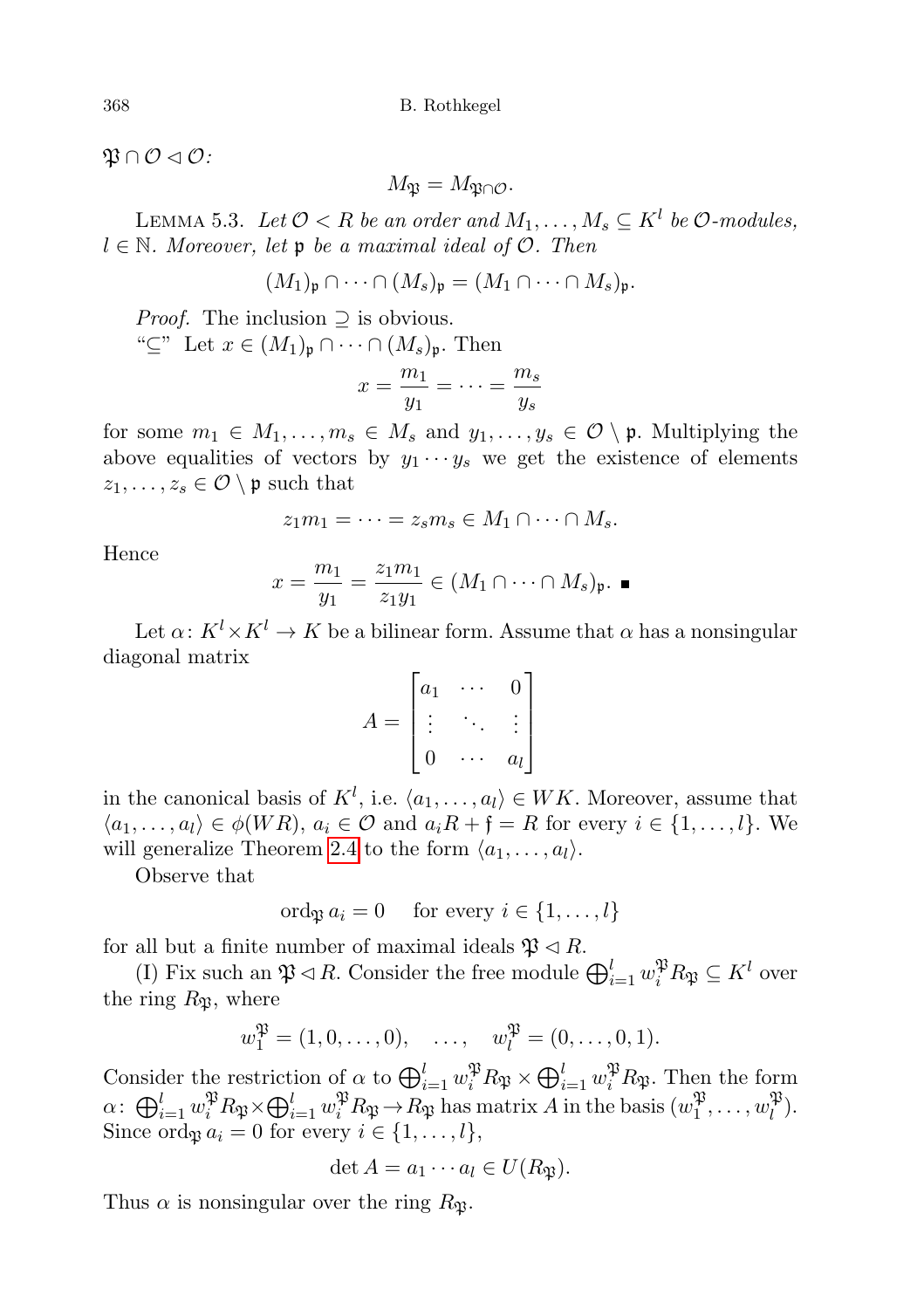(II) Let  $\mathfrak{P} \triangleleft R$  be a maximal ideal R such that

$$
\text{ord}_{\mathfrak{P}} a_i > 0 \quad \text{for some } i \in \{1, \ldots, l\}.
$$

The localisation  $R_{\mathfrak{P}}$  is a  $\mathfrak{P}$ -adic valuation ring. If  $\overline{K}_{\mathfrak{P}}$  denotes the residue class field, then from [\[MH,](#page-35-0) (3.3) Corollary] it follows that  $\langle a_1, \ldots, a_l \rangle$ belongs to the kernel of the second residue homomorphism of Witt groups  $\partial_{\mathfrak{P}}: WK \to W\overline{K}_{\mathfrak{P}}$ . By [\[MH,](#page-35-0) proof of (3.1) Theorem] there exists a free module  $(R_{\mathfrak{P}}\text{-lattice})\bigoplus_{i=1}^l w_i^{\mathfrak{P}} R_{\mathfrak{P}} \subseteq K^l$  over  $R_{\mathfrak{P}}$  such that the form  $\alpha \colon \bigoplus_{i=1}^l w_i^{\mathfrak{P}} R_{\mathfrak{P}} \times \bigoplus_{i=1}^l w_i^{\mathfrak{P}} R_{\mathfrak{P}} \to R_{\mathfrak{P}}$  is nonsingular.

Denote by  $P_f$  the set of all maximal ideals  $\mathfrak P$  of R such that  $\mathfrak P + \mathfrak f = R$ . Let  $\mathfrak{p}_1,\ldots,\mathfrak{p}_m$  be all the pairwise distinct maximal ideals of  $\mathcal O$  such that

$$
\mathfrak{p}_j + \mathfrak{f} \neq \mathcal{O} \quad \text{for every } j \in \{1, \dots, m\}.
$$

Let

$$
M:=\bigcap_{\mathfrak{P}\in \mathcal{P}_{\mathfrak{f}}}\Bigl(\bigoplus_{i=1}^lw_i^{\mathfrak{P}}R_{\mathfrak{P}}\Bigr)\cap \bigcap_{j=1}^m \mathcal{O}_{\mathfrak{p}_j}^l,
$$

where for every  $\mathfrak{P} \in \mathcal{P}_{\mathfrak{f}}$  the vectors  $w_1^{\mathfrak{P}}$  $\mathfrak{P}_1,\ldots,w_l^{\mathfrak{P}}$  $\ell_l^{\mathcal{P}}$  are as in (I) and (II). It is easy to observe that  $M$  is an  $\mathcal{O}\text{-module.}$ 

<span id="page-20-0"></span>PROPOSITION 5.4. Let  $a_1, \ldots, a_l \in \mathcal{O}$  and suppose  $a_i R + \mathfrak{f} = R$  for every  $i \in \{1, \ldots, l\}$ . Under the assumptions and notation of pages [368](#page-19-0) and [369](#page-19-0),

(i) 
$$
M_{\mathfrak{P} \cap \mathcal{O}} = \bigoplus_{i=1}^{l} w_i^{\mathfrak{P}} R_{\mathfrak{P}}
$$
 for every  $\mathfrak{P} \in \mathcal{P}_f$ ,  
(ii)  $M_{\mathfrak{p}_j} = \mathcal{O}_{\mathfrak{p}_j}^l$  for every  $j \in \{1, ..., m\}$ .

*Proof.* (i) Fix  $\mathfrak{P}_0 \in \mathcal{P}_f$ . It is easy to observe that

$$
M\subseteq \bigoplus_{i=1}^l w_i^{\mathfrak{P}_0}R_{\mathfrak{P}_0}.
$$

From Lemma [5.1](#page-18-2) it follows that  $R_{\mathfrak{P}_0} = \mathcal{O}_{\mathfrak{P}_0 \cap \mathcal{O}}$ . Therefore

(5.1) 
$$
M_{\mathfrak{P}_0 \cap \mathcal{O}} \subseteq \bigoplus_{i=1}^l w_i^{\mathfrak{P}_0} R_{\mathfrak{P}_0}.
$$

To show the opposite inclusion, let  $\mathfrak{Q}_1,\ldots,\mathfrak{Q}_n$  be all the pairwise distinct maximal ideals of R such that

$$
\mathfrak{Q}_i + \mathfrak{f} \neq R \quad \text{for every } i \in \{1, \dots, n\}
$$

(these are all the maximal ideals in the decomposition of f). Consider the module

$$
N := \bigcap_{\mathfrak{P} \in \mathcal{P}_{\mathfrak{f}}} \left( \bigoplus_{i=1}^{l} w_i^{\mathfrak{P}} R_{\mathfrak{P}} \right) \cap \bigcap_{i=1}^{n} R_{\mathfrak{Q}_i}^l
$$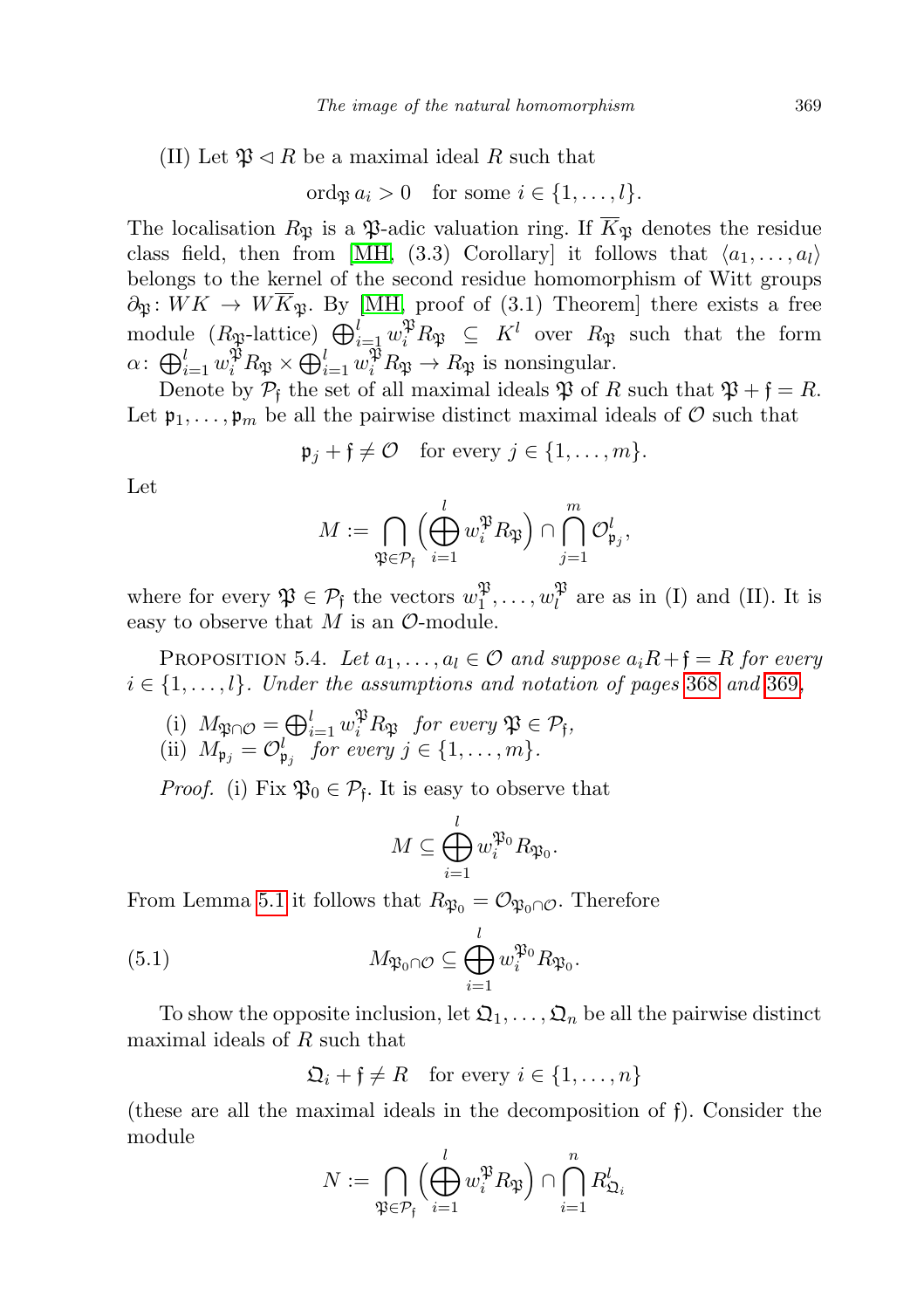over the ring R. Since

$$
w_1^{\mathfrak{P}} = (1, 0, \dots, 0), \dots, w_l^{\mathfrak{P}} = (0, \dots, 0, 1)
$$

for all but a finite number of  $\mathfrak{P} \in \mathcal{P}_{\mathfrak{f}}$ , from [\[O,](#page-35-6) 81:14], [\[MH,](#page-35-0) (3.2) Lemma] it follows that

$$
N_{\mathfrak{P}_0} = \bigoplus_{i=1}^l w_i^{\mathfrak{P}_0} R_{\mathfrak{P}_0}.
$$

Hence in particular

$$
\bigoplus_{i=1}^l w_i^{\mathfrak{P}_0} R_{\mathfrak{P}_0} \subseteq \Bigl[\bigcap_{\mathfrak{P} \in \mathcal{P}_{\mathfrak{f}}} \Bigl(\bigoplus_{i=1}^l w_i^{\mathfrak{P}} R_{\mathfrak{P}}\Bigr)\Bigr]_{\mathfrak{P}_0}.
$$

Because by assumption  $\mathfrak{P}_0 + \mathfrak{f} = R$ , Corollary [5.2](#page-18-3) yields

$$
\Big[\bigcap_{\mathfrak{P}\in\mathcal{P}_{\mathfrak{f}}} \Big(\bigoplus_{i=1}^l w_i^{\mathfrak{P}} R_{\mathfrak{P}}\Big)\Big]_{\mathfrak{P}_{0}} = \Big[\bigcap_{\mathfrak{P}\in\mathcal{P}_{\mathfrak{f}}} \Big(\bigoplus_{i=1}^l w_i^{\mathfrak{P}} R_{\mathfrak{P}}\Big)\Big]_{\mathfrak{P}_{0}\cap\mathcal{O}},
$$

i.e.

<span id="page-21-0"></span>(5.2) 
$$
\bigoplus_{i=1}^{l} w_i^{\mathfrak{P}_0} R_{\mathfrak{P}_0} \subseteq \Big[\bigcap_{\mathfrak{P} \in \mathcal{P}_{\mathfrak{f}}} \Big(\bigoplus_{i=1}^{l} w_i^{\mathfrak{P}} R_{\mathfrak{P}}\Big)\Big]_{\mathfrak{P}_0 \cap \mathcal{O}}.
$$

We will show that also

$$
\bigoplus_{i=1}^l w_i^{\mathfrak{P}_0} R_{\mathfrak{P}_0} \subseteq \bigcap_{j=1}^m (\mathcal{O}_{\mathfrak{p}_j}^l)_{\mathfrak{P}_0 \cap \mathcal{O}}.
$$

Fix an ideal  $\mathfrak{p}_i$ .

(I) Assume that  $\mathfrak{P}_0$  is an ideal such that

$$
\operatorname{ord}_{\mathfrak{P}_0} a_i = 0 \quad \text{for every } i \in \{1, \ldots, l\}.
$$

Then

$$
w_1^{\mathfrak{P}_0} = (1, 0, \dots, 0), \dots, w_l^{\mathfrak{P}_0} = (0, \dots, 0, 1),
$$

so  $w_1^{\mathfrak{P}_0}, \ldots, w_l^{\mathfrak{P}_0} \in \mathcal{O}_{\mathfrak{p}_j}^l$ . Hence

$$
\bigoplus_{i=1}^l w_i^{\mathfrak{P}_0} R_{\mathfrak{P}_0} = \bigoplus_{i=1}^l w_i^{\mathfrak{P}_0} \mathcal{O}_{\mathfrak{P}_0 \cap \mathcal{O}} \subseteq (\mathcal{O}_{\mathfrak{p}_j}^l)_{\mathfrak{P}_0 \cap \mathcal{O}},
$$

and finally

$$
\bigoplus_{i=1}^l w_i^{\mathfrak{P}_0} R_{\mathfrak{P}_0} \subseteq \bigcap_{j=1}^m (\mathcal{O}_{\mathfrak{p}_j}^l)_{\mathfrak{P}_0 \cap \mathcal{O}}.
$$

(II) Assume that

ord $a_i > 0$  for some  $i \in \{1, \ldots, l\}.$ 

Fix such an element  $a_{i_0}, i_0 \in \{1, \ldots, l\}.$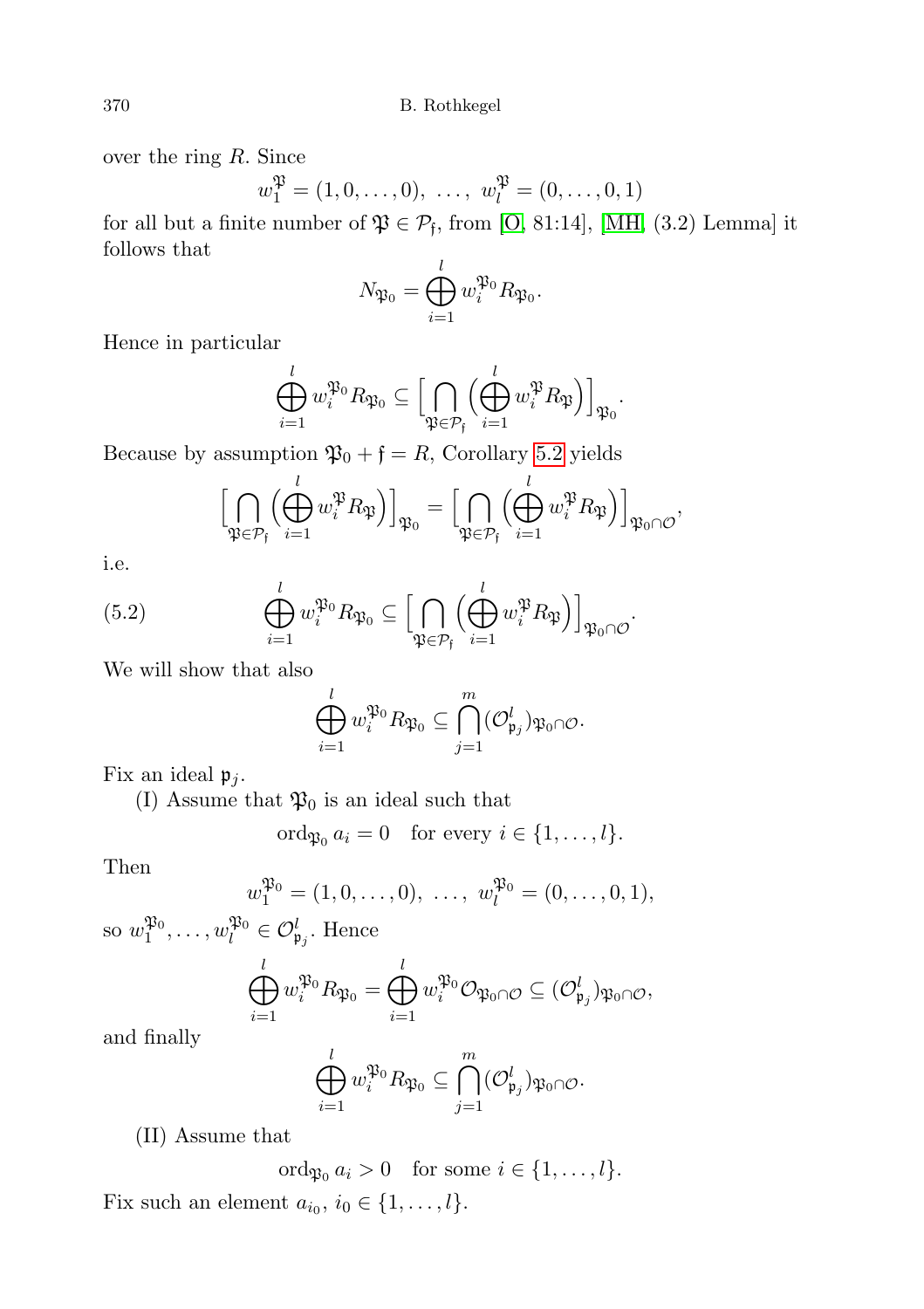Since by assumption  $a_{i_0}R + \mathfrak{f} = R$ , observe that  $a_{i_0} \in U(\mathcal{O}_{\mathfrak{p}_j})$ . Indeed, it is enough to prove that  $a_{i_0} \notin \mathfrak{p}_j$ . From Corollary [2.7](#page-6-1) it follows that  $a_{i_0}\mathcal{O} + \mathfrak{f} = \mathcal{O}$ . Therefore if  $a_{i_0} \in \mathfrak{p}_j$ , then

$$
\mathcal{O} = a_{i_0}\mathcal{O} + \mathfrak{f} \subseteq \mathfrak{p}_j + \mathfrak{f} \neq \mathcal{O},
$$

which is impossible.

Let  $\pi \in R_{\mathfrak{P}_0}$  with  $\text{ord}_{\mathfrak{P}_0} \pi = 1$ . Then  $a_{i_0} = \pi^k \cdot u$  for some  $k \in \mathbb{N}$  and  $u \in U(R_{\mathfrak{P}_0}).$ 

Observe that

(5.3) 
$$
\bigoplus_{i=1}^{l} w_i^{\mathfrak{P}_0} K = K^l = (1, 0, \dots, 0) K \oplus \dots \oplus (0, \dots, 0, 1) K.
$$

For every vector  $w_i^{\mathfrak{P}_0}$  there exist  $x_1, \ldots, x_l \in K$  such that

$$
w_i^{\mathfrak{P}_0} = (1, 0, \dots, 0)x_1 + \dots + (0, \dots, 0, 1)x_l.
$$

Fix  $x_s, s \in \{1, ..., l\}$ . Assume  $x_s \neq 0$ . Then  $x_s = \pi^r \cdot v$  for some  $r \in \mathbb{Z}$  and  $v \in U(R_{\mathfrak{P}_0}).$ 

If  $r \geq 0$ , then  $x_s \in R_{\mathfrak{P}_0} = \mathcal{O}_{\mathfrak{P}_0 \cap \mathcal{O}}$ , so

$$
(0,\ldots,\underset{s}{1},\ldots,0)x_s\in(\mathcal{O}_{\mathfrak{p}_j}^l)_{\mathfrak{P}_0\cap\mathcal{O}}.
$$

If  $r < 0$ , then choose  $c \in \mathbb{N}$  such that  $r \geq -ck$ . Then

$$
x_s = \pi^r \cdot v = a_{i_0}^{-c} \cdot \pi^{r+ck} \cdot u^c \cdot v,
$$

where  $a_{i_0}^{-c} \in \mathcal{O}_{\mathfrak{p}_j}$ ,  $\pi^{r+ck} \cdot u^c \cdot v \in R_{\mathfrak{P}_0} = \mathcal{O}_{\mathfrak{P}_0 \cap \mathcal{O}}$ , so again

$$
(0,\ldots,\underset{s}{1},\ldots,0)x_s\in(\mathcal{O}_{\mathfrak{p}_j}^l)_{\mathfrak{P}_0\cap\mathcal{O}}.
$$

We get

<span id="page-22-0"></span>(5.4) 
$$
w_i^{\mathfrak{P}_0} \in (\mathcal{O}_{\mathfrak{p}_j}^l)_{\mathfrak{P}_0 \cap \mathcal{O}}.
$$

Hence

$$
\bigoplus_{i=1}^l w_i^{\mathfrak{P}_0} R_{\mathfrak{P}_0} \subseteq (\mathcal{O}_{\mathfrak{p}_j}^l)_{\mathfrak{P}_0 \cap \mathcal{O}},
$$

and finally

$$
\bigoplus_{i=1}^l w_i^{\mathfrak{P}_0} R_{\mathfrak{P}_0} \subseteq \bigcap_{j=1}^m (\mathcal{O}_{\mathfrak{p}_j}^l)_{\mathfrak{P}_0 \cap \mathcal{O}}.
$$

From  $(I)$ ,  $(II)$  and  $(5.2)$  it follows that

$$
\bigoplus_{i=1}^l w_i^{\mathfrak{P}_0} R_{\mathfrak{P}_0} \subseteq \Bigl[\bigcap_{\mathfrak{P} \in \mathcal{P}_{\mathfrak{f}}} \Bigl(\bigoplus_{i=1}^l w_i^{\mathfrak{P}} R_{\mathfrak{P}}\Bigr)\Bigr]_{\mathfrak{P}_0 \cap \mathcal{O}} \cap \bigcap_{j=1}^m (\mathcal{O}_{\mathfrak{p}_j}^l)_{\mathfrak{P}_0 \cap \mathcal{O}}.
$$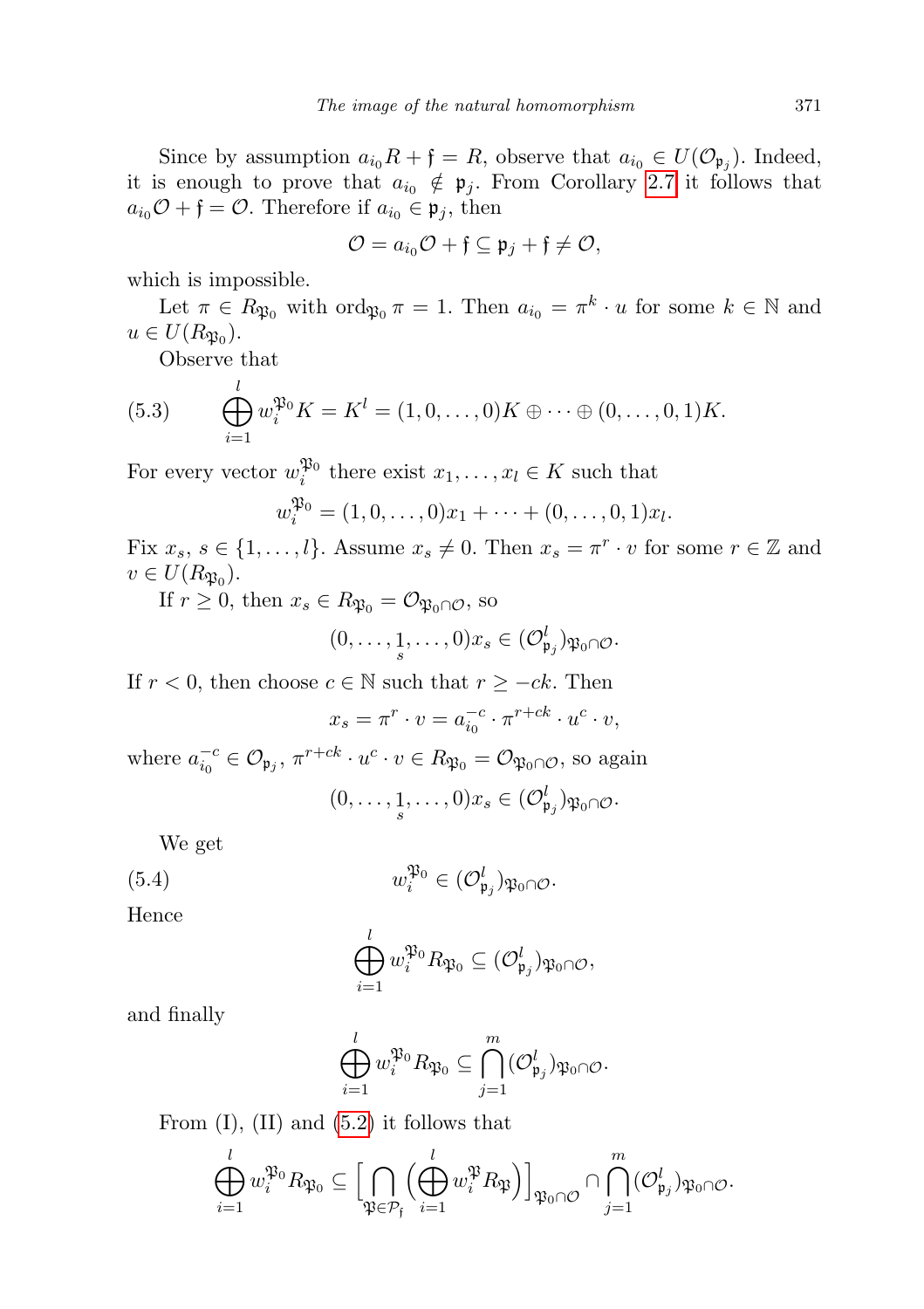By Lemma [5.3,](#page-19-0)

$$
\bigoplus_{i=1}^l w_i^{\mathfrak{P}_0} R_{\mathfrak{P}_0} \subseteq M_{\mathfrak{P}_0 \cap \mathcal{O}}.
$$

(ii) Fix  $j_0 \in \{1, ..., m\}$ . The inclusion  $M_{\mathfrak{p}_{j_0}} \subseteq \mathcal{O}_{\mathfrak{p}_{j_0}}^l$  is obvious. Observe that

$$
(1,0,\ldots,0),\ldots,(0,\ldots,0,1)\in\bigcap_{j=1}^m\mathcal{O}_{\mathfrak{p}_j}^l.
$$

Hence

<span id="page-23-0"></span>(5.5) 
$$
\mathcal{O}_{\mathfrak{p}_{j_0}}^l \subseteq \Big(\bigcap_{j=1}^m \mathcal{O}_{\mathfrak{p}_j}^l\Big)_{\mathfrak{p}_{j_0}}.
$$

Denote by  $\mathcal{P}_{f_1}$  and  $\mathcal{P}_{f_2}$  the sets of maximal ideals  $\mathfrak{P} \in \mathcal{P}_f$  such that

ord<sub>p</sub>  $a_i = 0$  for every  $i \in \{1, ..., l\}$ 

and of maximal ideals  $\mathfrak{P} \in \mathcal{P}_{\mathfrak{f}}$  such that

ord $a_i > 0$  for some  $i \in \{1, \ldots, l\},\$ 

respectively. Obviously  $\mathcal{P}_{f_2}$  is a finite set.

Because for every  $\mathfrak{P} \in \mathcal{P}_{\mathfrak{f}_1}$  we have

$$
w_1^{\mathfrak{P}} = (1, 0, \dots, 0), \dots, w_l^{\mathfrak{P}} = (0, \dots, 0, 1),
$$

as in [\(5.5\)](#page-23-0) we obtain

(5.6) 
$$
\mathcal{O}_{\mathfrak{p}_{j_0}}^l \subseteq \left(\bigcap_{\mathfrak{P} \in \mathcal{P}_{\mathfrak{f}_1}} \bigoplus_{i=1}^l w_i^{\mathfrak{P}} R_{\mathfrak{P}}\right)_{\mathfrak{p}_{j_0}}.
$$

However, using [\(5.3\)](#page-21-0) for  $\mathfrak{P}_0 = \mathfrak{P}$  and applying similar arguments to those for [\(5.4\)](#page-22-0) we prove that

$$
(1,0,\ldots,0),\ldots,(0,\ldots,0,1)\in\left(\bigoplus_{i=1}^l w_i^{\mathfrak{P}} R_{\mathfrak{P}}\right)_{\mathfrak{p}_{j_0}}
$$

for every  $\mathfrak{P} \in \mathcal{P}_{f_2}$ , i.e.

<span id="page-23-1"></span>(5.7) 
$$
\mathcal{O}_{\mathfrak{p}_{j_0}}^l \subseteq \bigcap_{\mathfrak{P} \in \mathcal{P}_{\mathfrak{f}_2}} \Big(\bigoplus_{i=1}^l w_i^{\mathfrak{P}} R_{\mathfrak{P}}\Big)_{\mathfrak{p}_{j_0}}.
$$

<span id="page-23-2"></span>From  $(5.5)$ – $(5.7)$  and Lemma [5.3](#page-19-0) it follows that  $\mathcal{O}^l_{\mathfrak{p}_{j_0}} \subseteq M_{\mathfrak{p}_{j_0}}$ .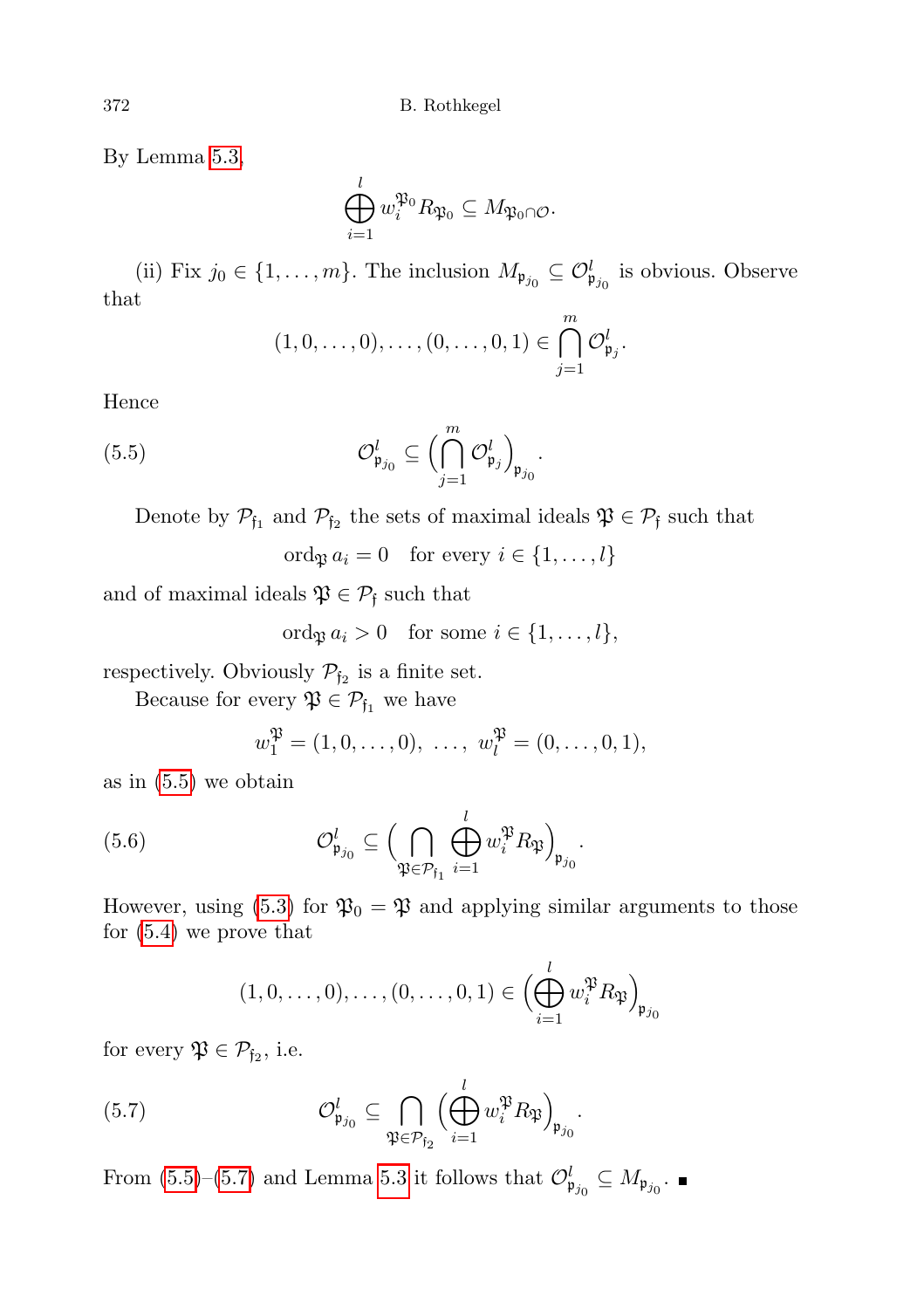PROPOSITION 5.5. Let  $a_1, \ldots, a_l \in \mathcal{O}$  and suppose that  $a_i R + \mathfrak{f} = R$  for every  $i \in \{1, \ldots, l\}$ . Moreover, let

$$
M = \bigcap_{\mathfrak{P} \in \mathcal{P}_{\mathfrak{f}}} \left( \bigoplus_{i=1}^{l} w_i^{\mathfrak{P}} R_{\mathfrak{P}} \right) \cap \bigcap_{j=1}^{m} \mathcal{O}_{\mathfrak{p}_j}^l
$$

under the assumptions and notation of pages [368](#page-19-0) and [369](#page-19-0). Then the O-module M is finitely generated and projective of rank l.

*Proof.* Fix a maximal ideal  $\mathfrak{p}$  of  $\mathcal{O}$ . Assume  $\mathfrak{p} + \mathfrak{f} = \mathcal{O}$ . There exists a unique maximal ideal  $\mathfrak{P} \in \mathcal{P}_{f}$  such that  $\mathfrak{p} = \mathfrak{P} \cap \mathcal{O}$ . Therefore from Proposition [5.4](#page-20-0) it follows that

$$
M_{\mathfrak{p}} = M_{\mathfrak{P} \cap \mathcal{O}} = \bigoplus_{i=1}^{l} w_i^{\mathfrak{P}} R_{\mathfrak{P}}.
$$

Hence  $M_{\mathfrak{p}}$  is a free  $\mathcal{O}_{\mathfrak{p}}$  (=  $R_{\mathfrak{P}}$ )-module of rank l.

Let  $\mathfrak{p} + \mathfrak{f} \neq \mathcal{O}$  (i.e.  $\mathfrak{p} \in \{\mathfrak{p}_1, \ldots, \mathfrak{p}_m\}$ ). Again Proposition [5.4](#page-20-0) yields  $M_{\mathfrak{p}} = \mathcal{O}_{\mathfrak{p}}^l$ , so  $M_{\mathfrak{p}}$  is a free  $\mathcal{O}_{\mathfrak{p}}$ -module of rank l.

To sum up, the localisation of the module  $M$  at every maximal ideal of the order  $\mathcal O$  is a free module of rank l. Therefore it suffices to prove that M is finitely generated over  $\mathcal{O}$ .

Observe that we have at most finitely many vectors  $w_i^{\mathfrak{P}}$  $i^{\mathfrak{P}}$  such that  $w_i^{\mathfrak{P}} \notin \mathcal{O}^l$ . Every coordinate of a vector  $w_i^{\mathfrak{P}}$  $i^{\mathfrak{p}}$  has the form

$$
x_i^{\mathfrak{P}}/y_i^{\mathfrak{P}}
$$
 for some  $x_i^{\mathfrak{P}} \in \mathcal{O}$ ,  $y_i^{\mathfrak{P}} \in \mathcal{O} \setminus \{0\}$ .

Consider the following element  $z$  of the order  $\mathcal{O}$ . If there does not exist a vector  $w_i^{\mathfrak{P}}$  $\hat{v}_i^{\mathfrak{P}}$  such that  $w_i^{\mathfrak{P}} \notin \mathcal{O}^l$ , then we take  $z = 1$ . Otherwise, let z be the product of the denominators  $y_i^{\mathfrak{P}}$  $\mathcal{E}_i^{\mathfrak{P}}$  of all vectors  $w_i^{\mathfrak{P}}$  $\mathcal{P}_i^{\mathfrak{P}}$  such that  $w_i^{\mathfrak{P}} \notin \mathcal{O}^l$ . Then  $zw_i^{\mathfrak{P}} \in \mathcal{O}^l$  for every  $\mathfrak{P} \in \mathcal{P}_{\mathfrak{f}}$ . Moreover,

$$
zM = \bigcap_{\mathfrak{P} \in \mathcal{P}_{\mathfrak{f}}} \left( \bigoplus_{i=1}^{l} zw_i^{\mathfrak{P}} R_{\mathfrak{P}} \right) \cap \bigcap_{j=1}^{m} z \mathcal{O}_{\mathfrak{p}_j}^{l} \subseteq \bigcap_{\mathfrak{P} \in \mathcal{P}_{\mathfrak{f}}} R_{\mathfrak{P}}^{l} \cap \bigcap_{j=1}^{m} \mathcal{O}_{\mathfrak{p}_j}^{l}.
$$

But  $R_{\mathfrak{P}} = \mathcal{O}_{\mathfrak{P} \cap \mathcal{O}}$  for every  $\mathfrak{P} \in \mathcal{P}_{\mathfrak{f}},$  so

$$
zM \subseteq \bigcap_{\mathfrak{P} \in \mathcal{P}_{\mathfrak{f}}} \mathcal{O}_{\mathfrak{P} \cap \mathcal{O}}^l \cap \bigcap_{j=1}^m \mathcal{O}_{\mathfrak{p}_j}^l.
$$

Since  $\{\mathfrak{P} \cap \mathcal{O} : \mathfrak{P} \in \mathcal{P}_{\mathfrak{f}}\}, \mathfrak{p}_1, \ldots, \mathfrak{p}_m$  are all the pairwise distinct maximal ideals of  $\mathcal{O}$  (cf. [\[GHK,](#page-34-5) proof of Proposition 4(ii)]), it is easy to observe that

$$
\bigcap_{\mathfrak{P}\in \mathcal{P}_{\mathfrak{f}}}\mathcal{O}_{\mathfrak{P}\cap\mathcal{O}}^l\cap\bigcap_{j=1}^m\mathcal{O}_{\mathfrak{p}_j}^l=\mathcal{O}^l.
$$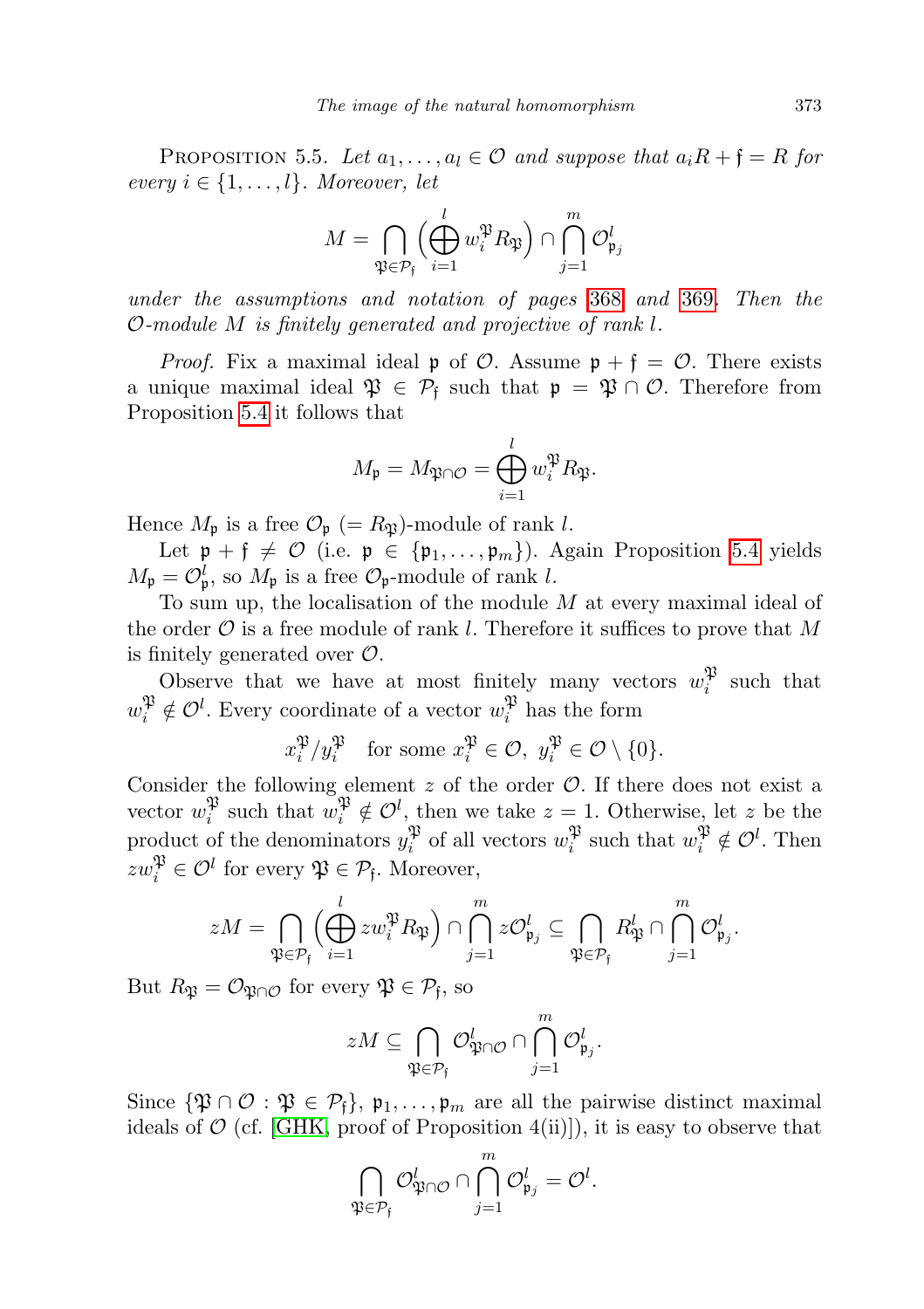Hence  $zM \subseteq \mathcal{O}^l$  is a submodule of the finitely generated  $\mathcal{O}\text{-module } \mathcal{O}^l$ . But  $\mathcal O$  is a noetherian domain, so  $zM$  is a finitely generated  $\mathcal O$ -module. It suffices to notice that  $M \cong zM$ , i.e. M is finitely generated over  $\mathcal{O}$ . ■

<span id="page-25-1"></span>THEOREM 5.6. Let K be a global field and  $R < K$  be a Dedekind domain. Moreover, let  $\mathcal{O} < R$  be an order, f be the conductor of  $\mathcal{O}$  and suppose that  $\langle a_1, \ldots, a_l \rangle \in \phi(WR)$  with  $a_1, \ldots, a_l \in \mathcal{O}$ . If

$$
a_i R + \mathfrak{f} = R \quad \text{for every } i \in \{1, \ldots, l\},
$$

then  $\langle a_1, \ldots, a_l \rangle \in \text{im}(\phi \circ \varphi)$ .

*Proof.* Let  $\alpha: K^l \times K^l \to K$  be a nonsingular bilinear form with matrix

$$
A = \begin{bmatrix} a_1 & \cdots & 0 \\ \vdots & \ddots & \vdots \\ 0 & \cdots & a_l \end{bmatrix}
$$

in the basis

$$
\mathcal{B}=((1,0,\ldots,0),\ldots,(0,\ldots,0,1))
$$

of  $K^l$ . Consider the finitely generated projective  $\mathcal{O}\text{-module }M$  from Propo-sition [5.5](#page-23-2) and the restriction of  $\alpha$  to  $M \times M$ , and fix a maximal ideal p of  $\mathcal{O}$ .

Assume  $\mathfrak{p} + \mathfrak{f} = \mathcal{O}$ . Then there exists a unique maximal ideal  $\mathfrak{P} \in \mathcal{P}_{\mathfrak{f}}$  of R such that  $\mathfrak{p} = \mathfrak{P} \cap \mathcal{O}$ . We have

$$
M_{\mathfrak{p}} = M_{\mathfrak{P} \cap \mathcal{O}} = \bigoplus_{i=1}^{l} w_i^{\mathfrak{P}} R_{\mathfrak{P}}.
$$

Moreover,  $R_{\mathfrak{P}} = \mathcal{O}_{\mathfrak{p}}$ . From (I) and (II) on pages [368](#page-19-0) and [369](#page-19-0) it follows that the localisation  $\alpha_{\mathfrak{p}}: M_{\mathfrak{p}} \times M_{\mathfrak{p}} \to \mathcal{O}_{\mathfrak{p}}$  is nonsingular over  $\mathcal{O}_{\mathfrak{p}}$ .

Let  $\mathfrak{p} + \mathfrak{f} \neq \mathcal{O}$ . Then  $M_{\mathfrak{p}} = \mathcal{O}_{\mathfrak{p}}^l$ . Since  $a_i R + \mathfrak{f} = R$ , we have  $a_i \in U(\mathcal{O}_{\mathfrak{p}})$ for every  $i \in \{1, \ldots, l\}$  (see proof of Proposition [5.4\(](#page-20-0)i)). The localisation  $\alpha_{\mathfrak{p}}: M_{\mathfrak{p}} \times M_{\mathfrak{p}} \to \mathcal{O}_{\mathfrak{p}}$  has matrix A in the basis B of the free module  $M_{\mathfrak{p}}$ . Hence  $\alpha_{\mathfrak{p}}$  is nonsingular over  $\mathcal{O}_{\mathfrak{p}}$ .

To sum up, the localisation of the form  $\alpha$  at every maximal ideal p of  $\mathcal O$ is nonsingular. Hence by [\[B,](#page-34-9) (1.4) Proposition] the form  $\alpha \colon M \times M \to \mathcal{O}$  is nonsingular over  $\mathcal{O}$ , so in particular  $\langle (M, \alpha) \rangle \in W\mathcal{O}$ .

It is easy to observe that

$$
\phi \circ \varphi \langle (M, \alpha) \rangle = \langle a_1, \ldots, a_l \rangle,
$$

i.e.  $\langle a_1, \ldots, a_l \rangle \in \text{im}(\phi \circ \varphi)$ .

<span id="page-25-2"></span><span id="page-25-0"></span>**6. Forms**  $\langle f, d \rangle$ ,  $\langle z, -e z \rangle$ . Now we formulate some facts for integral semilocal domains.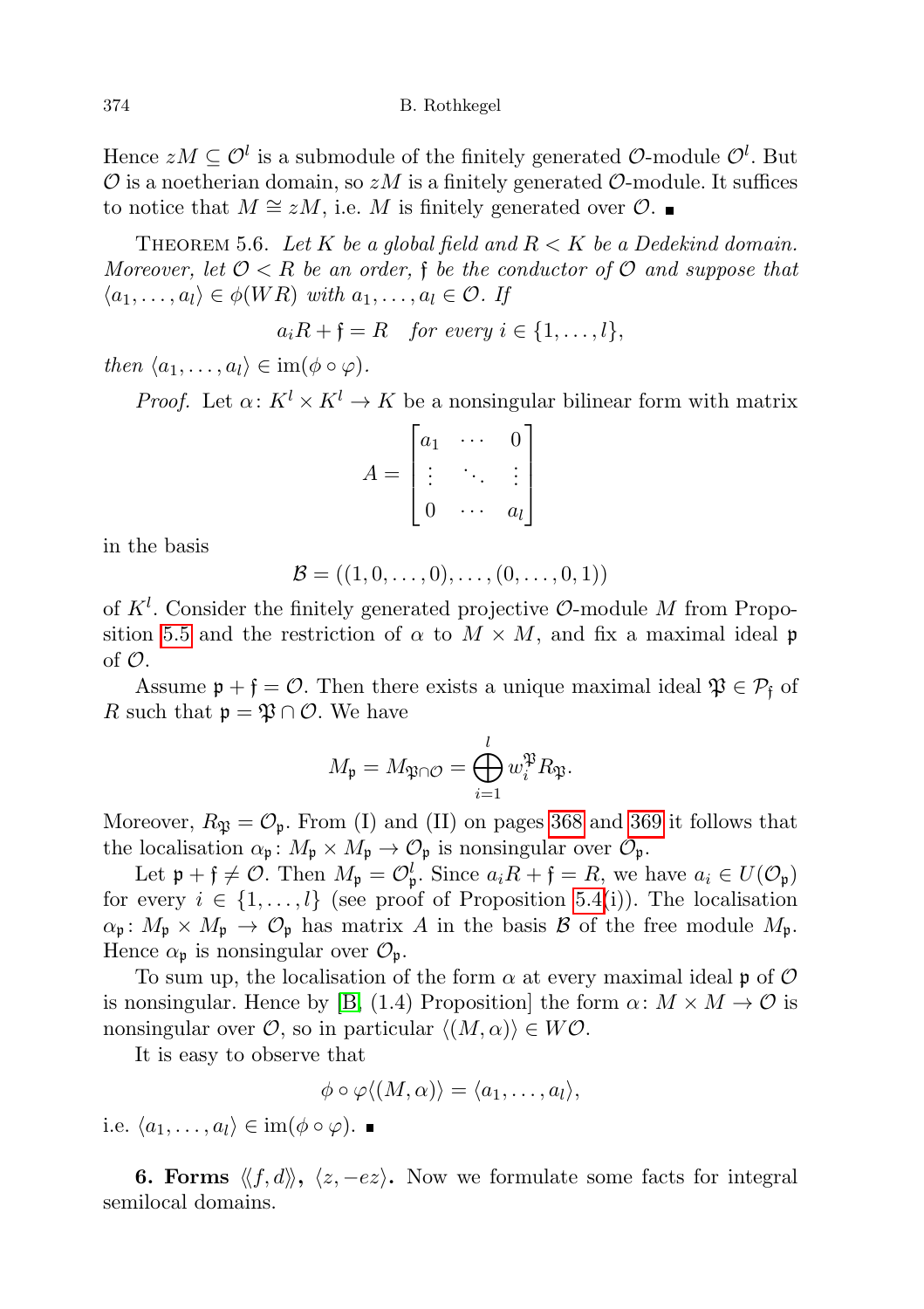PROPOSITION 6.1. If  $P$  is an integral semilocal domain, then every element of the Witt ring WP can be written in the form  $\langle a_1, \ldots, a_l \rangle$  for some  $a_1, \ldots, a_l \in U(P)$ .

Proof. Since P is an integral domain, every finitely generated projective P-module is free (cf. [\[M,](#page-35-7) p. 26]). It suffices to use  $[M, 2.7 \text{ Corollary, p. } 32]$ .

Let  $P$  be an integral semilocal domain and  $K$  be its field of fractions. Denote by  $I(K)$  the fundamental ideal of  $WK$  consisting of the Witt classes of even dimensional forms over K. Denote by  $I^2(P)$  the subgroup of the second power  $I^2(K)$  of the ideal  $I(K)$  additively generated by the set

$$
\{\langle\langle a,b\rangle\rangle\in WK : a,b\in U(P)\}.
$$

We will write

$$
\langle a_1, \ldots, a_l \rangle \equiv \langle b_1, \ldots, b_k \rangle \bmod I^2(P)
$$

if  $\langle a_1, \ldots, a_l \rangle - \langle b_1, \ldots, b_k \rangle \in I^2(P)$ .

<span id="page-26-2"></span>PROPOSITION 6.2. Let  $\langle a_1, \ldots, a_l \rangle \in WP$  with  $a_1, \ldots, a_l \in U(P)$  and l odd. Moreover, let

$$
a_1 \cdots a_l \dot{K}^2 = \begin{cases} \dot{K}^2 & when l \equiv 3 \pmod{4}, \\ -\dot{K}^2 & when l \equiv 1 \pmod{4}. \end{cases}
$$

Then  $\langle 1, a_1, \ldots, a_l \rangle \in I^2(P)$ .

*Proof.* We use induction on l. If  $l = 1$ , then  $a_1 \dot{K}^2 = -\dot{K}^2$ , so  $\langle a_1 \rangle = \langle -1 \rangle$ in WK. Therefore

$$
\langle 1, a_1 \rangle = \langle 1, -1 \rangle = \langle 1, -1, 1, -1 \rangle \in I^2(P).
$$

Assume  $l = 3$ . Then  $a_1 a_2 a_3 \dot{K}^2 = \dot{K}^2$ , i.e.  $a_3 \dot{K}^2 = a_1 a_2 \dot{K}^2$ . Hence

<span id="page-26-0"></span>(6.1) 
$$
\langle 1, a_1, a_2, a_3 \rangle = \langle 1, a_1, a_2, a_1 a_2 \rangle \in I^2(P).
$$

Let  $l = 5$ . Observe that

<span id="page-26-1"></span>(6.2) 
$$
\langle a_1, a_2, a_3, a_4 \rangle = \langle 1, a_1, a_2, a_1 a_2 \rangle + \langle 1, a_3, a_4, a_3 a_4 \rangle - \langle 1, 1, a_1 a_2, a_1 a_2 \rangle + \langle a_1 a_2, -a_3 a_4 \rangle
$$

in  $WK$ , so

$$
\langle 1, a_1, a_2, a_3, a_4, a_5 \rangle \equiv \langle 1, a_1 a_2, -a_3 a_4, a_5 \rangle \bmod I^2(P).
$$

Since  $\langle a_1 a_2, -a_3 a_4, a_5 \rangle \in WP$  and  $-a_1 a_2 a_3 a_4 a_5 \dot{K}^2 = \dot{K}^2$ , analogously to  $(6.1)$  we get

$$
\langle 1, a_1 a_2, -a_3 a_4, a_5 \rangle \in I^2(P).
$$

Hence  $\langle 1, a_1, a_2, a_3, a_4, a_5 \rangle \in I^2(P)$ .

Assume  $l = 4k + 3$  for some  $k \in \mathbb{N}$ . Using [\(6.2\)](#page-26-1) we obtain

 $\langle a_1, \ldots, a_{4k} \rangle \equiv \langle b_1, \ldots, b_{2k} \rangle \bmod I^2(P)$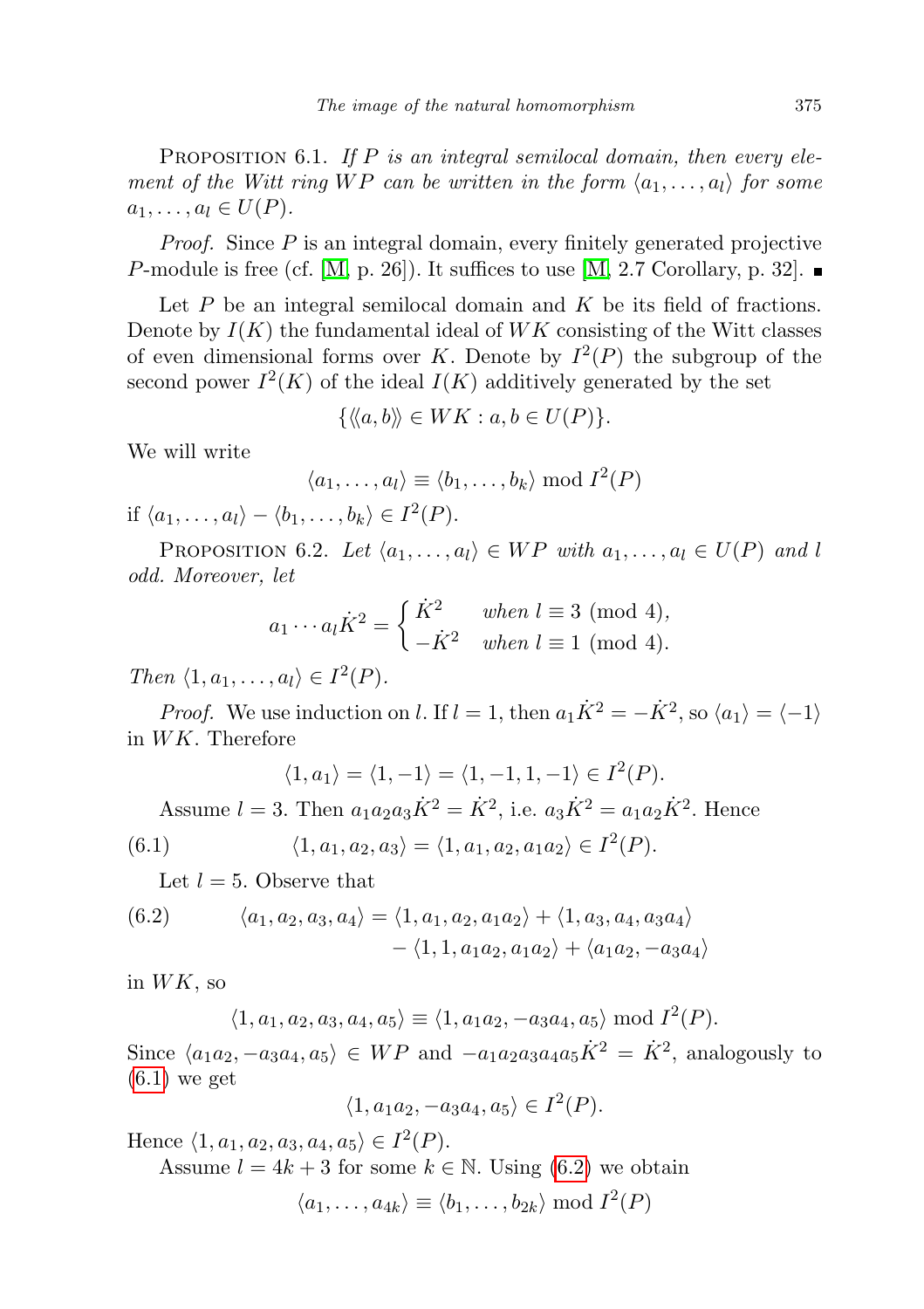for some  $b_1, \ldots, b_{2k} \in U(P)$ . Therefore

$$
\langle 1, a_1, \dots, a_l \rangle = \langle 1, a_1, \dots, a_{4k}, a_{4k+1}, a_{4k+2}, a_{4k+3} \rangle
$$
  
 
$$
\equiv \langle 1, b_1, \dots, b_{2k}, a_{4k+1}, a_{4k+2}, a_{4k+3} \rangle \bmod I^2(P).
$$

Observe that

$$
b_1 \cdots b_{2k} \dot{K}^2 = \begin{cases} a_1 \cdots a_{4k} \dot{K}^2 & \text{when } k \equiv 0 \pmod{2}, \\ -a_1 \cdots a_{4k} \dot{K}^2 & \text{when } k \equiv 1 \pmod{2}. \end{cases}
$$

Assume  $k = 2s$  for some  $s \in \mathbb{N}$ . The form

$$
\langle b_1,\ldots,b_{2k},a_{4k+1},a_{4k+2},a_{4k+3}\rangle\in WP
$$

has rank  $4s + 3 < l$ . Its determinant over K is equal to  $a_1 \cdots a_l \dot{K}^2 = \dot{K}^2$ . By the induction assumption,

$$
\langle 1, b_1, \ldots, b_{2k}, a_{4k+1}, a_{4k+2}, a_{4k+3} \rangle \in I^2(P),
$$

i.e.  $\langle 1, a_1, \ldots, a_l \rangle \in I^2(P)$ .

Assume  $k = 2s + 1$  for some  $s \in \mathbb{N} \cup \{0\}$ . The form

$$
\langle b_1,\ldots,b_{2k},a_{4k+1},a_{4k+2},a_{4k+3}\rangle\in WP
$$

has rank  $4(s + 1) + 1 < l$ . Its determinant over K is  $-a_1 \cdots a_l \dot{K}^2 = -\dot{K}^2$ . By the induction assumption,

$$
\langle 1, b_1, \ldots, b_{2k}, a_{4k+1}, a_{4k+2}, a_{4k+3} \rangle \in I^2(P),
$$

i.e.  $\langle 1, a_1, \ldots, a_l \rangle \in I^2(P)$ .

Analogously to the case  $l = 4k + 3$  we prove that  $\langle 1, a_1, \ldots, a_l \rangle \in I^2(P)$ for  $l = 4k + 1, k \in \mathbb{N}$ .

Let K be a global field and  $R < K$  be a Dedekind domain. Moreover, let  $\mathcal{O} \leq R$  be an order and f be its conductor. Let  $\mathcal{P} = \bigcup_{i=1}^{m} \mathfrak{p}_i$ , where  $\mathfrak{p}_1, \ldots, \mathfrak{p}_m$  are all the pairwise distinct maximal ideals of  $\mathcal O$  such that

 $\mathfrak{p}_i + \mathfrak{f} \neq \mathcal{O}$  for every  $i \in \{1, \ldots, m\}.$ 

Denote by  $\mathcal{O}_{\mathcal{P}}$  the localisation of the order  $\mathcal{O}$  at the set  $\mathcal{O} \setminus \mathcal{P}$ . The ring  $\mathcal{O}_{\mathcal{P}}$ is an integral semilocal domain.

LEMMA 6.3. If  $a \in \mathcal{O}$  is nonzero, then

$$
a \in U(\mathcal{O}_{\mathcal{P}}) \iff aR + \mathfrak{f} = R.
$$

*Proof.* ( $\Leftarrow$ ) It suffices to observe that  $a \notin \mathfrak{p}_i$  for every  $i \in \{1, \ldots, m\}$ (see proof of Proposition [5.4\(](#page-20-0)i)).

 $(\Rightarrow)$  Suppose  $aR + f \neq R$ . Then there exists a maximal ideal  $\mathfrak{Q}$  in the decomposition of f such that  $aR \subseteq \mathfrak{Q}$  (cf. [\[GHK,](#page-34-5) p. 93]). Hence

 $a \in \mathfrak{Q} \cap \mathcal{O} = \mathfrak{p}_i$  for some  $i \in \{1, \ldots, m\}$ 

<span id="page-27-0"></span>(cf. [\[GHK,](#page-34-5) proof of Proposition 4(ii)]). This is impossible.  $\blacksquare$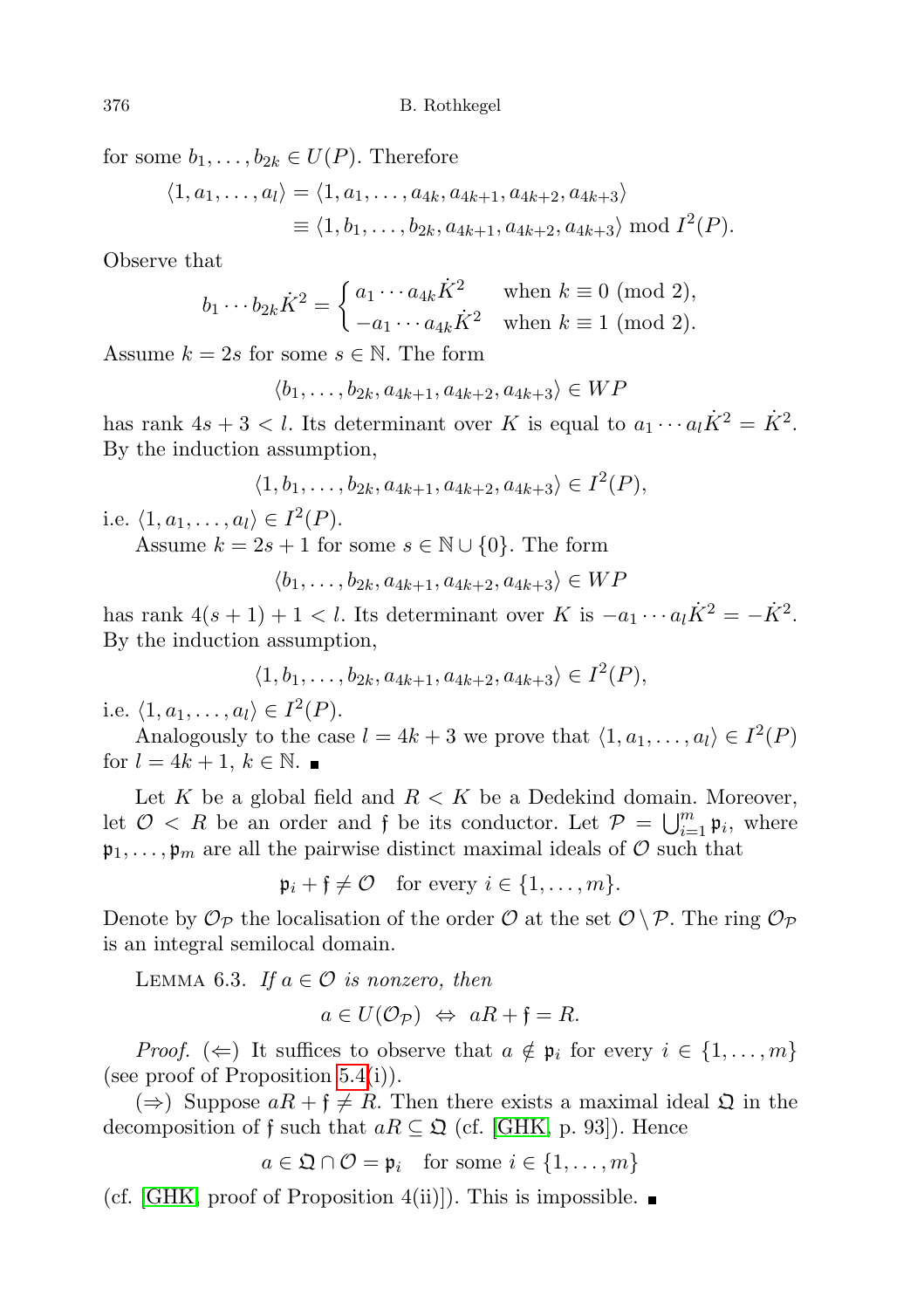COROLLARY 6.4. The group  $I^2(\mathcal{O}_\mathcal{P})$  is additively generated by the Pfister forms  $\langle a, b \rangle \in WK$  such that  $a, b \in \mathcal{O}$  and  $aR + f = R$ ,  $bR + f = R$ .

*Proof.* Let  $\langle \langle c, d \rangle \rangle \in WK$  and  $c, d \in U(\mathcal{O}_{\mathcal{P}})$ . Then  $c = x_1/y_1$ ,  $d = x_2/y_2$ for some  $x_1, x_2, y_1, y_2 \in \mathcal{O} \setminus \mathcal{P}$ . Moreover, we have  $a := x_1y_1 \in \mathcal{O} \cap U(\mathcal{O}_{\mathcal{P}})$ ,  $b := x_2y_2 \in \mathcal{O} \cap U(\mathcal{O}_{\mathcal{P}})$  and  $\langle \langle c, d \rangle \rangle = \langle \langle a, b \rangle \rangle$  in  $WK. \blacksquare$ 

<span id="page-28-1"></span>THEOREM 6.5. Let K be a global field,  $R < K$  be a Dedekind domain and  $\mathcal{O} < R$  be an order. Moreover, let  $\langle a_1, \ldots, a_l \rangle \in \phi(WR)$  with l odd and

$$
a_1 \cdots a_l \dot{K}^2 = \begin{cases} \dot{K}^2 & when l \equiv 3 \pmod{4}, \\ -\dot{K}^2 & when l \equiv 1 \pmod{4}. \end{cases}
$$

Then

$$
\langle a_1,\ldots,a_l\rangle\in \operatorname{im}(\phi\circ\varphi)\ \Leftrightarrow\ \langle 1,a_1,\ldots,a_l\rangle\in I^2(\mathcal{O}_{\mathcal{P}}).
$$

*Proof.*  $(\Leftarrow)$  From Corollary [6.4](#page-27-0) it follows that

$$
\langle 1, a_1, \ldots, a_l \rangle = \langle 1, b_1, c_1, b_1 c_1 \rangle + \cdots + \langle 1, b_k, c_k, b_k c_k \rangle \in \phi(WR)
$$

for some  $b_1, c_1, \ldots, b_k, c_k \in \mathcal{O}$  such that

$$
b_i R + \mathfrak{f} = R, \quad c_i R + \mathfrak{f} = R \quad \text{for every } i \in \{1, \ldots, k\}.
$$

Since none of the maximal ideals in the decomposition of f belongs to the decompositions of the ideals  $b_iR$ ,  $c_iR$ , none of them belongs to the decomposition of  $b_i c_i R$ . Therefore

$$
b_i c_i R + \mathfrak{f} = R \quad \text{for every } i \in \{1, \ldots, k\}.
$$

By Theorem [5.6,](#page-25-1)

$$
\langle 1, a_1, \dots, a_l \rangle = \langle 1, b_1, c_1, b_1 c_1 \rangle + \dots + \langle 1, b_k, c_k, b_k c_k \rangle \in \text{im}(\phi \circ \varphi), \text{ i.e.}
$$
  

$$
\langle a_1, \dots, a_l \rangle = -\langle 1 \rangle + \langle 1, a_1, \dots, a_l \rangle \in \text{im}(\phi \circ \varphi).
$$

 $(\Rightarrow)$  Let  $\varphi_1: W\mathcal{O}_{\mathcal{P}} \to WK$  be the natural homomorphism. Because  $\langle a_1, \ldots, a_l \rangle \in \text{im}(\phi \circ \varphi), \text{ also } \langle a_1, \ldots, a_l \rangle \in \text{im} \varphi_1. \text{ By Proposition 6.1 there}$  $\langle a_1, \ldots, a_l \rangle \in \text{im}(\phi \circ \varphi), \text{ also } \langle a_1, \ldots, a_l \rangle \in \text{im} \varphi_1. \text{ By Proposition 6.1 there}$  $\langle a_1, \ldots, a_l \rangle \in \text{im}(\phi \circ \varphi), \text{ also } \langle a_1, \ldots, a_l \rangle \in \text{im} \varphi_1. \text{ By Proposition 6.1 there}$ exist  $b_1, \ldots, b_k \in U(\mathcal{O}_{\mathcal{P}})$  such that

$$
\varphi_1(\langle b_1,\ldots,b_k\rangle)=\langle a_1,\ldots,a_l\rangle.
$$

Then  $\langle b_1, \ldots, b_k \rangle = \langle a_1, \ldots, a_l \rangle$  in WK. Moreover,  $k \equiv l \pmod{2}$ , i.e. k is odd. Comparing the discriminants of these forms we get

$$
(-1)^{\frac{1}{2}k(k-1)}b_1\cdots b_k\dot{K}^2 = (-1)^{\frac{1}{2}l(l-1)}a_1\cdots a_l\dot{K}^2.
$$

Therefore

$$
b_1 \cdots b_k \dot{K}^2 = \begin{cases} \dot{K}^2 & \text{when } k \equiv 3 \pmod{4}, \\ -\dot{K}^2 & \text{when } k \equiv 1 \pmod{4}. \end{cases}
$$

<span id="page-28-0"></span>By Proposition [6.2,](#page-26-2)

$$
\langle 1, a_1, \ldots, a_l \rangle = \langle 1, b_1, \ldots, b_k \rangle \in I^2(\mathcal{O}_{\mathcal{P}}).
$$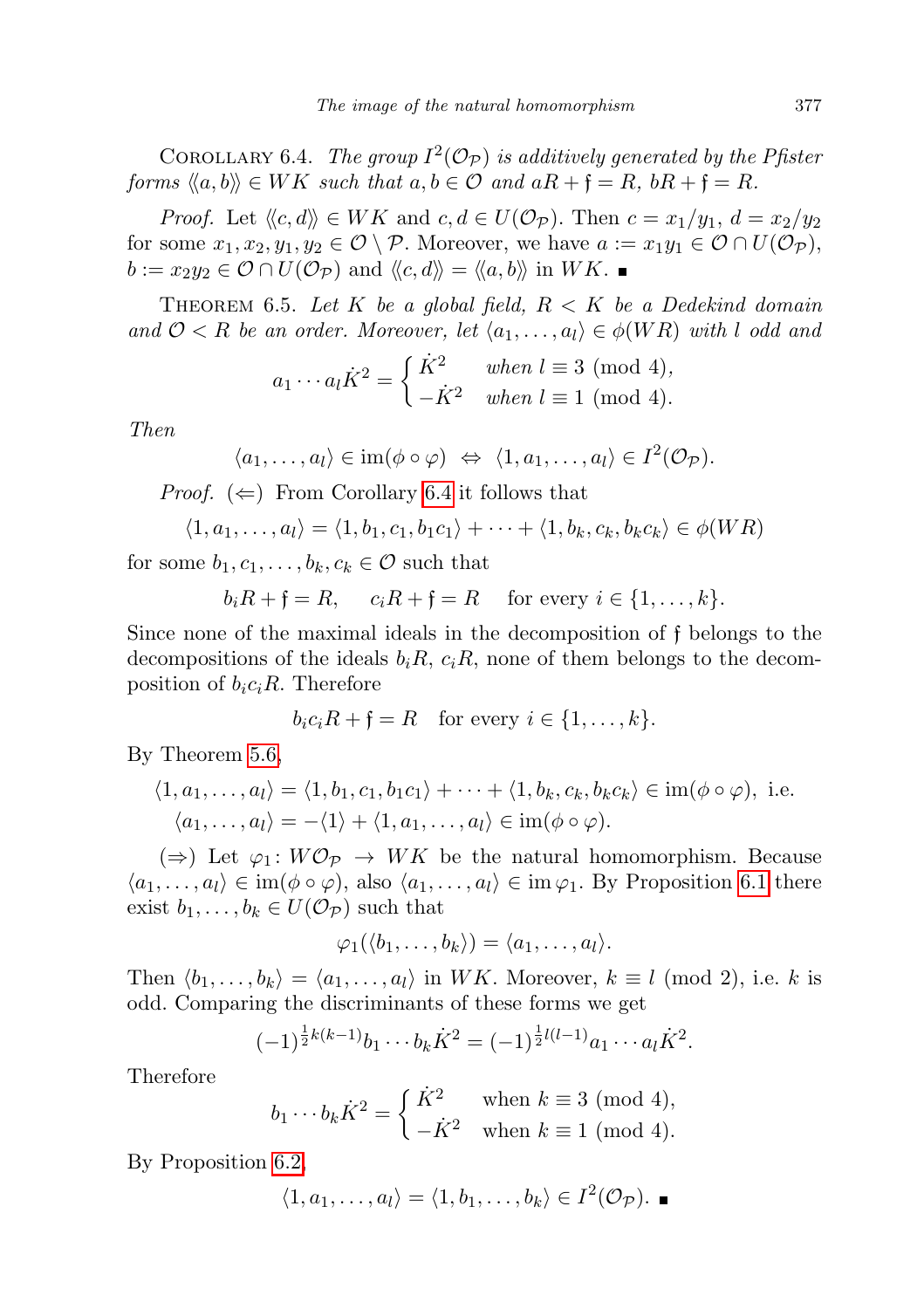COROLLARY 6.6. Let  $\langle f, d \rangle \in \phi(WR)$ . Then

$$
\langle\!\langle f, d\rangle\!\rangle \in \operatorname{im}(\phi \circ \varphi) \ \Leftrightarrow \ \langle\!\langle f, d\rangle\!\rangle \in I^2(\mathcal{O}_{\mathcal{P}}).
$$

*Proof.* Notice that  $\langle f, d \rangle \in \text{im}(\phi \circ \varphi) \Leftrightarrow \langle f, d, f \circ \varphi \rangle \in \text{im}(\phi \circ \varphi)$ .

Let  $\mathcal{P}_2$  denote the set of all dyadic primes of the field K.

<span id="page-29-0"></span>COROLLARY 6.7. Let K be a global field with char $K \neq 2$ , S be a Hasse set on K and  $\mathcal{O} < R_K(\mathcal{S})$  be an order. Moreover, let f be the conductor of  $\mathcal O$ and  $\langle f, d \rangle \in \phi(W R_K(\mathcal{S}))$ . If there exist  $f', d' \in \mathcal{O}$  with the properties that  $f'R_K(\mathcal{S}) + \mathfrak{f} = R_K(\mathcal{S}), d'R_K(\mathcal{S}) + \mathfrak{f} = R_K(\mathcal{S})$  and

(i) 
$$
(-f', -d')\mathfrak{P} = (-f, -d)\mathfrak{P}
$$
 for every  $\mathfrak{P} \in \mathcal{P}_2 \cup \mathcal{S}$ ,  
\n(ii)  $(-f', -d')\mathfrak{P} = 1$  for every  $\mathfrak{P} \notin \mathcal{P}_2 \cup \mathcal{S}$ ,

then  $\langle f, d \rangle \in \text{im}(\phi \circ \varphi)$ .

*Proof.* Let  $\mathfrak{P} \in \mathcal{S}$  be a real prime of K. Denote by sign<sub>n</sub> the signature determined by  $\mathfrak{P}$ . From (i) it follows that

$$
\operatorname{sign}_{\mathfrak{P}} \langle f', d' \rangle = \operatorname{sign}_{\mathfrak{P}} \langle f, d \rangle.
$$

Assume  $\mathfrak{P} \in \mathcal{P}_2 \cup \mathcal{S}$  is a finite prime. Denote by  $h_{\mathfrak{P}}$  the  $\mathfrak{P}\text{-}\mathsf{adic}$  Hasse–Witt invariant. Also from (i) it follows that

$$
h_{\mathfrak{P}}\langle f',d'\rangle\rangle=(-f',-d')_{\mathfrak{P}}=(-f,-d)_{\mathfrak{P}}=h_{\mathfrak{P}}\langle\langle f,d\rangle\rangle.
$$

If  $\mathfrak{P} \notin \mathcal{P}_2 \cup \mathcal{S}$ , then  $(-f, -d)_{\mathfrak{P}} = 1$  (cf. [\[Cz3,](#page-34-3) Lemma 3.4]), so by (ii),

$$
h_{\mathfrak{P}}\langle f',d'\rangle\!\rangle=h_{\mathfrak{P}}\langle\!\langle f,d\rangle\!\rangle.
$$

Finally,  $\langle f', d' \rangle \cong \langle f, d \rangle$  over the P-adic completion  $K_{\mathfrak{P}}$  of the field K for every prime  $\mathfrak P$  of K. By the local-global principle,  $\langle f', d' \rangle \cong \langle f, d \rangle$  over K. Hence  $\langle f', d'\rangle = \langle f, d\rangle$  in  $WK$ .

From Corollary [6.4](#page-27-0) it follows that  $\langle f', d' \rangle \in I^2(\mathcal{O}_{\mathcal{P}})$ . By Corollary [6.6,](#page-28-0)

$$
\langle\!\langle f,d\rangle\!\rangle=\langle\!\langle f',d'\rangle\!\rangle\in\mathrm{im}(\phi\circ\varphi).\blacksquare
$$

Theorem [6.5](#page-28-1) also has the following corollaries for the form  $\langle z, -ez \rangle$ ,  $e \in E(R) \cap \mathcal{O}.$ 

<span id="page-29-1"></span>COROLLARY 6.8. Let K be any global field,  $R < K$  be a Dedekind domain and  $\mathcal{O} < R$  be an order. Moreover, let f be the conductor of  $\mathcal{O}$  and  $\langle z, -ez \rangle \in$  $\phi(WR)$  with  $e \in E(R) \cap \mathcal{O}$ . Then  $\langle z, -ez \rangle \in \text{im}(\phi \circ \varphi)$  if and only if  $\langle -e, z \rangle \in$  $I^2(\mathcal{O}_\mathcal{P})$  and there exists  $e' \in \mathcal{O}$  such that

$$
e'\dot{K}^2 = e\dot{K}^2 \quad and \quad e'R + \mathfrak{f} = R.
$$

*Proof.* By assumption,  $e \in E(R)$ , so  $\langle e \rangle \in \phi(WR)$ . Hence

$$
\langle -e, z, -ez \rangle = -\langle e \rangle + \langle z, -ez \rangle \in \phi(WR).
$$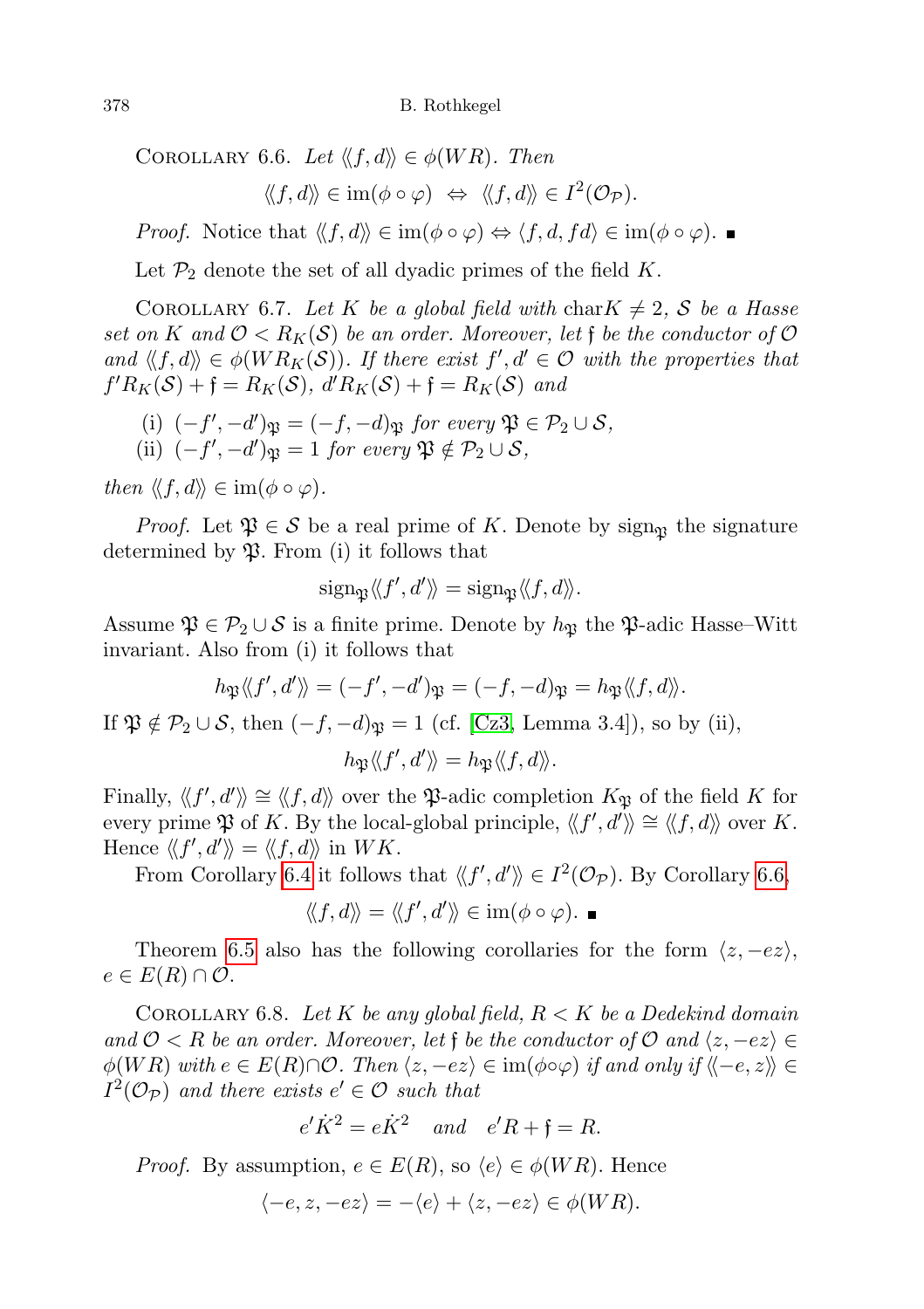(
$$
\Leftarrow
$$
) Since  $\langle 1, -e, z, -ez \rangle \in I^2(\mathcal{O}_{\mathcal{P}})$ , from Theorem 6.5 it follows that  $\langle -e, z, -ez \rangle \in \text{im}(\phi \circ \varphi)$ . But  $\langle e \rangle \in \text{im}(\phi \circ \varphi)$  (see Theorem 2.9), so  $\langle z, -ez \rangle = \langle e \rangle + \langle -e, z, -ez \rangle \in \text{im}(\phi \circ \varphi)$ .

(⇒) Since  $\langle z, -ez \rangle \in \text{im}(\phi \circ \varphi)$ , by Lemma [2.1](#page-2-1) there exists an ideal J of  $\mathcal O$  and an element  $k \in \dot K$  such that

$$
J^2 = ek^2 \mathcal{O}.
$$

For the fractional ideal  $I = Jk^{-1}$  we have

<span id="page-30-0"></span>
$$
I^2=e\mathcal{O}.
$$

By Proposition [2.2,](#page-3-0)

$$
(6.3) \t\t \langle e \rangle \in \operatorname{im}(\phi \circ \varphi).
$$

Hence

$$
\langle -e, z, -ez \rangle = -\langle e \rangle + \langle z, -ez \rangle \in \operatorname{im}(\phi \circ \varphi).
$$

By Theorem [6.5,](#page-28-1)

$$
\langle \! \langle -e, z \rangle \! \rangle \in I^2(\mathcal{O}_{\mathcal{P}}).
$$

The second part of the conclusion follows from  $(6.3)$  and Theorem [2.9.](#page-7-3)

<span id="page-30-1"></span>COROLLARY 6.9. Let K be a global field with char  $K \neq 2$ , S be a Hasse set on K and  $\mathcal{O} < R_K(\mathcal{S})$  be an order. Moreover, let f be the conductor of  $\mathcal O$ and  $\langle z, -ez \rangle \in \phi(W R_K(\mathcal{S}))$  with  $e \in E(R_K(\mathcal{S})) \cap \mathcal{O}$ . If there exist  $e', z' \in \mathcal{O}$ such that  $e' \dot{K}^2 = e \dot{K}^2$ ,  $e' R_K(\mathcal{S}) + \mathfrak{f} = R_K(\mathcal{S})$ ,  $z' R_K(\mathcal{S}) + \mathfrak{f} = R_K(\mathcal{S})$  and

(i)  $(e, -z')_{\mathfrak{P}} = (e, -z)_{\mathfrak{P}}$  for every  $\mathfrak{P} \in \mathcal{P}_2 \cup \mathcal{S}$ , (ii)  $(e, -z')$   $\mathfrak{p} = 1$  for every  $\mathfrak{P} \notin \mathcal{P}_2 \cup \mathcal{S}$ ,

then  $\langle z, -ez \rangle \in \text{im}(\phi \circ \varphi)$ .

Proof. Analogously to the proof of Corollary [6.7](#page-29-0) we show that

$$
\langle\!\langle -e,z\rangle\!\rangle=\langle\!\langle -e,z'\rangle\!\rangle
$$

in WK. Because  $e'\dot{K}^2 = e\dot{K}^2$ ,

$$
\langle \langle -e, z \rangle \rangle = \langle \langle -e, z' \rangle \rangle = \langle \langle -e', z' \rangle \rangle.
$$

From Corollary [6.4](#page-27-0) it follows that

$$
\langle \langle -e, z \rangle \rangle = \langle \langle -e', z' \rangle \rangle \in I^2(\mathcal{O}_{\mathcal{P}}).
$$

By Corollary [6.8,](#page-29-1)  $\langle z, -ez \rangle \in \text{im}(\phi \circ \varphi)$ .

<span id="page-30-2"></span>EXAMPLE 6.10. Let  $K = \mathbb{Q}(\sqrt{\frac{1}{\sqrt{2}}})$ 3). There is one dyadic prime  $\mathfrak{P}_0$  in K, so  $\mathcal{P}_2 = {\mathfrak{P}_0}$ . The ring  $R_K$  of algebraic integers of K is the ring  $R_K(\mathcal{S})$  of S-integers of K, where S consists of the two infinite primes  $\infty_1$ ,  $\infty_2$  of K. S-integers of K, where S consists of the two infinite primes  $\infty_1$ ,  $\infty_2$  of K.<br>Assume  $\sqrt{3}$  is positive at  $\infty_1$  and negative at  $\infty_2$ . Since  $-1 \notin N_{K/\mathbb{Q}}(K)$ , from [\[Cz1,](#page-34-6) p. 114, 118] it follows that the set

$$
\{\langle 1\rangle,\langle 2\rangle,\langle z,-ez\rangle\}
$$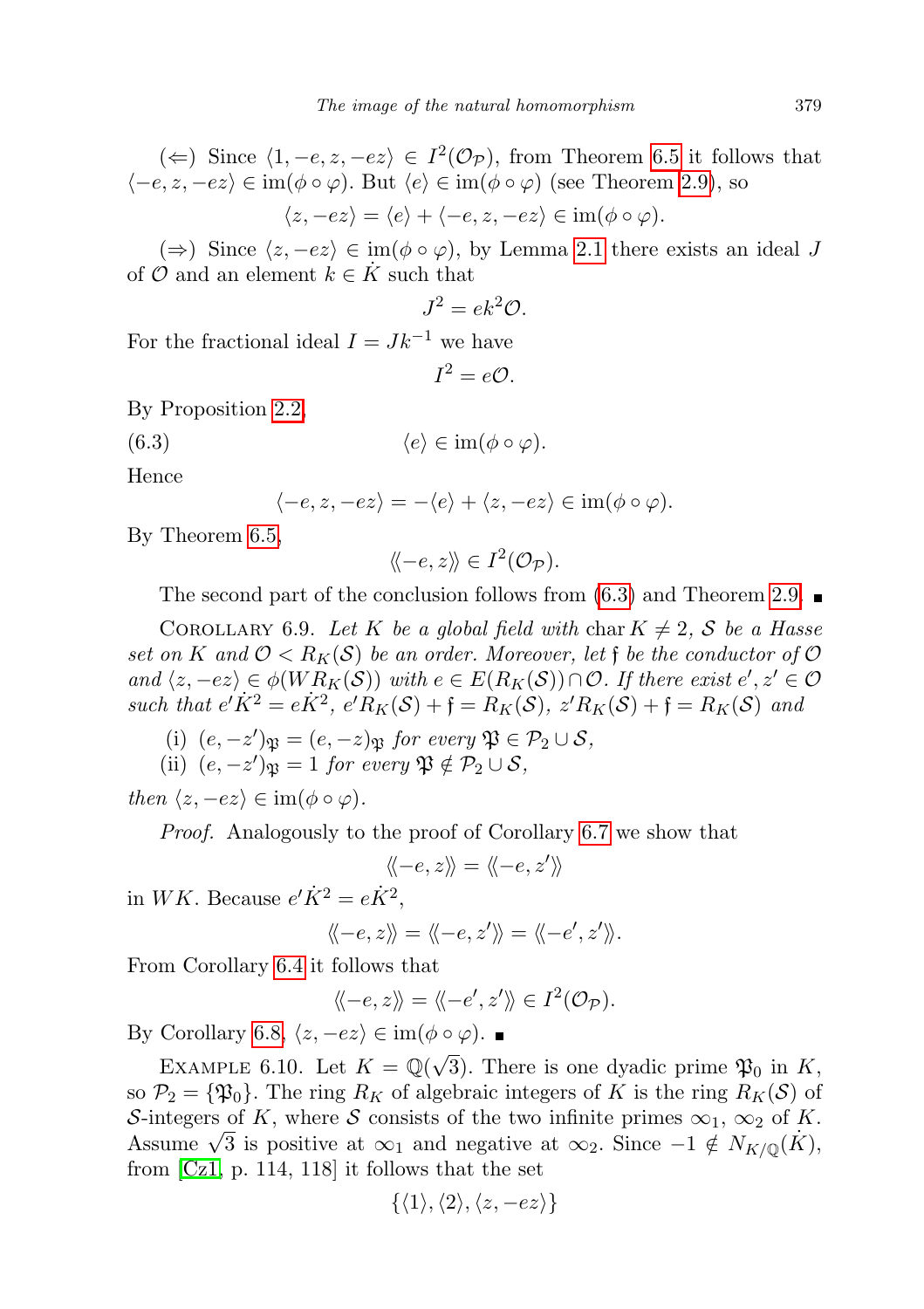generates the group  $\phi(W R_K)$ , where  $e = -1$  and  $z \in K$  is such that

$$
(-1, z)\varphi_0 = -1, \quad (-1, z)_{\infty_1} = -1, \quad (-1, z)_{\infty_2} = 1
$$

(cf.  $[Cz1, p. 113]$  $[Cz1, p. 113]$ ). Observe that

$$
(-1,-z)\mathfrak{P}_0 = (-1,-1)\mathfrak{P}_0(-1,z)\mathfrak{P}_0 = -1,
$$
  
\n
$$
(-1,-z)\mathfrak{D}_1 = (-1,-1)\mathfrak{D}_1(-1,z)\mathfrak{D}_1 = 1,
$$
  
\n
$$
(-1,-z)\mathfrak{D}_2 = (-1,-1)\mathfrak{D}_2(-1,z)\mathfrak{D}_2 = -1.
$$

Consider the element  $a := 1 \sqrt{3} \in R_K = \mathbb{Z}[\sqrt{3}].$  For  $n \in \mathbb{N}$  let √

$$
a^n = x_n + y_n \sqrt{3}, \quad x_n, y_n \in \mathbb{Z}.
$$

Analogously to [\[C2,](#page-34-2) Lemma 2] one can prove that there are infinitely many prime numbers dividing the sequence  $(y_{2n+1})_{n=1}^{\infty}$ . Hence there are infinitely many natural odd numbers m such that m divides  $(y_{2n+1})$ . Choose such an m and a number  $2n+1$  such that  $m \mid y_{2n+1}$ .

Consider the order  $\mathcal{O} = \mathbb{Z}[m\sqrt{3}]$ . Obviously,

$$
a^{2n+1} = x_{2n+1} + y_{2n+1}\sqrt{3} \in \mathcal{O}.
$$

Because

$$
N_{K/\mathbb{Q}}(a^{2n+1}) = N_{K/\mathbb{Q}}(1 - \sqrt{3})^{2n+1} = -2^{2n+1},
$$

we have  $gcd(N_{K/\mathbb{Q}}(a^{2n+1}), m) = 1$ . Hence

$$
a^{2n+1}R_K + \mathfrak{f} = a^{2n+1}R_K + mR_K = R_K.
$$

Moreover,

$$
(-1, -a^{2n+1})\varphi_0 = (-1, N_{K/\mathbb{Q}}(1 - \sqrt{3}))_2 = (-1, -2)_2 = -1,
$$
  

$$
(-1, -a^{2n+1})_{\infty_1} = (-1, -1 + \sqrt{3})_{\infty_1} = 1,
$$
  

$$
(-1, -a^{2n+1})_{\infty_2} = (-1, -1 + \sqrt{3})_{\infty_2} = -1.
$$

For every  $\mathfrak{P} \notin \mathcal{P}_2 \cup \mathcal{S}$  the elements  $-1$ ,  $-a^{2n+1}$  are  $\mathfrak{P}$ -adic units, so  $(-1, -a^{2n+1})\mathfrak{P} = 1$ . By Corollary [6.9,](#page-30-1)  $\langle z, -ez \rangle \in \text{im}(\phi \circ \varphi)$ . Hence and from Proposition [3.1](#page-9-0) it follows that  $\varphi: W\mathcal{O} \to WR_K$  is surjective.

We have obtained the following observation.

There are infinitely many natural odd numbers m such that the natural homomorphism  $\varphi \colon W \mathbb{Z}[m\sqrt{3}] \to W R_K$  is surjective.

<span id="page-31-0"></span>7. Real quadratic global fields. Let  $K = \mathbb{Q}(\sqrt{2})$ D) be a quadratic number field, where  $D \equiv 1 \pmod{8}$  is a square-free positive integer. There are two dyadic primes  $\mathfrak{P}_1$ ,  $\mathfrak{P}_2$  in K, so  $\mathcal{P}_2 = {\mathfrak{P}_1, \mathfrak{P}_2}$ . Analogously to Example [6.10](#page-30-2) the ring  $R_K$  of algebraic integers of K is the ring  $R_K(\mathcal{S})$  of S-integers of K, where S consists of the two infinite primes  $\infty_1$ ,  $\infty_2$  of K.

Assume  $-1 \in N_{K/\mathbb{Q}}(K)$  and choose  $b \in E(R_K)$  positive at  $\infty_1$  and negative at  $\infty_2$ . Let  $p_1, \ldots, p_s$  be all the pairwise distinct prime divisors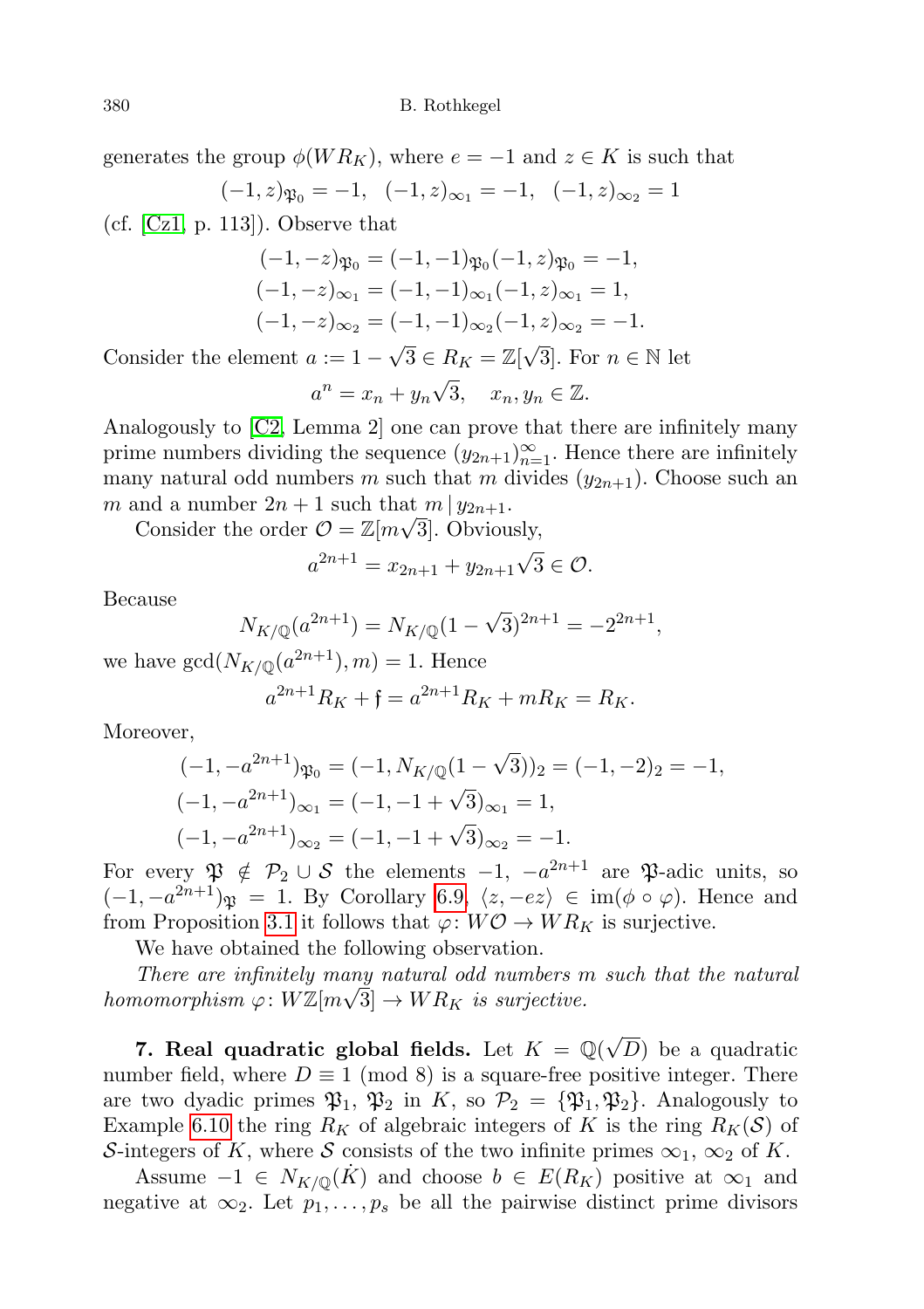of D. From [\[Cz1,](#page-34-6) pp. 114, 118] it follows that the set

 $\{\langle 1 \rangle, \langle p_1 \rangle, \ldots, \langle p_{s-1} \rangle, \langle b \rangle, \langle \langle f, d \rangle \rangle\}$ 

generates the group  $\phi(W R_K)$ , where  $f, d \in K$  are such that  $-f$  is totally positive and

$$
(-f, -d)\mathfrak{P}_1 = (-f, -d)\mathfrak{P}_2 = -1
$$

(cf. [\[Cz1,](#page-34-6) p. 109]).

<span id="page-32-0"></span>PROPOSITION 7.1. Let  $\mathcal{O} = \mathbb{Z}[m(1+\sqrt{D})/2]$  be an order such that every odd prime divisor of  $m \in \mathbb{N}$  is congruent to 1 modulo 4. Then

$$
\langle\!\langle f,d\rangle\!\rangle \in \operatorname{im}(\phi\circ\varphi).
$$

*Proof.* For an odd prime number p denote by  $\left(\frac{1}{r}\right)$  $(\frac{1}{p})$  the Legendre symbol. By  $[0, 65:17]$  there are infinitely many prime numbers p such that

$$
\left(\frac{D}{p}\right) = -1 \quad \text{and} \quad \left(\frac{-1}{p}\right) = -1.
$$

Fix such a p. From  $\left(\frac{D}{p}\right) = -1$  it follows that p does not split in K. From  $\left(\frac{-1}{p}\right) = -1$  it follows that  $p \equiv 3 \pmod{4}$ . Hence  $p \nmid m$ , so

$$
pR_K + \mathfrak{f} = pR_K + mR_K = R_K.
$$

Let  $\mathfrak{P}$  be the prime of K which lies over p. Then  $(-1, p)_{\mathfrak{P}} = 1$ . Because  $p \equiv 3 \pmod{4}$ , we have  $(-1, p)_2 = -1$ , i.e.

$$
(-1, p)\mathfrak{P}_1 = (-1, p)\mathfrak{P}_2 = (-1, p)_2 = -1.
$$

Moreover,

$$
(-1, p)_{\infty_1} = (-f, -d)_{\infty_1} = 1
$$
 and  $(-1, p)_{\infty_2} = (-f, -d)_{\infty_2} = 1$ .

For every prime  $\mathfrak{r} \notin {\mathfrak{P}} \cup {\mathfrak{P}}_2 \cup {\mathcal{S}}$  of K the elements  $-1$ , p are r-adic units, so  $(-1, p)_{\mathfrak{r}} = 1$ . By Corollary [6.7,](#page-29-0)  $\langle\langle f, d \rangle\rangle \in \text{im}(\phi \circ \varphi)$ . ■

COROLLARY 7.2. Let  $K = \mathbb{Q}(\sqrt{\frac{N}{N}})$ D) be a real quadratic number field with COROLLARY 1.2. Let  $K = \mathbb{Q}(\sqrt{D})$  be a real quadratic number field with  $D \equiv 1 \pmod{4}$  and  $-1 \in N_{K/\mathbb{Q}}(K)$ . Moreover, let  $\mathcal{O} = \mathbb{Z}[m(1+\sqrt{D})/2]$  be an order with  $m = 2^r q_1 \cdots q_l$ , where  $r \in \mathbb{N} \cup \{0\}$  and  $q_1, \ldots, q_l$  are odd prime numbers. Then the natural homomorphism  $\varphi: W\mathcal{O} \to WR_K$  is surjective if and only if  $r \in \{0,1\}$  and  $q_i \equiv 1 \pmod{4}$  for every  $i \in \{1,\ldots,l\}$ .

Proof. This follows from Propositions [3.1,](#page-9-0) [3.7](#page-12-0) and [7.1](#page-32-0) and Corollaries [3.8](#page-14-1) and [3.9.](#page-14-2) √

Now assume  $K = F($ D) is a real quadratic function field as in Section [4.](#page-15-0) The set S consists of two primes  $\infty_1$ ,  $\infty_2$  of K which lie over the prime  $\infty_F$ of  $F = \mathbb{F}(X)$  with uniformizing parameter  $1/X$ . Assume  $u_K(\mathcal{S}) = 0$ .

Let  $\epsilon$  be a generator of the group  $\dot{\mathbb{F}}$ . If  $\epsilon \in N_{K/F}(\dot{K})$ , then choose  $b \in E(R_K(\mathcal{S}))$  such that  $N_{K/F}(b) \in \epsilon \dot{F}^2$ . Let  $p_1, \ldots, p_s \in \mathbb{F}[X]$  be all the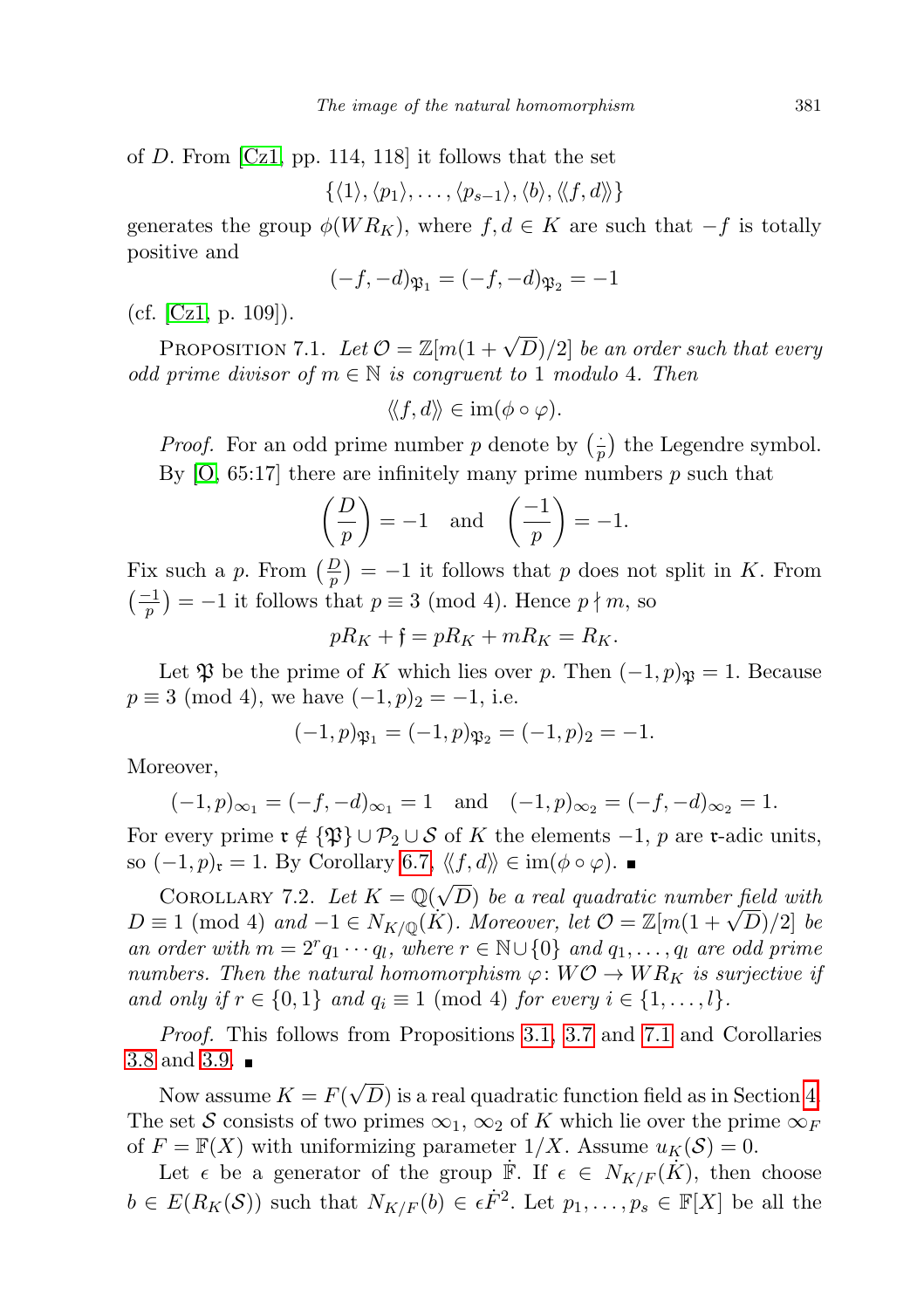pairwise distinct monic irreducible polynomials which divide D. By [\[RC,](#page-35-4) p. 208] and [\[Cz3,](#page-34-3) Theorem 4.2] the set

$$
\begin{aligned}\n\{\langle 1 \rangle, \langle \epsilon \rangle, \langle p_1 \rangle, \dots, \langle p_{s-1} \rangle, \langle b \rangle, \langle \langle f, d \rangle \rangle\} & \text{when } \epsilon \in N_{K/F}(\dot{K}), \\
\{\langle 1 \rangle, \langle \epsilon \rangle, \langle p_1 \rangle, \dots, \langle p_{s-1} \rangle, \langle \langle f, d \rangle \rangle\} & \text{when } \epsilon \notin N_{K/F}(\dot{K}),\n\end{aligned}
$$

generates the group  $\phi(W R_K(\mathcal{S}))$ , where  $f, d \in K$  are such that

$$
(-f, -d)_{\infty_1} = (-f, -d)_{\infty_2} = -1
$$

(cf. [\[Cz3,](#page-34-3) p. 611]).

<span id="page-33-0"></span>PROPOSITION 7.3. Assume  $\epsilon \in N_{K/F}(\dot{K})$ . Let  $\mathcal{O} = \mathbb{F}[X][m\sqrt{N}]$ D] be an order with  $m = q_1 \cdots q_l$ , where  $q_1, \ldots, q_l \in \mathbb{F}[X]$  are irreducible polynomials with deg  $q_i \equiv 0 \pmod{2}$  for every  $i \in \{1, ..., l\}$ . Then  $\langle f, d \rangle \in \text{im}(\phi \circ \varphi)$ .

*Proof.* For an irreducible polynomial  $p \in \mathbb{F}[X]$  denote by  $\left(\frac{1}{r}\right)$  $\frac{1}{p}$  the quadratic residue symbol (cf. [\[R,](#page-35-3) p. 24]).

By [\[O,](#page-35-6) 65:17] there are infinitely many irreducible polynomials  $p \in \mathbb{F}[X]$ such that

$$
\left(\frac{D}{p}\right) \neq 1 \quad \text{and} \quad \left(\frac{\epsilon}{p}\right) \neq 1.
$$

Fix such a p. From  $\left(\frac{D}{p}\right) \neq 1$  it follows that p does not split in K (cf. [\[R,](#page-35-3) Proposition 10.5. From  $\left(\frac{e}{n}\right)$  $\left(\frac{\epsilon}{p}\right) \neq 1$  it follows that  $\deg p \equiv 1 \pmod{2}$  (cf. [\[R,](#page-35-3) Proposition 3.2.. Hence  $p \nmid m$ , so

$$
pR_K(\mathcal{S}) + \mathfrak{f} = pR_K(\mathcal{S}) + mR_K(\mathcal{S}) = R_K(\mathcal{S}).
$$

Let  $\mathfrak P$  be the prime of K which lies over p. Then  $(\epsilon, p)_{\mathfrak P} = 1$ . Because deg  $p \equiv 1 \pmod{2}$ , we have  $(\epsilon, p)_{\infty_F} = -1$ , i.e.

$$
(\epsilon, p)_{\infty_1} = (\epsilon, p)_{\infty_2} = (\epsilon, p)_{\infty_F} = -1.
$$

For every prime  $\mathfrak{r} \notin \{\mathfrak{P}\}\cup\mathcal{S}$  of K the elements  $\epsilon$ , p are r-adic units, so  $(\epsilon, p)_{\mathfrak{r}} = 1$ . By Corollary [6.7,](#page-29-0)  $\langle \langle f, d \rangle \rangle \in \text{im}(\phi \circ \varphi)$ .

COROLLARY 7.4. Let  $K = F(\sqrt{\sqrt{2}})$ D) be a real quadratic function field with  $\epsilon \in N_{K/F}(\dot{K})$ . Moreover, let  $\mathcal{O} = \mathbb{F}[X][m\sqrt{D}]$  be an order such that  $m = q_1 \cdots q_l$ , where  $q_1, \ldots, q_l \in \mathbb{F}[X]$  are irreducible polynomials. Then the homomorphism  $\varphi: W\mathcal{O} \to WR_K(\mathcal{S})$  is surjective if and only if  $\deg q_i \equiv 0 \pmod{2}$  for every  $i \in \{1, \ldots, l\}.$ 

Proof. This follows from [\(4.2\)](#page-16-2), Propositions [4.2,](#page-16-3) [4.6](#page-17-0) and [7.3,](#page-33-0) and Corol-laries [4.8](#page-18-1) and [4.9.](#page-18-4)  $\blacksquare$ 

<span id="page-33-1"></span>Proposition 7.5. Let  $K = F(\sqrt{\sqrt{2}})$ D) be a real quadratic function field with  $\epsilon \notin N_{K/F}(K)$  and  $u_K(\mathcal{S}) = 0$ . Moreover, let  $\mathcal{O} < R_K(\mathcal{S})$  be an order. Then  $\langle f, d \rangle \in \text{im}(\phi \circ \varphi)$ .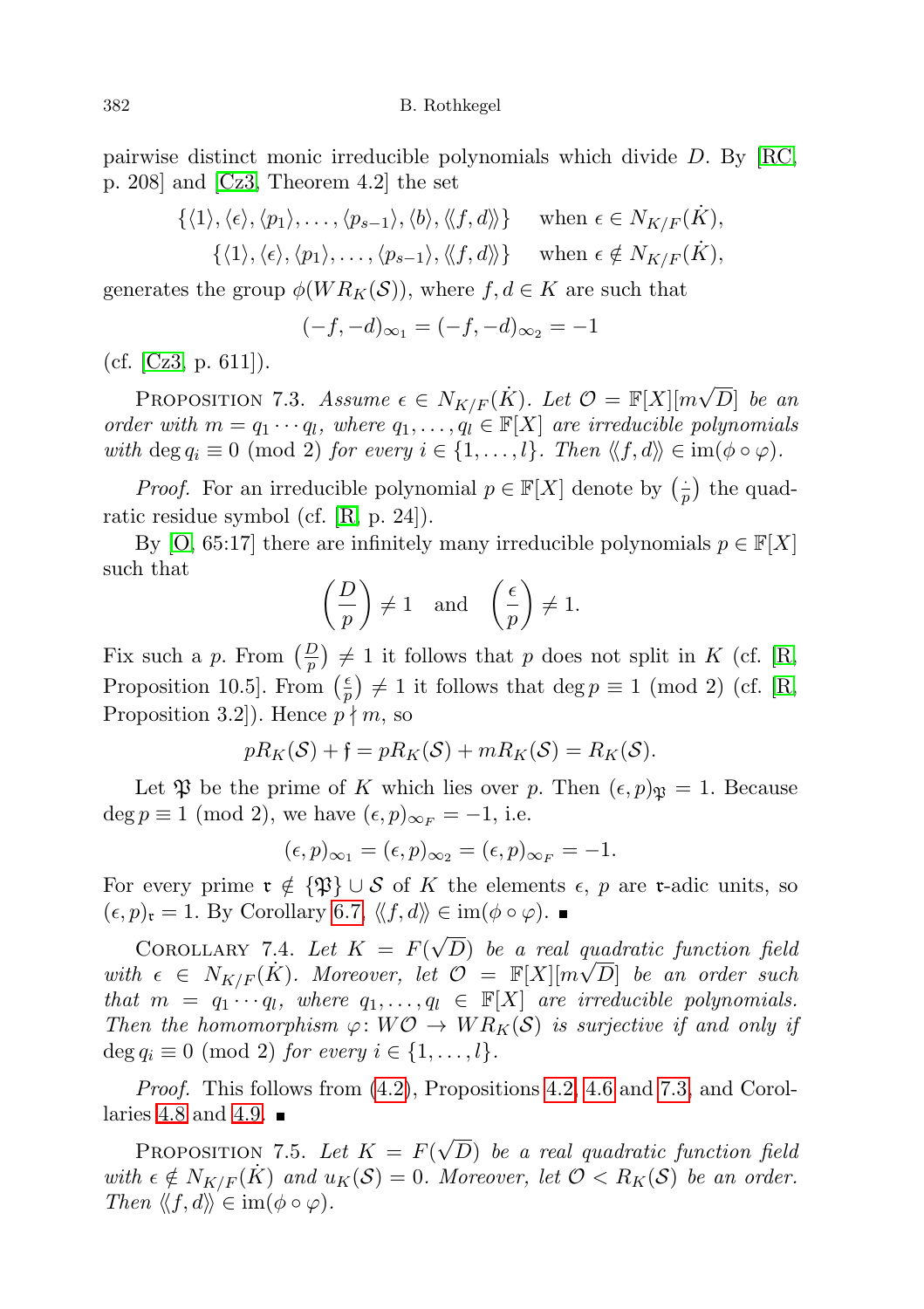Proof. From [\[RC,](#page-35-4) Proposition 6.2] it follows that there is an irreducible divisor  $p_i$  of the polynomial D such that deg  $p_i \equiv 1 \pmod{2}$ . It is easy to observe that  $p_i$  ramifies in  $K$ .

Analogously to the proof of Proposition [7.3](#page-33-0) we show that

$$
(\epsilon, p_i)_{\infty_1} = (\epsilon, p_i)_{\infty_2} = -1
$$

and  $(\epsilon, p_i)_{\mathfrak{r}} = 1$  for every prime  $\mathfrak{r} \notin \mathcal{S}$  of K.

Proposition [4.2](#page-16-3) implies that  $\langle p_i \rangle \in \text{im}(\phi \circ \varphi)$ . By Theorem [2.9](#page-7-3) there exists  $h \in \mathcal{O}$  such that

$$
h\dot{K}^2 = p_i\dot{K}^2
$$
 and  $hR_K(\mathcal{S}) + \mathfrak{f} = R_K(\mathcal{S}).$ 

Obviously,

$$
(\epsilon, h)_{\infty_1} = (\epsilon, h)_{\infty_2} = -1
$$

and  $(\epsilon, h)_{r} = 1$  for every prime  $r \notin S$  of K. Now Corollary [6.7](#page-29-0) implies that  $\langle \langle f, d \rangle \rangle \in \text{im}(\phi \circ \varphi).$ 

COROLLARY 7.6. Let  $K = F(\sqrt{\sqrt{\frac{F(\lambda)}}{F(\lambda)}})$ D) be a real quadratic function field with  $\epsilon \notin N_{K/F}(\dot{K})$ . Moreover, let  $\mathcal{O} < R_K(\mathcal{S})$  be an order. Then the homomorphism  $\varphi: W\mathcal{O} \to WR_K(\mathcal{S})$  is surjective.

Proof. This follows from [\(4.2\)](#page-16-2), Propositions [4.2](#page-16-3) and [7.5,](#page-33-1) and Corollary  $4.4.$ 

## References

- <span id="page-34-9"></span>[B] R. Baeza, Quadratic Forms over Semilocal Rings, Lecture Notes in Math. 655, Springer, Berlin, 1978.
- <span id="page-34-8"></span>[BC] Z. I. Borevich and I. R. Shafarevich, Number Theory, Nauka, Moscow, 1985 (in Russian).
- <span id="page-34-1"></span>[C1] M. Ciemala, Natural homomorphisms of Witt rings of orders in algebraic number fields, Math. Slovaca 54 (2004), 473–477.
- <span id="page-34-2"></span>[C2] M. Ciemala, Natural homomorphisms of Witt rings of orders in algebraic number fields, II, Acta Math. Univ. Ostrav. 14 (2006), 13–16.
- <span id="page-34-4"></span>[CS] M. Ciemala and K. Szymiczek, On the existence of nonsingular bilinear forms on projective modules, Tatra Mt. Math. Publ. 32 (2005), 1–13.
- <span id="page-34-6"></span>[Cz1] A. Czogała, Generators of the Witt groups of algebraic integers, in: Number Theory (Cieszyn, 1998), Ann. Math. Sil. 12 (1998), 105–121.
- <span id="page-34-7"></span> $[Cz2]$  A. Czogała, On reciprocity equivalence of quadratic number fields, Acta Arith. 58 (1991), 27–46.
- <span id="page-34-3"></span> $[Cz3]$  A. Czogała, *Witt rings of Hasse domains of global fields*, J. Algebra 244 (2001), 604–630.
- <span id="page-34-5"></span>[GHK] A. Geroldinger, F. Halter-Koch and J. Kaczorowski, Non-unique factorizations in orders of global fields, J. Reine Angew. Math. 459 (1995), 89–118.
- <span id="page-34-0"></span>[K] M. Knebusch, Grothendieck und Wittringe von nichtausgearteten symmetrischen Bilinearformen, S.-B. Heidelberger Akad. Wiss. Math.-Natur. Kl. 1969/1970, 93– 157.